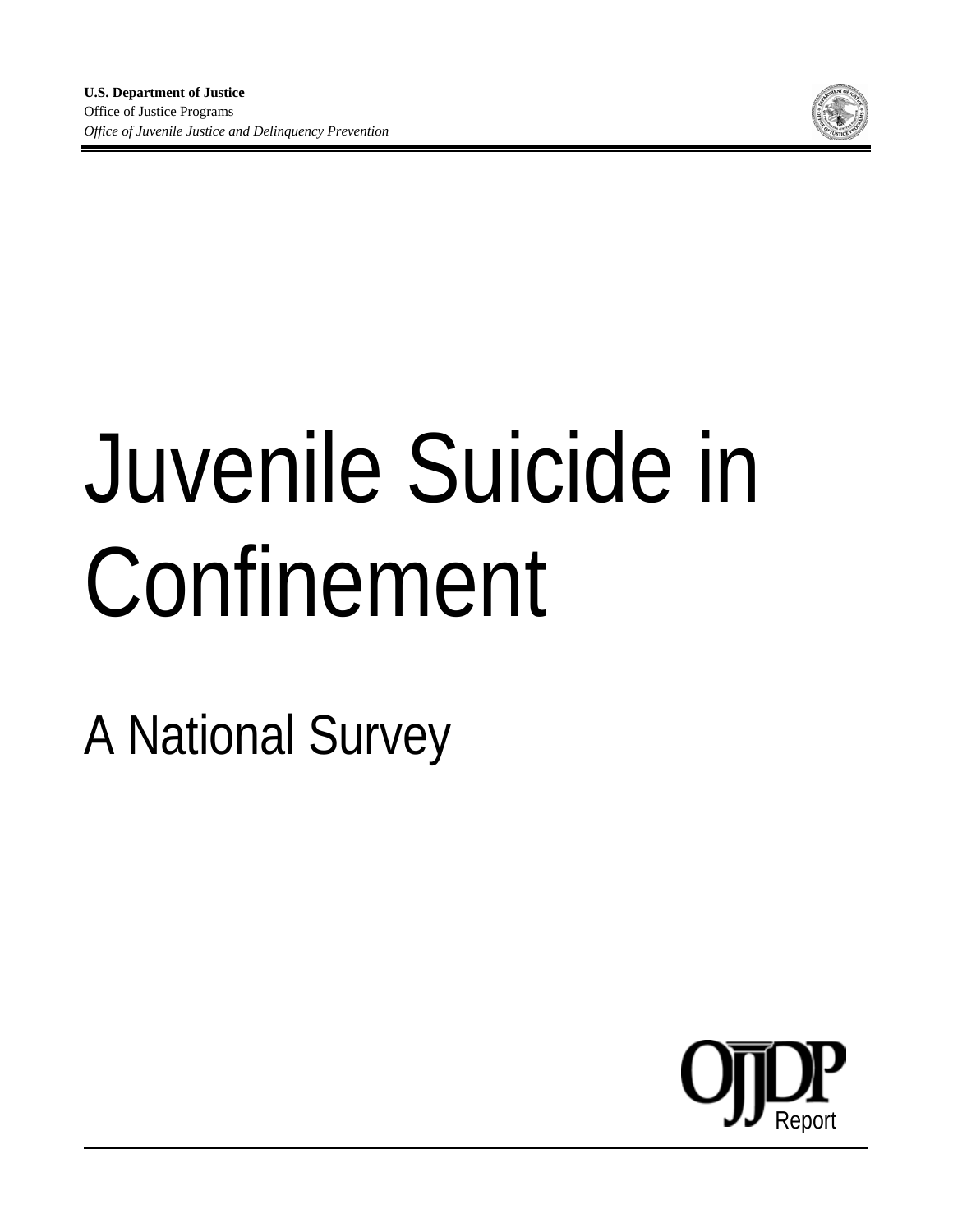**U.S. Department of Justice Office of Justice Programs** 810 Seventh Street NW. Washington, DC 20531

#### **Eric H. Holder, Jr.**

*Attorney General* 

**Laurie O. Robinson**  *Acting Assistant Attorney General* 

#### **Jeff Slowikowski**

*Acting Administrator Office of Juvenile Justice and Delinquency Prevention* 

**Office of Justice Programs**  Innovation ● Partnerships ● Safer Neighborhoods *www.ojp.usdoj.gov* 

#### **Office of Juvenile Justice and Delinquency Prevention**  *www.ojp.usdoj.gov/ojjdp*

This report was prepared by the National Center on Institutions and Alternatives, and was supported by grant number 1999–JN–FX–0005 from the Office of Juvenile Justice and Delinquency Prevention, Office of Justice Programs, U.S. Department of Justice.

Points of view or opinions expressed in this document are those of the authors and do not necessarily represent the official positions or policies of OJJDP or the U.S. Department of Justice.

The Office of Juvenile Justice and Delinquency Prevention is a component of the Office of Justice Programs, which also includes the Bureau of Justice Assistance, the Bureau of Justice Statistics, the Community Capacity Development Office; the National Institute of Justice, the Office for Victims of Crime; and the Office of Sex Offender Sentencing, Monitoring, Apprehending, Registering, and Tracking (SMART)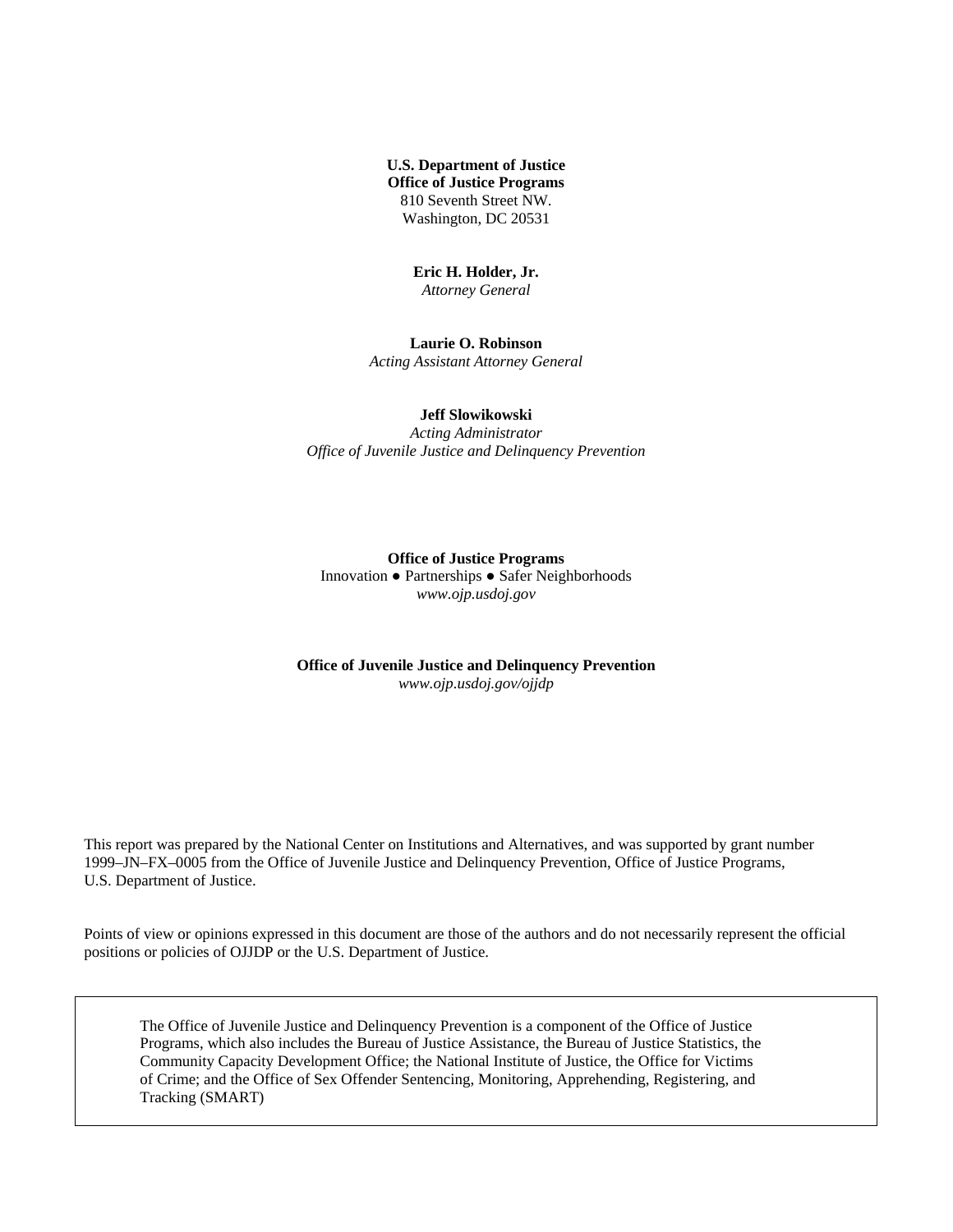## **Juvenile Suicide in Confinement: A National Survey**

OJJDP Report

Lindsay M. Hayes **National Center on Institutions and Alternatives** 

February 2009

NCJ 213691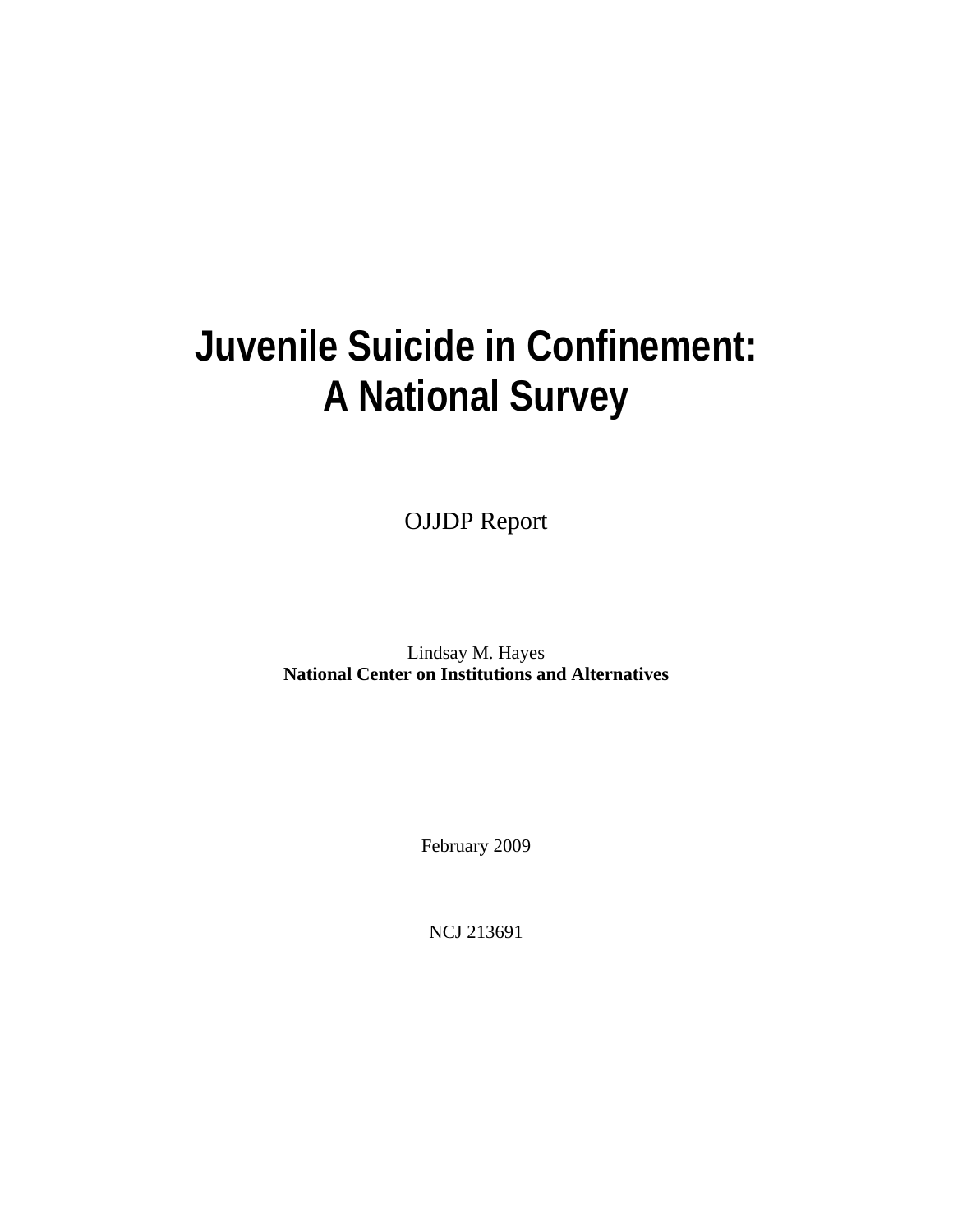## **Acknowledgments**

Staff collaboration is a critical ingredient in an effective suicide prevention program. The task of completing the first national survey of juvenile suicide in confinement could not have been accomplished without the collaborative efforts of a project team comprising prominent juvenile justice practitioners and researchers. The team—which included G. David Curry, Ph.D., Department of Criminology, University of Missouri-St. Louis; Robert E. DeComo, Ph.D., Director of Research, National Council on Crime and Delinquency; Barbara C. Dooley, Ph.D., former Director, Madison County (TN) Juvenile Court Services; Cedrick Heraux, Ph.D. candidate, School of Criminal Justice, Michigan State University; and David W. Roush, Ph.D., Director, Center for Research and Professional Development, Michigan State University—was instrumental in the design of the data collection instruments, analysis of the data, and review of the draft report. Alice Boring of the National Center on Institutions and Alternatives brought the report together in its final form.

In addition, the Council of Juvenile Correctional Administrators (CJCA) and the National Juvenile Detention Association (NJDA), provided invaluable assistance in endorsing the project and encouraging juvenile facility directors to participate in the survey, as well as in reviewing the draft. Special thanks is extended to CJCA's Edward J. Loughran, Kim Godfrey, and Robert Dugan and NJDA's Earl L. Dunlap and Michael A. Jones.

The support of officials and staff at the Office of Juvenile Justice and Delinquency Prevention, in particular, Program Managers Karen Stern and Phelan Wyrick, is appreciated.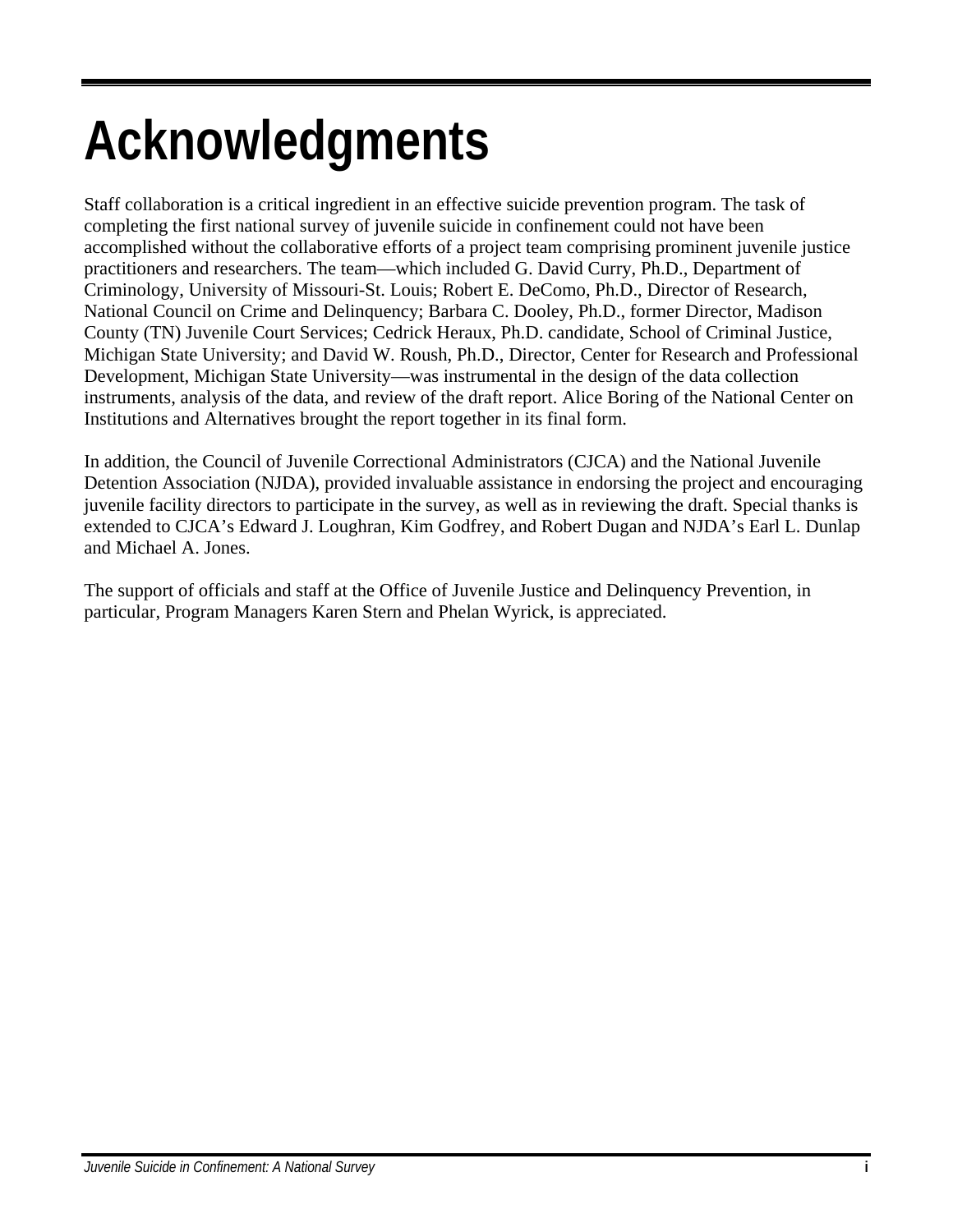## **Table of Contents**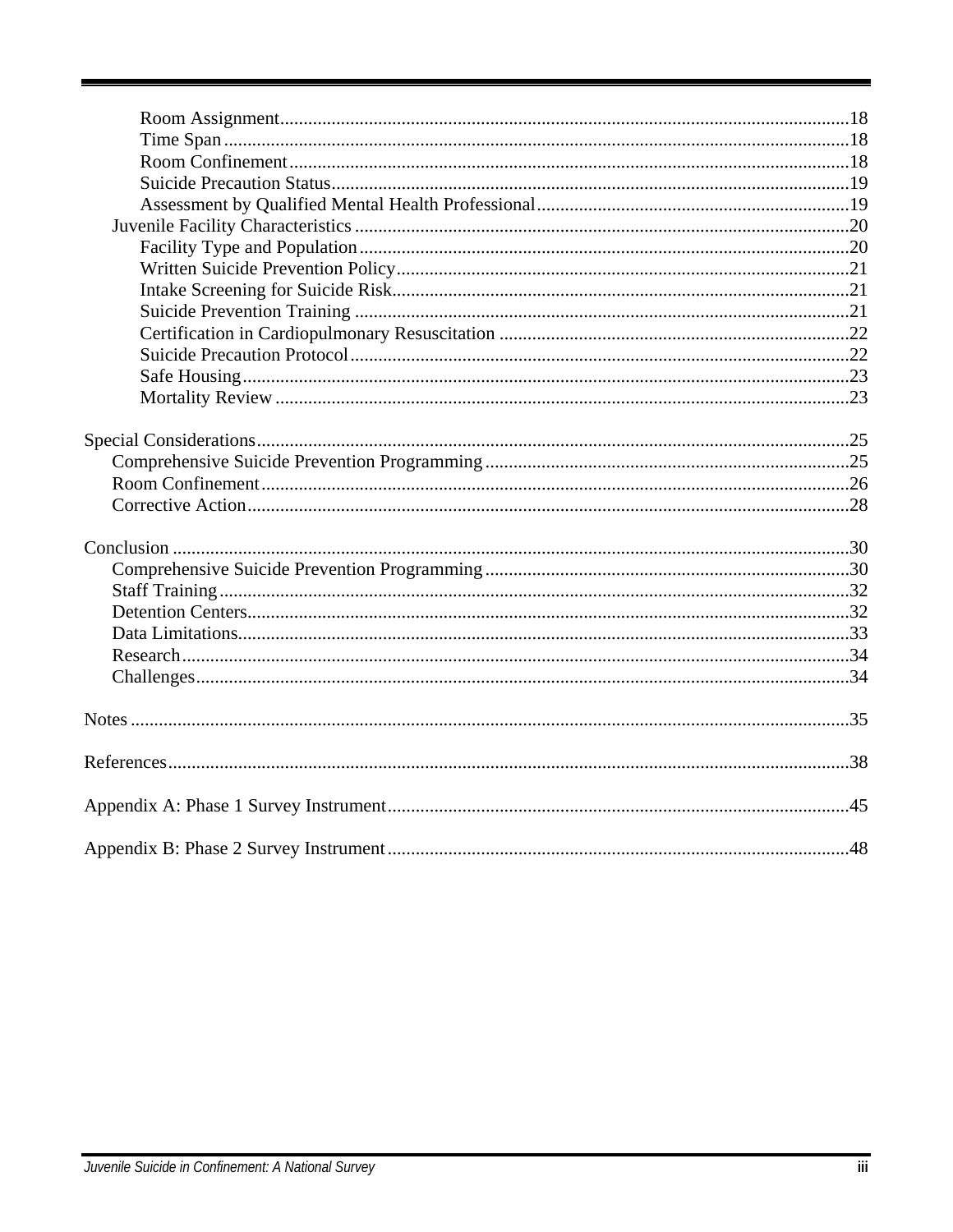## **List of Tables**

| Table 1: Sources Used To Identify the Number of Juvenile Suicides in Confinement, 1995–19957             |
|----------------------------------------------------------------------------------------------------------|
|                                                                                                          |
| Table 3: Suicides in Juvenile Facilities, 1995-1999, by Victim's Sex and Facility Type 10                |
| Table 4: Suicides in Juvenile Facilities, 1995–1999, by Victim's Age and Facility Type10                 |
| Table 5: Suicides in Juvenile Facilities, 1995–1999, by Victim's Living Arrangement (Before              |
| Table 6: Suicides in Juvenile Facilities, 1995–1999, by Victim's Most Serious Offense and                |
| Table 7: Suicides in Juvenile Facilities, 1995–1999, by Victim's Confinement Status and                  |
| Table 8: Suicides in Juvenile Facilities by Victims With Prior Offenses, 1995–1999, by Victim's Most     |
| Table 9: Suicides in Juvenile Facilities, 1995-1999, by Victim's Length of Confinement (Before           |
| Table 10: Suicides in Juvenile Facilities, 1995–1999, by Victim's History of Substance Abuse and         |
| Table 11: Suicides in Juvenile Facilities, 1995–1999, by Victim's History of Medical Problems and        |
| Table 12: Suicides in Juvenile Facilities, 1995–1999, by Victim's History of Emotional Abuse and         |
| Table 13: Suicides in Juvenile Facilities, 1995-1999, by Victim's History of Physical Abuse and Facility |
| Table 14: Suicides in Juvenile Facilities, 1995–1999, by Victim's History of Sexual Abuse and Facility   |
| Table 15: Suicides in Juvenile Facilities, 1995–1999, by Victim's History of Mental Illness and Facility |
| Table 16: Suicides in Juvenile Facilities, 1995-1999, by Victim's Prior Suicidal Behavior and Facility   |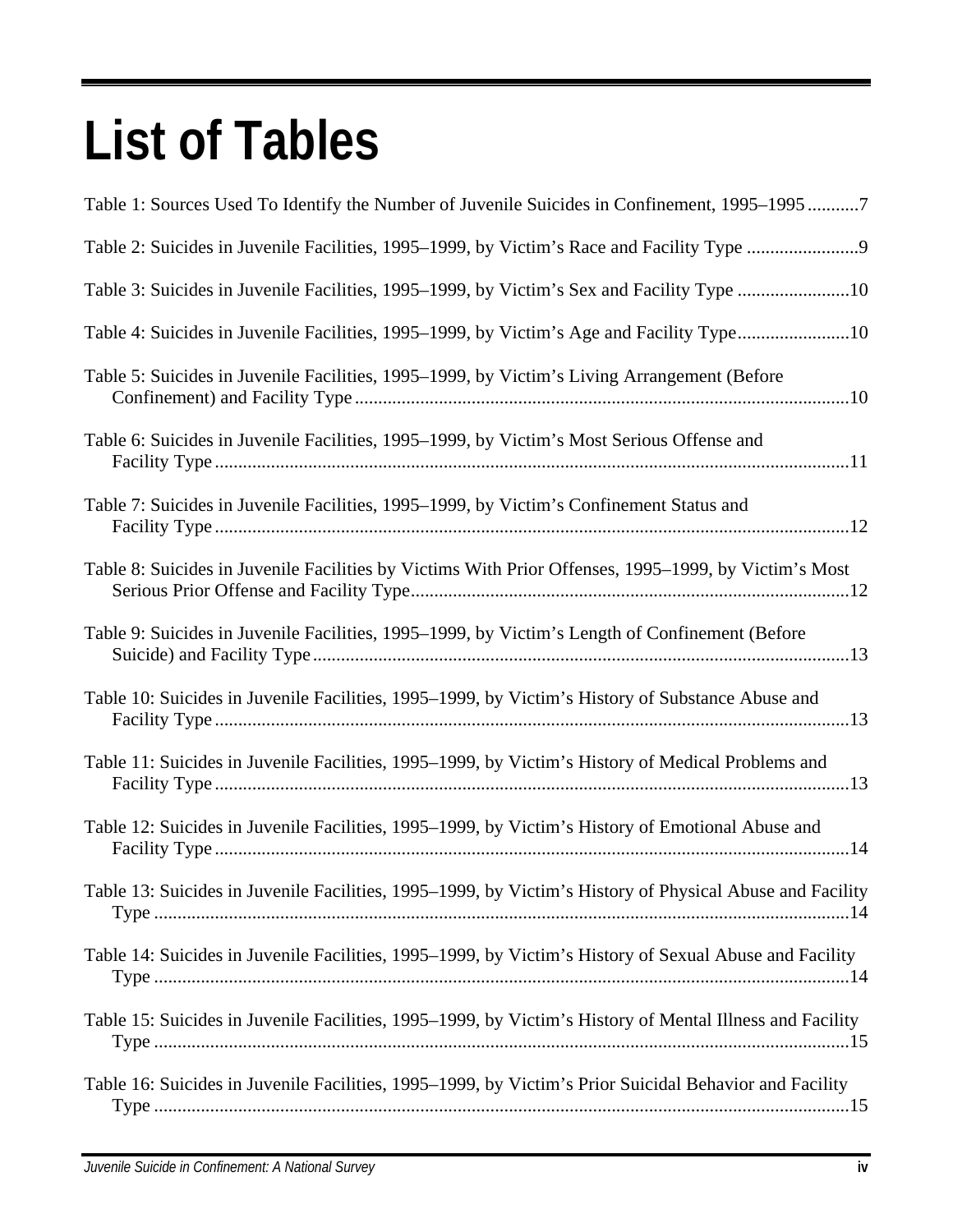| Table 17: Suicides in Juvenile Facilities, 1995–1999, by Victim's History of Room Confinement and                                                                                     |
|---------------------------------------------------------------------------------------------------------------------------------------------------------------------------------------|
| Table 18: Suicides in Juvenile Facilities, 1995-1999, by Year of Suicide and Facility Type 16                                                                                         |
| Table 19: Suicides in Juvenile Facilities, 1995–1999, by Time of Suicide and Facility Type17                                                                                          |
| Table 20: Suicides by Hanging in Juvenile Facilities, 1995–1999, by Instrument Used and                                                                                               |
| Table 21: Suicides by Hanging in Juvenile Facilities, 1995–1999, by Anchoring Device Used and                                                                                         |
| Table 22: Suicides in Juvenile Facilities, 1995–1999, by Time Span Between Last Observation and                                                                                       |
| Table 23: Suicides in Juvenile Facilities, 1995–1999, by Victim's Room Confinement Status and                                                                                         |
| Table 24: Suicides in Juvenile Facilities, 1995–1999, by Victim's Suicide Precaution Status and                                                                                       |
| Table 25: Suicides in Juvenile Facilities, 1995-1999, by Victim's Assessment by a Qualified Mental                                                                                    |
| Table 26: Suicides in Juvenile Facilities by Victims Who Were Assessed by a Qualified Mental<br>Health Professional (QMHP), 1995-1999, by Time of Victim's Last Contact With QMHP and |
| Table 27: Suicides in Juvenile Facilities, 1995–1999, by Population of Facility and Facility Type20                                                                                   |
| Table 28: Suicides in Juvenile Facilities, 1995–1999, by Facility's Maintenance of a Written Suicide                                                                                  |
| Table 29: Suicides in Juvenile Facilities, 1995–1999, by Intake Screening of Victim for Suicide Risk                                                                                  |
| Table 30: Suicides in Juvenile Facilities, 1995–1999, by Facility's Provision of Suicide Prevention                                                                                   |
| Table 31: Suicides in Juvenile Facilities That Provide Suicide Prevention Training, 1995–1999, by                                                                                     |
| Table 32: Suicides in Juvenile Facilities That Provide Suicide Prevention Training, 1995–1999, by                                                                                     |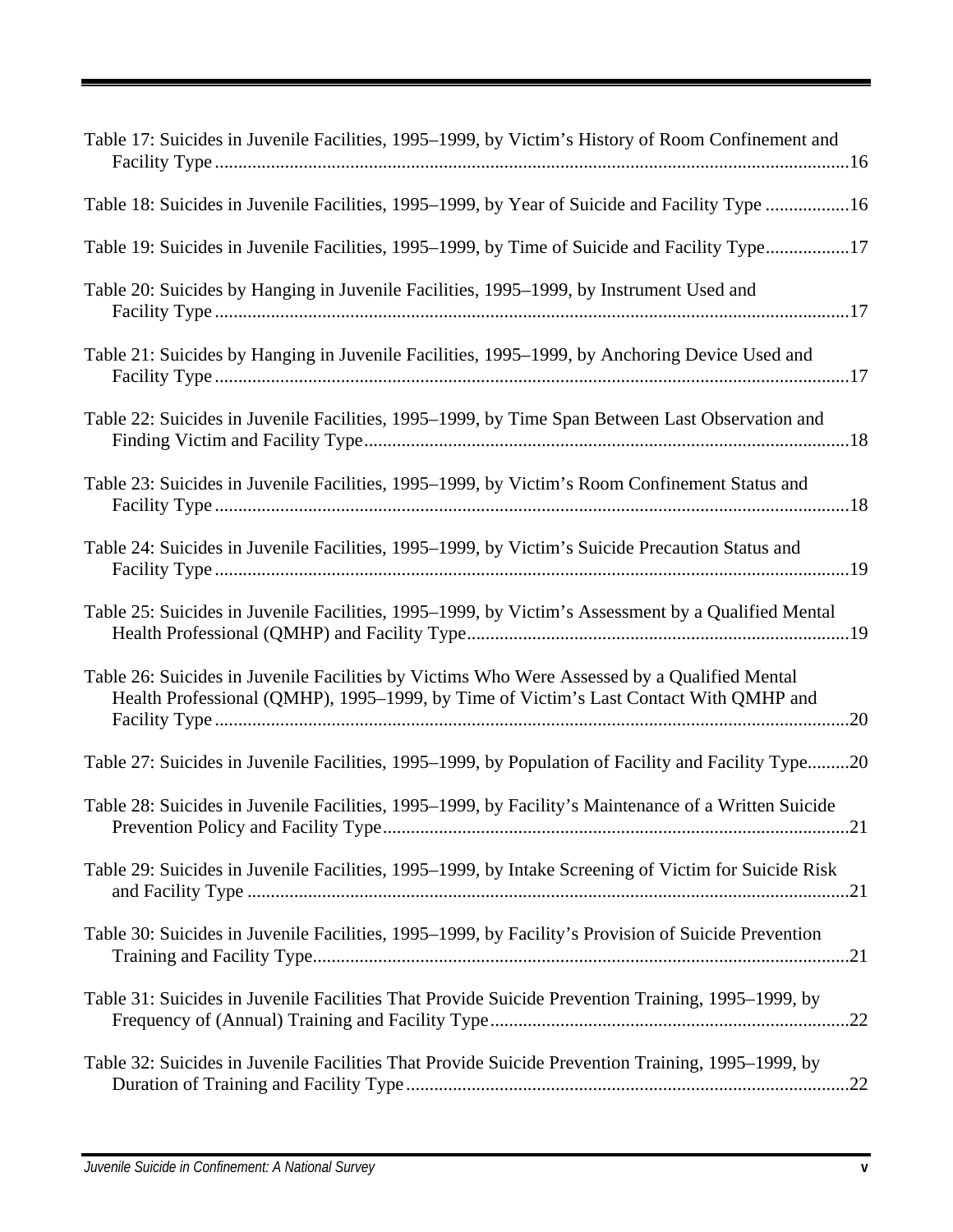| Table 33: Suicides in Juvenile Facilities, 1995–1999, by Staff Certification in Cardiopulmonary         |  |
|---------------------------------------------------------------------------------------------------------|--|
| Table 34: Suicides in Juvenile Facilities, 1995–1999, by Facility's Maintenance of a Suicide Precaution |  |
| Table 35: Suicides in Juvenile Facilities That Maintain a Suicide Prevention Protocol, 1995–1999, by    |  |
| Table 36: Suicides in Juvenile Facilities, 1995–1999, by Facility's Provision of Safe Housing for       |  |
| Table 37: Suicides in Juvenile Facilities, 1995–1999, by Mortality Review of Suicide and                |  |
| Table 38: Suicides in Juvenile Facilities, 1995–1999, by Number of Suicide Prevention Components        |  |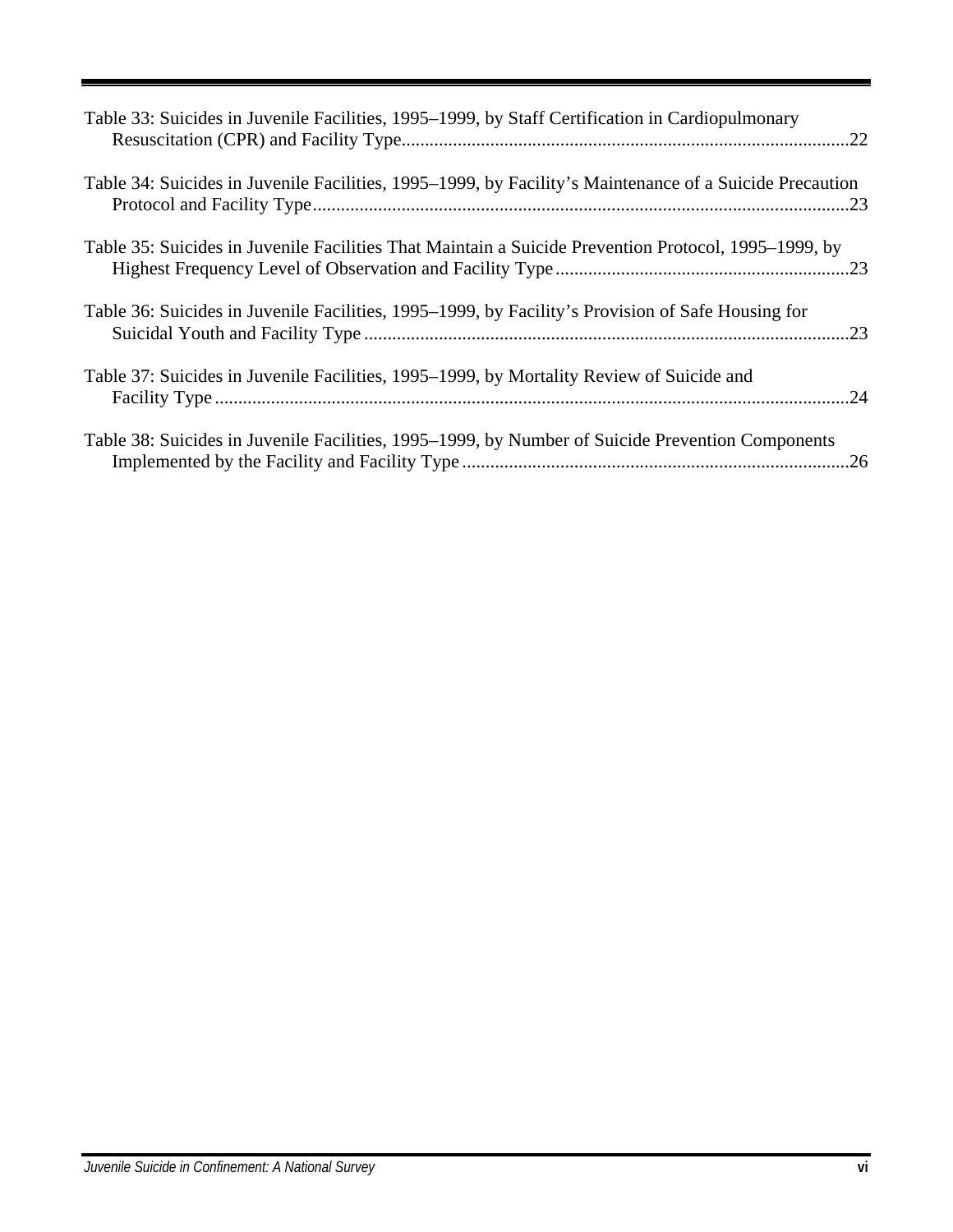## **Executive Summary**

Although youth suicide in the community has been identified as a major public health problem, juvenile suicide in confinement has received scant attention. The Office of Juvenile Justice and Delinquency Prevention (OJJDP) awarded a contract to National Center on Institutions and Alternatives to conduct the first national survey on juvenile suicide in confinement. The primary goal was to determine the extent and distribution of juvenile suicides in confinement (i.e., juvenile detention centers, reception centers, training schools, ranches, camps, and farms). The survey gathered descriptive data on the demographic characteristics of each victim, the characteristics of the incident, and the characteristics of the juvenile facility in which the suicide took place.

The study identified 110 juvenile suicides occurring between 1995 and 1999. Data was analyzed on 79 cases. Of these 79 suicides, 41.8 percent occurred in training school/secure facilities, 36.7 percent in detention centers, 15.2 percent in residential treatment centers, and 6.3 percent in reception/diagnostic centers. Almost half (48.1 percent) the suicides occurred in facilities administered by state agencies, 39.2 percent took place in county facilities, and 12.7 percent occurred in private programs. Highlights of the data include:

- $\bullet$  More than two-thirds (68.4 percent) of victims were Caucasian.
- $\triangle$  A substantial majority (79.7 percent) of victims were male.
- $\bullet$  Average (mean) age of victims was 15.7, with more than 70 percent of victims ages 15–17.
- $\triangle$  A sizable number (38.0 percent) of victims were living with one parent at time of confinement.
- $\div$  More than two-thirds (69.6 percent) of victims were confined for nonviolent offenses.
- $\triangleleft$  Approximately two-thirds (67.1 percent) of victims were held on commitment status at time of death, with 32.9 percent on detained status; the vast majority (79.3 percent) of victims held in detention centers were on detained status.
- $\triangleleft$  A substantial majority (78.5 percent) of victims had a history of prior offenses; most of these (72.7) percent) were of a nonviolent nature.
- $\div$  With the exception of detention centers, deaths were evenly distributed during a more than 12-month period, with the same number of suicides occurring within the first 3 days of confinement as occurring after more than 10 months of confinement; only 3.8 percent of all suicides occurred within the first 24 hours of confinement.
- $\div$  All detention center suicides occurred within the first 4 months of confinement, with more than 40 percent occurring within the first 72 hours.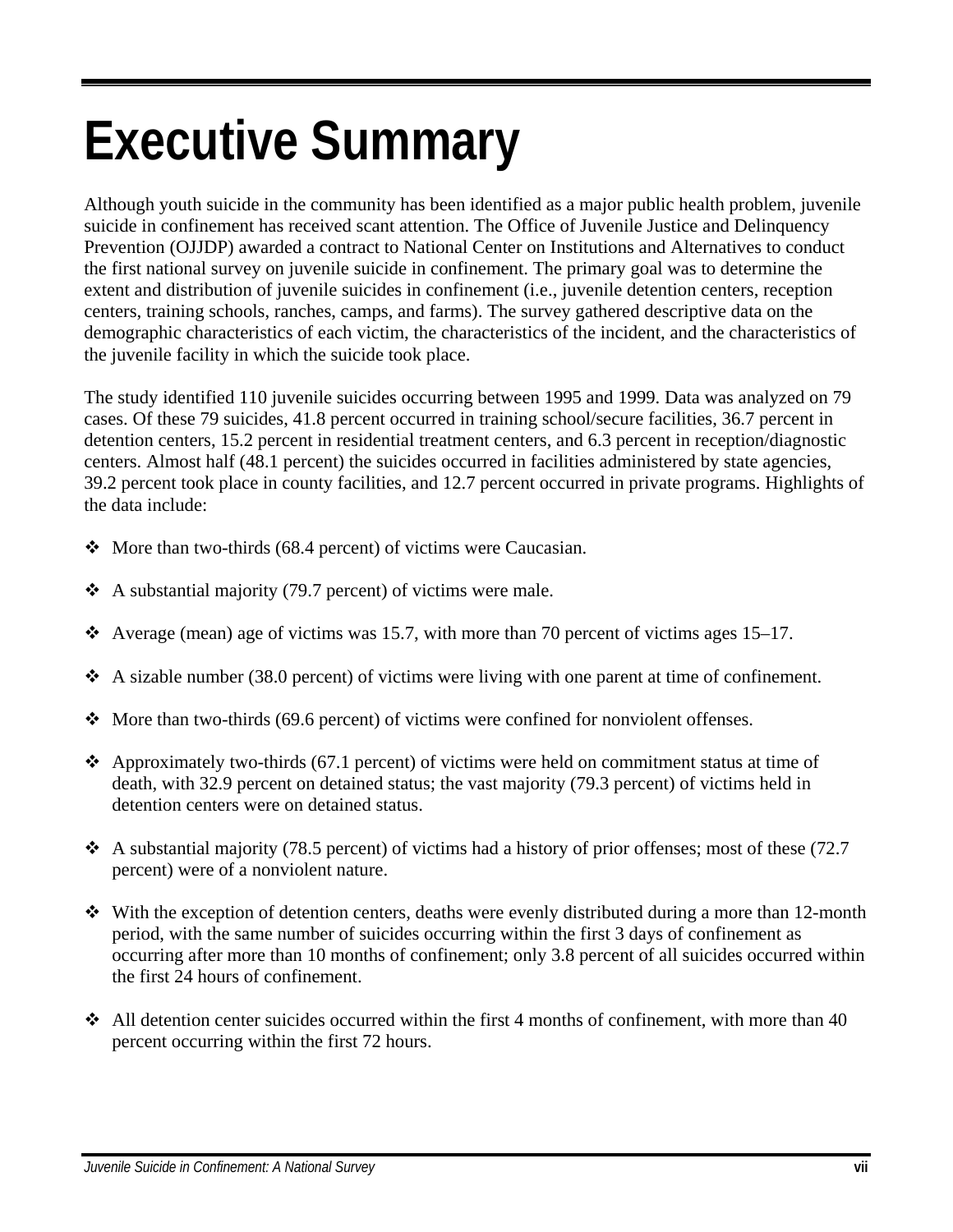- $\cdot$  Nearly three-quarters (73.4 percent) of victims had a history of substance abuse, 19.0 percent had a history of medical problems, 44.3 percent had a history of emotional abuse, 34.2 percent had a history of physical abuse, and 27.8 percent had a history of sexual abuse.
- $\triangleleft$  A majority (65.8 percent) of victims had a history of mental illness (with 65.3 percent of these victims suffering from depression at the time of death); 53.5 percent of victims were taking psychotropic medications.
- $\bullet$  More than two-thirds (69.6 percent) of victims had a history of suicidal behavior, with suicide attempt(s) the most frequent type of suicidal behavior (45.5 percent), followed by suicidal ideation/threat (30.9 percent) and suicidal gesture/self-mutilation (23.6 percent).
- Approximately half (50.6 percent) of suicides occurred during a 6-hour period between 6 p.m. and midnight, and almost a third (29.1 percent) occurred between 6 p.m. and 9 p.m.; 70.9 percent of suicides occurred during traditional waking hours (6 a.m. to 9 p.m.), and 29.1 percent occurred during nonwaking hours  $(9 \text{ p.m. to } 6 \text{ a.m.}).$
- $\triangleleft$  Almost all (98.7 percent) the suicides were by hanging; 71.8 percent of these victims used their bedding (e.g., sheet, blanket) as the instrument. A variety of anchoring devices were used in the hangings, including door hinge/knob (20.5 percent), air vent (19.2 percent), bedframe (19.2 percent), and window frame (14.1 percent).
- None of the victims was under the influence of alcohol or drugs at the time of the suicide.
- Almost three-quarters (74.7 percent) of victims were assigned to single-occupancy rooms.
- Approximately 41 percent of victims were found in less than 15 minutes after the last observation of the youth: however, slightly more than 15 percent of victims were found more than 1 hour after last being seen alive.
- $\triangleleft$  About half (50.6 percent) the victims were on room confinement status at the time of death (and 62.0 percent of victims had a history of room confinement). The circumstances that led to room confinement at the time of death included failure to follow program rules/inappropriate behavior (47.3 percent), threat/actual physical abuse of staff or peers (42.1 percent), and other (10.6 percent). Only 16.7 percent of residential treatment center victims were on room confinement status at time of death.
- $\triangleleft$  A large majority (85.0 percent) of victims who died by suicide while on room confinement status died during waking hours (6 a.m. to 9 p.m.), a higher percentage than those victims who died by suicide during waking hours but were not on room confinement status (70.9 percent).
- A small percentage (16.5 percent) of victims were on suicide precaution status at time of death, most of whom were required to be observed at 15-minute intervals. Despite their identified risk, almost half of these victims were found to be last observed in excess of the required 15-minute interval.
- $\triangleleft$  More than two-thirds (69.6 percent) of victims were assessed by a qualified mental health professional before their death (although only 34.5 percent of detention center victims received such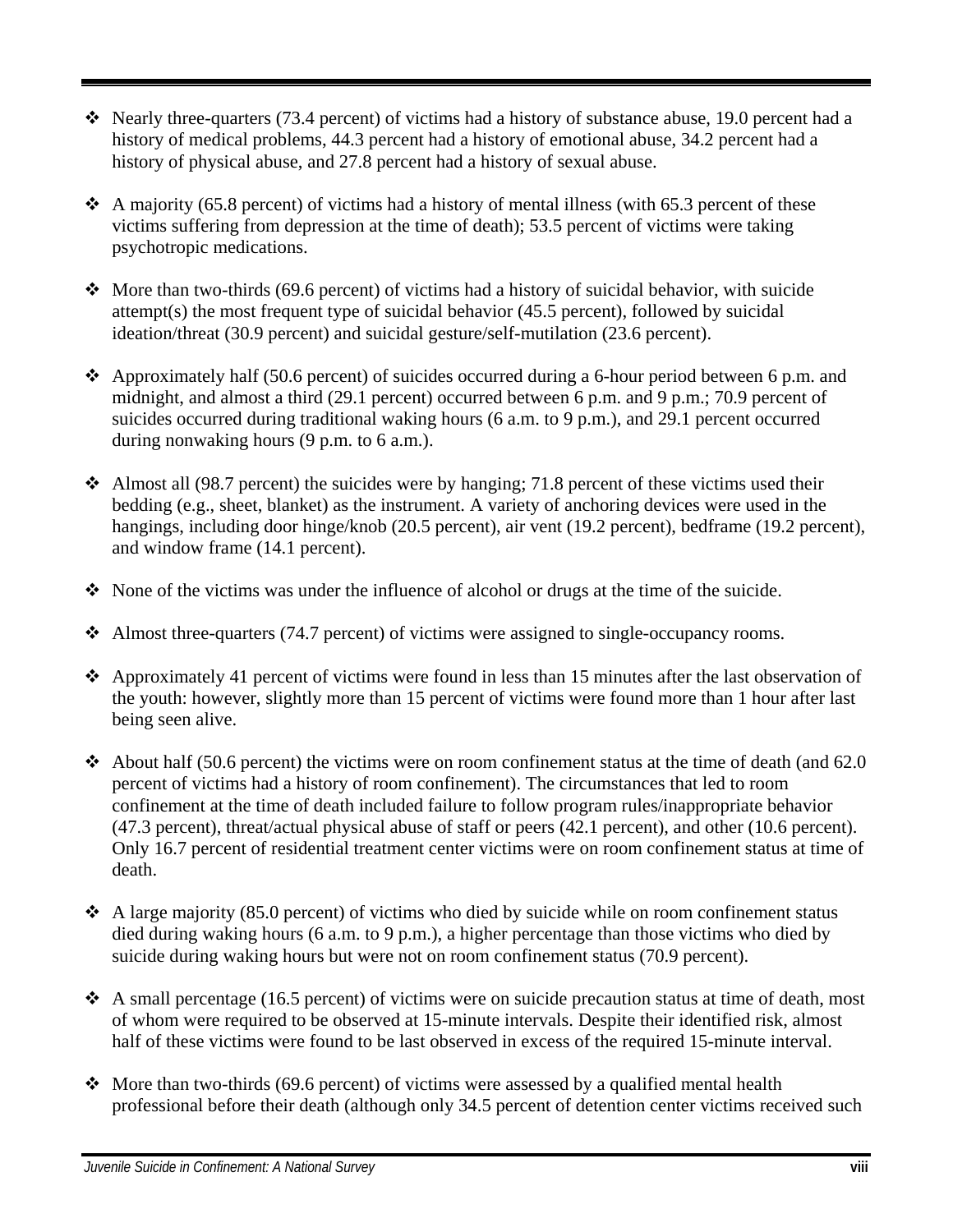assessments); slightly less than half (44.3 percent) of all victims either had never been assessed by a qualified mental health professional or had not been assessed within 30 days of their death.

- $\cdot$  Only 37.9 percent of the suicides took place in facilities that provided annual suicide prevention training to its direct care staff.
- Although a large majority (78.5 percent) of victims died in facilities that maintained a written suicide prevention policy at time of suicide, only 20.3 percent of victims were in facilities that had all seven suicide prevention components (written policy, intake screening, training, CPR certification, observation, safe housing, and mortality review) at time of suicide. The degree to which suicides took place in facilities that had all seven suicide prevention components varied considerably by facility type: detention centers (10.3 percent), training schools/secure facilities (24.2 percent), reception/diagnostic centers (40.0 percent), and residential treatment centers (25.0 percent).

The study offers several recommendations, including the following:

- Consistent with national corrections standards and practices, juvenile facilities, regardless of size and type, should have a detailed written suicide prevention policy that addresses each of the following critical components: training, identification/screening, communication, housing, levels of supervision, intervention, reporting, and followup/mortality review.
- Juvenile facility administrators should create and maintain effective training programs and ensure that direct care, medical, and mental health personnel receive both pre-service and annual instruction in suicide prevention. Young lives will continue to be lost and jurisdictions will incur liability from these tragic deaths unless facility personnel receive adequate training.
- Suicide prevention training curriculums used in juvenile facilities have historically relied on information gathered about adult inmate suicide and youth suicide in the community. Given the findings from this study, which demonstrate differences between adult inmate suicide and juvenile suicide, development of separate training curriculums targeted to suicide prevention within juvenile facilities appears warranted.
- $\bullet$  Significant deficiencies in intake screening and a lack of suicide prevention programs in detention centers experiencing suicides warrant immediate attention. Resources need to be channeled to facilities housing juveniles, particularly detention centers, to ensure basic, yet comprehensive, suicide prevention programming, including intake screening for suicide risk.
- The fact that more than one-third of the suicides identified in this study were unknown to government agencies responsible for the care and advocacy of confined youth is a cause for concern. Each death within a juvenile facility should be accounted for, comprehensively reviewed, and provisions made for corrective action as warranted.
- Research efforts should be directed at determining additional precipitating factors to juvenile suicide, the perceived relationship between suicide and room confinement, and the effect, if any, of prolonged confinement on suicidal behavior.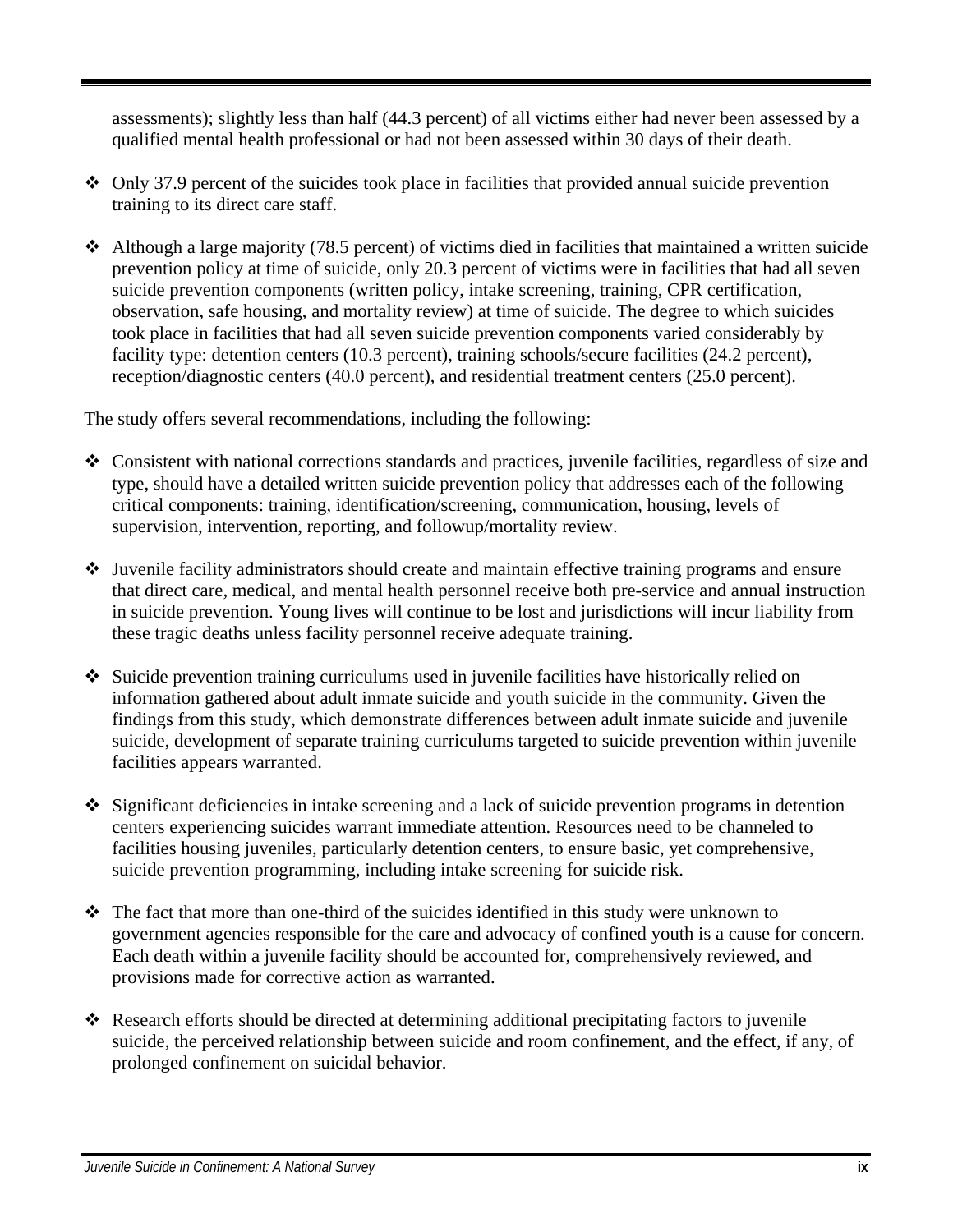Findings from this study pose formidable challenges for juvenile correctional and healthcare officials and their staffs. For example, although room confinement remains a standard procedure in most juvenile facilities, its potential consequences need to be weighed carefully. Moreover, because data show that suicides can occur at any time during a youth's confinement, a continuum of comprehensive suicide prevention services aimed at the collaborative identification, continued assessment, and safe management of youth at risk for self-harm is required.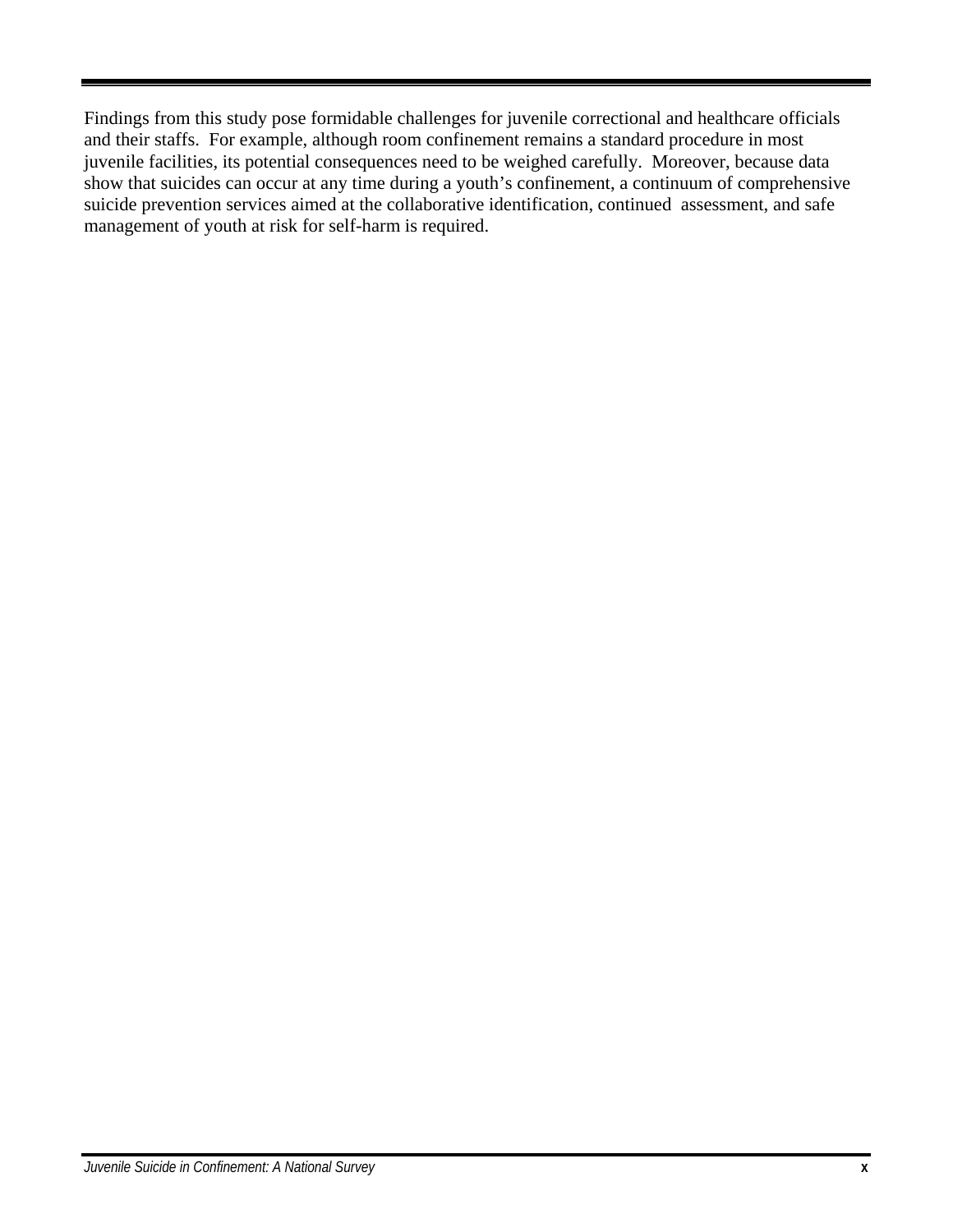## **Introduction**

This introduction provides a review of the literature on juvenile suicide in confinement. It examines the prevalence of juvenile suicide in the general population, highlights risk factors for juvenile suicide, assesses the provision of mental health services in juvenile facilities, and presents data on adult and juvenile suicide in confinement.

## **Prevalence**

According to the Surgeon General of the United States, youth suicide in the general population is a national tragedy and a major public health problem (Carmona, 2005; U.S. Department of Health and Human Services, 1999). The suicide rate of young people (ages 15 to 24) has tripled from 2.7 per 100,000 in 1950 to 9.9 per 100,000 in 2001 (Arias et al., 2003). More teenagers die from suicide than from cancer, heart disease, AIDS, birth defects, stroke, pneumonia and influenza, and chronic lung disease combined (U.S. Department of Health and Human Services, 1999). In addition, a recent national survey found that more than 3 million youth are at risk for suicide each year in the community, with 37 percent of surveyed youth reporting that they attempted suicide during the previous 12 months (Substance Abuse and Mental Health Services Administration, 2001).

Despite the fact that youth suicide in the general population is considered a major public health problem, as well as the fact that several national studies have been conducted regarding the extent and nature of suicide in jail and prison facilities (Hayes, 1989, 1995), comparable national research has not been conducted regarding juvenile suicide in confinement.<sup>1</sup>

### **Risk Factors**

Brent (1995) has identified mental disorder and substance abuse as the most important set of risk factors for adolescent suicide in the general population. Other risk factors include impulsive aggression, parental depression and substance abuse, family discord and abuse, and poor family support. Life stressors—specifically interpersonal conflict and loss, as well as legal and disciplinary problems—were also associated with suicidal behavior in adolescents, particularly those who were substance abusers. It has been argued that many of these risk factors are prevalent in youth confined in juvenile facilities (Alessi et al., 1984; Rohde, Seeley, and Mace, 1997). Recently, Sanislow et al. (2003) found that high levels of depression and hopelessness and the acute situational stress of incarceration might explain why confined youth had levels of psychological distress similar to those of severely disturbed adolescents hospitalized on an acute psychiatric inpatient unit. Therefore, if all youth are to some degree at risk for suicide, juveniles in confinement may be at greater risk because they have life histories that predispose them to suicide (e.g., mental disorders and substance abuse; physical, sexual, and emotional abuse; and current and prior self-injurious behavior).

#### **Mental Disorders and Substance Abuse**

The prevalence of mental disorders among confined youth has been studied in several states. A California study found that 32 percent of confined male juveniles met the criteria for post-traumatic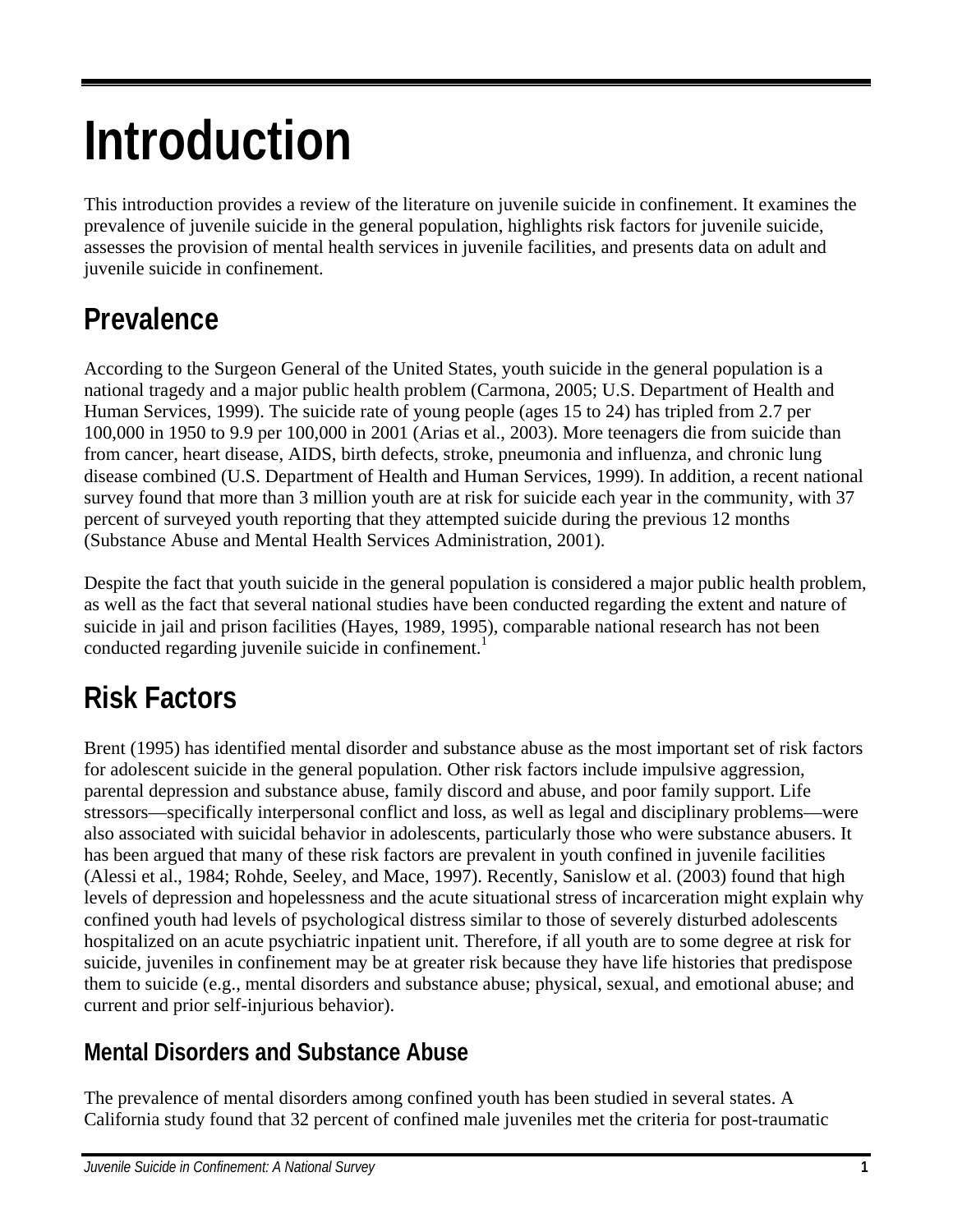stress disorder and that these youth experienced increased levels of distress, anxiety, and depression while exhibiting lower levels of restraint, impulse control, and suppression of aggression (Steiner, Garcia, and Matthews, 1997). In Mississippi, a study found that at least 66 percent of confined youth met the *Diagnostic and Statistical Manual* (DSM-IV) criteria for a mental disorder, with more than half the youth suffering from multiple disorders including conduct disorder and substance abuse (Robertson and Husain, 2001). In Maryland, some 57 percent of confined youth self-reported a prior mental health history (Shelton, 2000). In Virginia, more than 60 percent of youth admitted to the state's juvenile reception and diagnostic center were identified with a mental health treatment need (McGarvey and Waite, 2000). In Georgia, 61 percent of confined youth were found to have mental health disorders (Marsteller et al., 1997). In comparing rates of mental disorder for juveniles in confinement with rates for youth in the general population, the Georgia researchers found substantially higher rates for juveniles in confinement (61 percent versus 22 percent for any disorder, 30 percent versus 11 percent for anxiety disorders, and 13 percent versus 4 percent for depression). In Texas, researchers found that detention center youth had a high prevalence of psychiatric disorders, usually undiagnosed, and that comorbidity was common (Domalanta et al., 2003). Preliminary data from an ongoing longitudinal analysis of mental disorders among 1,830 youth confined in a county juvenile detention center in Illinois suggest that twothirds of the youth have one or more alcohol, drug, or mental disorders, thus projecting that more than 670,000 youth processed into the juvenile justice system throughout the country each year would meet the diagnostic criteria for one or more alcohol, drug, or mental disorders (Teplin et al., 2002).

In sum, following two comprehensive reviews of the literature (Otto et al., 1992; Edens and Otto, 1997), youth in confinement have been estimated to experience the following rates of mental disorders:

- $\triangleleft$  Conduct disorders (50–90 percent).
- $\triangleleft$  Attention deficit disorders (up to 46 percent).
- $\triangleleft$  Anxiety disorders (6–41 percent).
- $\div$  Substance abuse or dependence (25–50 percent).
- $\triangleleft$  Affective disorders (32–78 percent).
- $\div$  Psychotic disorder (1–6 percent).
- Co-occurring mental health and substance abuse disorders (more than 50 percent).

Thus, significant rates of mental disorders, particularly conduct disorder, have been consistently reported for youth in confinement. Because DSM-IV criteria for conduct disorder include "aggressive conduct that causes or threatens physical harm to other people or animals, non-aggressive conduct that causes property loss or damage, deceitfulness or theft, and serious violations of rule" (American Psychiatric Association, 2000:94), the high rates of this disorder among incarcerated youth are not surprising. In conclusion, two facts appear undisputed—a high percentage of youth in the juvenile justice system have a diagnosable mental disorder, and these juveniles have higher rates of mental disorders than youth in the general population (Cocozza and Skowyra, 2000).

#### **Physical, Sexual, and Emotional Abuse**

Juveniles in confinement also have higher rates of physical, sexual, and emotional abuse than adolescents in the community. Shelton (2000) found that confined youth in Maryland had high rates of self-reported physical (35 percent) and sexual (18 percent) abuse; however, Chapman and colleagues (2000) found that detained juveniles in Connecticut had lower rates of physical abuse (11 percent) and sexual abuse (10 percent). Esposito and Clum (2002) found higher rates of self-reported physical (58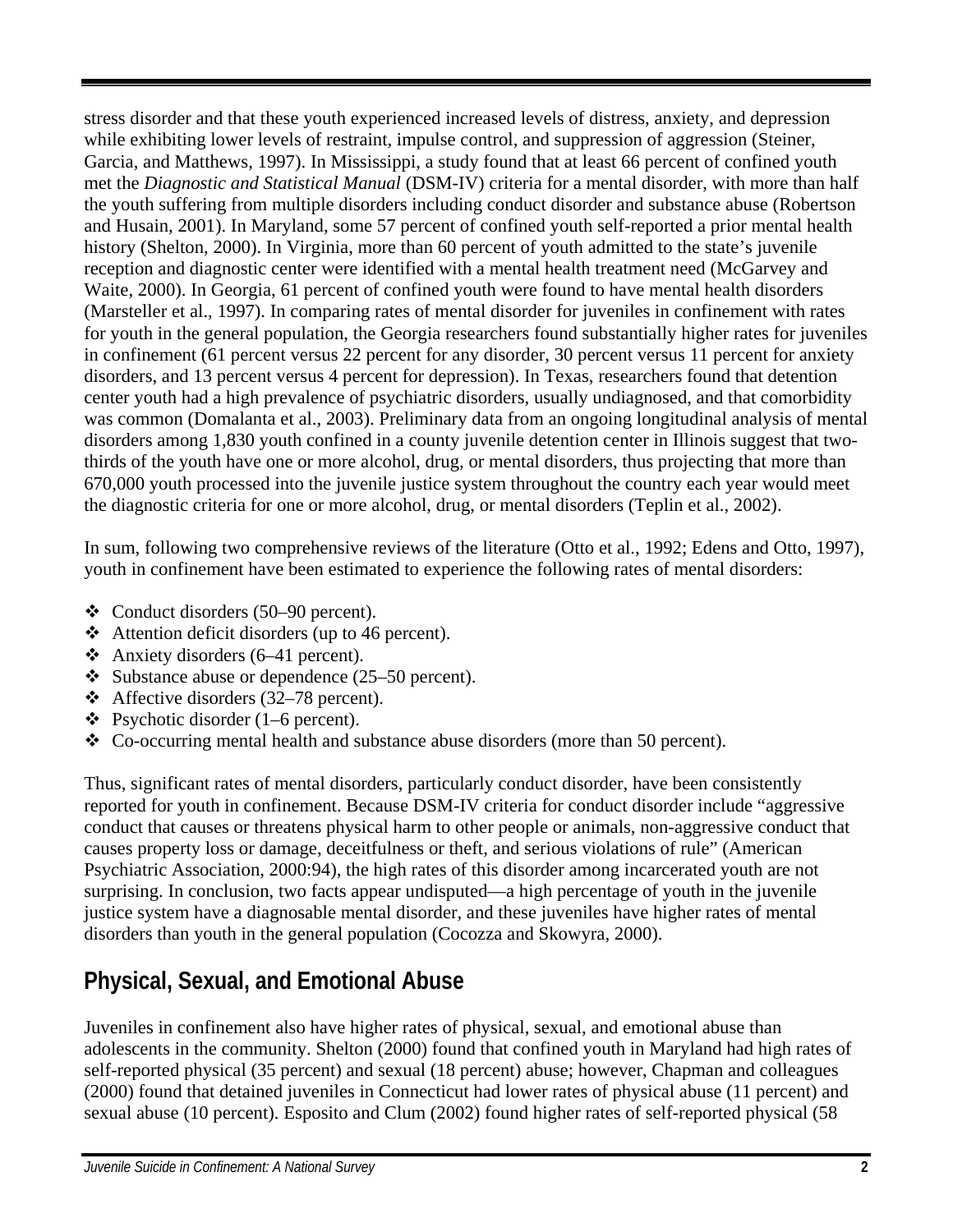percent) and sexual (24 percent) abuse for confined youth. With regard to suicide, confined youth who reported a history of sexual abuse had a 43-percent incidence of suicidal ideation and a 35-percent incidence of one or more suicide attempts, whereas youth who reported no history of sexual abuse had an 18-percent suicidal ideation rate and a 12-percent rate of suicide attempts (Morris et al., 1995).

#### **Self-Injurious Behavior**

Although little research has been conducted regarding youth suicide in custody, the information that is available suggests a high prevalence of self-injurious behavior in juvenile correctional facilities. For example, according to one national study, more than 11,000 juveniles are estimated to engage in more than 17,000 incidents of suicidal behavior in juvenile facilities each year (Parent et al., 1994). In 1991, a modified version of the Centers for Disease Control's Youth Risk Behavior Surveillance System survey was administered to more than 1,800 confined youth in 39 juvenile institutions across the United States (Morris et al., 1995). The study found that almost 22 percent of confined youth seriously considered suicide, 20 percent made a plan, 16 percent made at least one attempt, and 8 percent were injured in a suicide attempt during the previous 12 months.

Other studies found that significant percentages of detained youth had histories of suicide attempts (Dembo et al., 1990) and current suicidal behavior (Robertson and Husain, 2001, Shelton, 2000; Davis et al., 1991; Woolf and Funk, 1985). In fact, Robertson and Husain (2001) found that 31 percent of confined youth self-reported a suicide attempt, and 9 percent were currently suicidal with either ideation and/or a plan to act on suicidal thoughts. Finally, Chowanec et al. (1991) found higher rates of self-harm behavior among incarcerated male youth than in the general adolescent community population.

Caucasian youth appear to attempt suicide in confinement at a higher rate than African American youth (Kempton and Forehand, 1992; Alessi et al., 1984). Morris and colleagues (1995) found that Native American and Caucasian youth reported higher rates of suicidal ideation (29 percent and 25 percent, respectively) than Hispanic, Asian, and African American youth (15 percent, 12 percent, and 8 percent, respectively). Other researchers have reported similar findings of high rates of suicidal behavior among Native American youth confined in juvenile facilities (Duclos, LeBeau, and Elias, 1994).<sup>2</sup>

Several studies consistently found that certain risk factors point to increased rates of suicidal behavior for incarcerated youth. For example, researchers have reported that confined youth with either major affective disorder or borderline personality disorder have a higher degree of suicidal ideation and more suicide attempts than adolescents in the general population (Alessi et al., 1984); incarcerated male youth whose parents had affectionless bonding styles also reported more suicidal ideation and/or attempts (McGarvey et al., 1999). Findings from another study indicate that more than half (52 percent) of all detained youth self-reported current suicidal ideation, with 33 percent having a history of suicidal behavior (Esposito and Clum, 2002). The researchers concluded that a history of sexual abuse "directly affects the development of suicidal ideation and behavior in incarcerated adolescents" (Esposito and Clum, 2002:145).

In addition, a study of youth confined in a juvenile detention facility found that suicidal behavior in males was most significantly associated with depression, major life events (such as court involvement, death of a family member, etc.), poor social connections, and past suicide attempts, whereas suicidal behavior in females was associated with impulsivity, current depression, instability, and younger age (Mace, Rohde, and Gnau, 1997; Rohde, Seeley, and Mace, 1997). The most common correlate between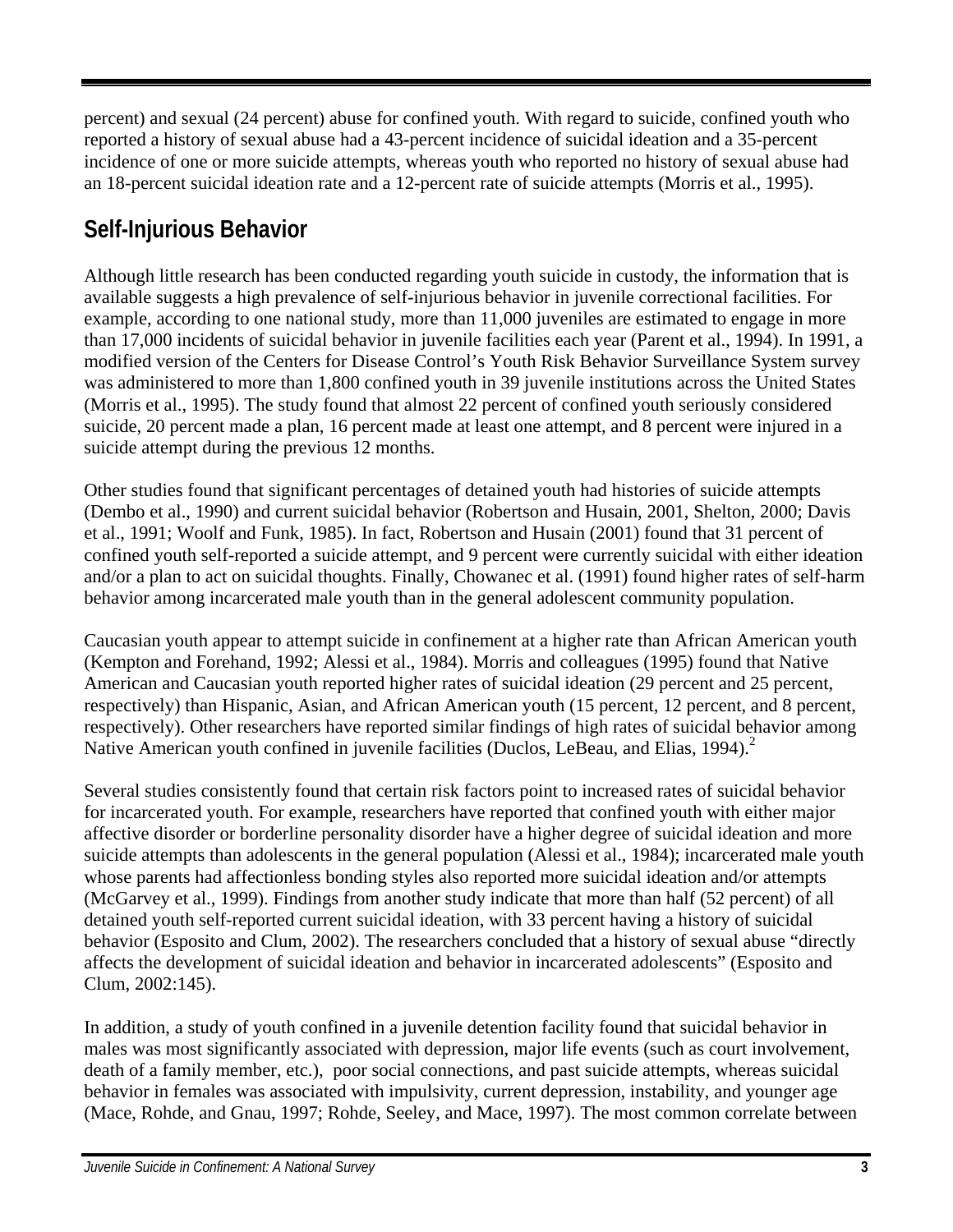males and females was not living with a biological parent before detention. Suicidal behavior of a friend was significantly associated with past and current suicidal ideation among boys, but not girls (Rohde, Seeley, and Mace, 1997).

Finally, a study of confined youth referred for psychiatric assessment found that 30 percent reported suicidal ideation/behavior and 30 percent reported self-mutilative behavior while incarcerated (Penn et al., 2003). These youth reported more depression, anxiety, and anger than nonsuicidal confined youth.

### **Provision of Mental Health Services in Juvenile Facilities**

The mental health status of confined youth and the general conditions of confinement within juvenile correctional systems have increasingly come under scrutiny. Attention has been limited generally to investigations of specific jurisdictions or anecdotal information on tragic outcomes (Amnesty International, 1998; Burrell, 1999; Coalition for Juvenile Justice, 1999, 2000; Puritz and Scali, 1998; Rosenbaum, 1999; Sullivan, 1995; Trupin and Patterson, 2003; Twedt, 2001a, 2001b; U.S. House of Representatives, 2004).

In 1994, the Office of Juvenile Justice and Delinquency Prevention (OJJDP) released a landmark study, *Conditions of Confinement: Juvenile Detention and Corrections Facilities,* about the conditions of confinement in juvenile facilities (Parent et al., 1994). It included a survey of 984 public and private detention centers, reception and diagnostic centers, training schools, and ranches throughout the country. On a daily basis, these facilities held almost 65,000 juveniles or 69 percent of youth confined in the United States. Substantial and widespread problems in living space, health care, security, and the control of suicidal behavior were found in the surveyed facilities.

With regard to the state of mental health services for confined youth throughout the country, a 1983 national survey of healthcare delivery in juvenile correctional facilities found deficiencies in certain key areas: only 60 percent of facilities were conducting initial health screening and less than 50 percent were providing ongoing mental health services (Anno, 1984). Fifteen years later, in 1998, a national survey found increased availability of mental health services in juvenile facilities, but that gaps still remained: 64 percent of facilities provided initial mental health screening, 74 percent provided a clinical evaluation by mental health staff, 82 percent had provisions for psychotropic medication, and 69 percent provided onsite access to psychiatrists, psychologists, and/or master's degree level social workers (Goldstrom et al., 2001).

### **Surveillance Data on Adult and Juvenile Suicide**

Suicide is a leading cause of death within jails throughout the country. Suicide ranks third (behind natural causes and AIDS) as the leading cause of death in prisons (Bureau of Justice Statistics, 2005). Close to 200 inmates commit suicide in state and federal prisons each year, and the rate of suicide in prisons, though far below that for jail suicides, is greater than that for the general population (Hayes, 1995). Most research on prison suicide has found that the vast majority of victims are convicted of personal crimes, housed in single cells, and have a history of suicide attempts and/or mental illness (Bonner, 1992; He et al., 2001; White and Schimmel, 1995).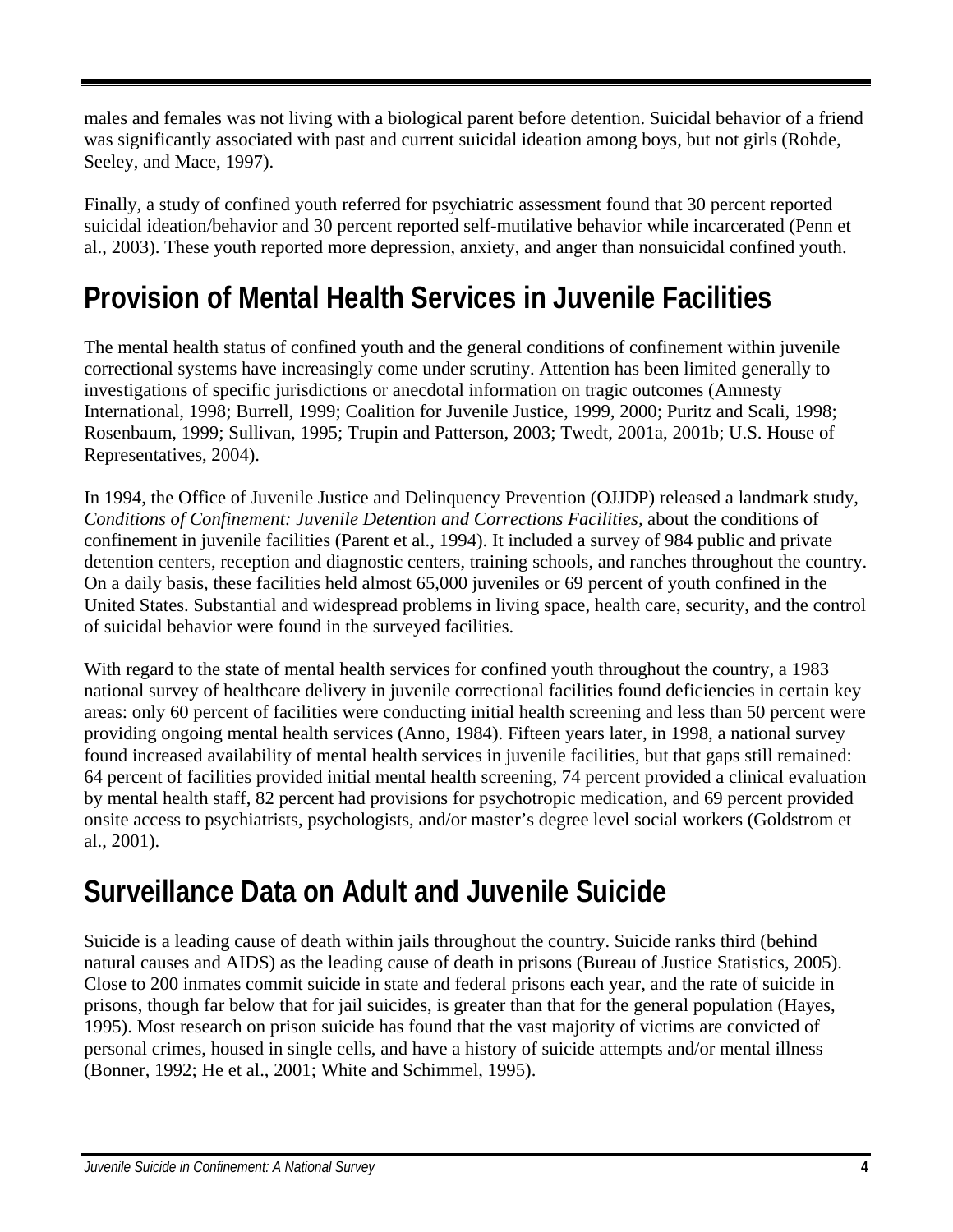Although several national studies have been conducted about the extent and nature of suicide in jail and prison facilities, comparable national research has not been conducted about juvenile suicide in confinement. The 1988 Amendments to the Juvenile Justice and Delinquency Prevention Act of 1974 established an annual requirement for OJJDP to provide a detailed summary and analysis of the most recent juvenile custody data on the number and individual characteristics of juveniles taken into custody, rates at which they are taken into custody, number of juveniles who died in custody, and circumstances of their deaths. In response to this mandate, OJJDP established the Research Program on Juveniles Taken into Custody in 1989. The survey program included data collected from the State Juvenile Corrections System Reporting Program and the Children in Custody (CIC) Census. In 1988, the first year of the CIC survey, state officials reported 17 suicides occurring in public detention centers, reception/diagnostic centers, and training schools throughout the country (Krisberg et al., 1991). In 1993, 14 such suicides were reported (Austin et al., 1995). Other than listing the gender of the victim, facility type, and region of the country, the OJJDP census was unable to collect data on the circumstances surrounding these suicides. As stated by the authors as a preface to one of the survey reports:

...information available on characteristics of juveniles admitted is inadequate. While most facilities record specific demographic, legal, and other information for administrative or operational purposes, no mechanism exists to collect and synthesize these data on a national level for research, policy, or program development purposes. (DeComo et al., 1995:1)

In 1997, OJJDP inaugurated a successor to the CIC Census series that included both a Census of Juveniles in Residential Placement (CJRP) and a Juvenile Residential Facility Census (JRFC). The goal of JRFC is to collect information on facility environments and services, including facility ownership, security features, bed space and crowding, staffing, physical and mental health care, education and substance abuse programming, and deaths in custody. According to the 2000 JRFC, 10 juvenile suicides were reported during the most recent 12-month reporting period (OJJDP, 2002).<sup>3</sup> Similar to the CIC series, the JRFC is unable to collect data on the circumstances surrounding these suicides.

The current CJRP and JRFC research programs remain the only source of nationwide data regarding juveniles in custody. Given the limitations described above, no data source is currently available to adequately document the extent and nature of juvenile suicide in confinement.<sup>4</sup>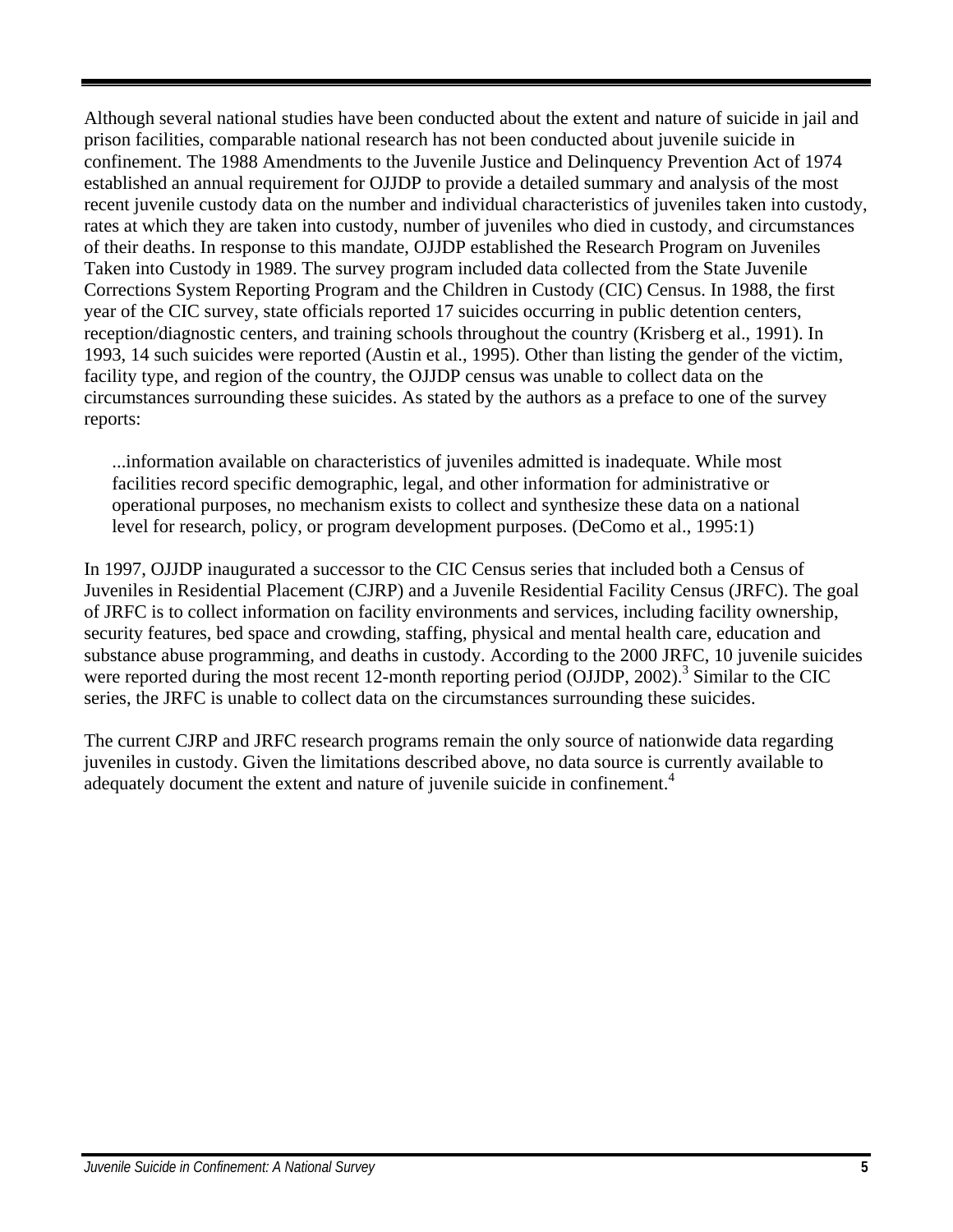## **Data Collection**

In August 1999, the Office of Juvenile Justice and Delinquency Prevention (OJJDP) awarded a contract to the National Center on Institutions and Alternatives to conduct the first national survey on juvenile suicide in confinement.<sup>5</sup> The primary goal was to determine the extent and distribution of juvenile suicides in confinement and to gather descriptive data on the characteristics of each victim, incident, and juvenile facility in which the suicide occurred. A report of the survey's findings would serve as a resource for juvenile justice practitioners to expand their knowledge and for juvenile correctional administrators to create and/or revise policies and training curriculums on suicide prevention. Data collection occurred in two phases.

### **Phase 1**

During the initial phase, a 1-page survey instrument and cover letter was sent to directors of 1,178 public and 2,634 private juvenile facilities in the United States.<sup>6</sup> Each of the 3,812 facility directors was asked to complete the survey if the facility experienced a juvenile suicide between 1995 and 1999 (see appendix A).<sup>7</sup> Similar to OJJDP's *Conditions of Confinement* study (Parent et al., 1994), the project surveyed facilities that housed juveniles in more traditional types of confinement—juvenile detention centers, reception centers, training schools, ranches, camps, and farms—operated by state and local governments and private organizations.<sup>8</sup> Excluded from the project were open, physically unrestricted residential programs for juveniles such as shelters, halfway houses, and group homes.

To more accurately count the number of juvenile suicides in confinement between 1995 and 1999, survey forms and cover letters were also sent to the department of juvenile corrections, attorney general's office, and state medical examiner in each state; members of the National Association of Child Advocates in 47 states; child fatality review programs in 12 states; and various other state agencies (e.g., child ombudsman, licensing and regulatory services). Further, survey forms and cover letters were sent to each of OJJDP's state advisory groups, state criminal justice councils, and state juvenile justice specialists. Finally, a newspaper clipping service was used to verify juvenile suicides not identified through these more traditional sources.

The initial phase identified 110 juvenile suicides occurring between 1995 and 1999. The suicides were distributed among 38 states. Table 1 provides a breakdown of data collection sources for the suicides. Nearly half (54) of the deaths were identified from self-reporting of the juvenile facilities. Data obtained from state departments of juvenile corrections yielded an additional 27 suicides not identified through self-reporting. Of the remaining deaths, 14 were identified through other state agencies (i.e., those responsible for licensing and regulatory services), 10 through newspaper articles, and 5 through other sources (i.e., the project director's expert witness consultation and/or technical assistance to facilities that sustained these deaths). It should be noted that self-reporting was given the primary recognition for the identification of juvenile suicides. For example, if a juvenile suicide was identified by more than one source, including a self-report from the facility where the death occurred, the source would be attributed to a self-report (table 1).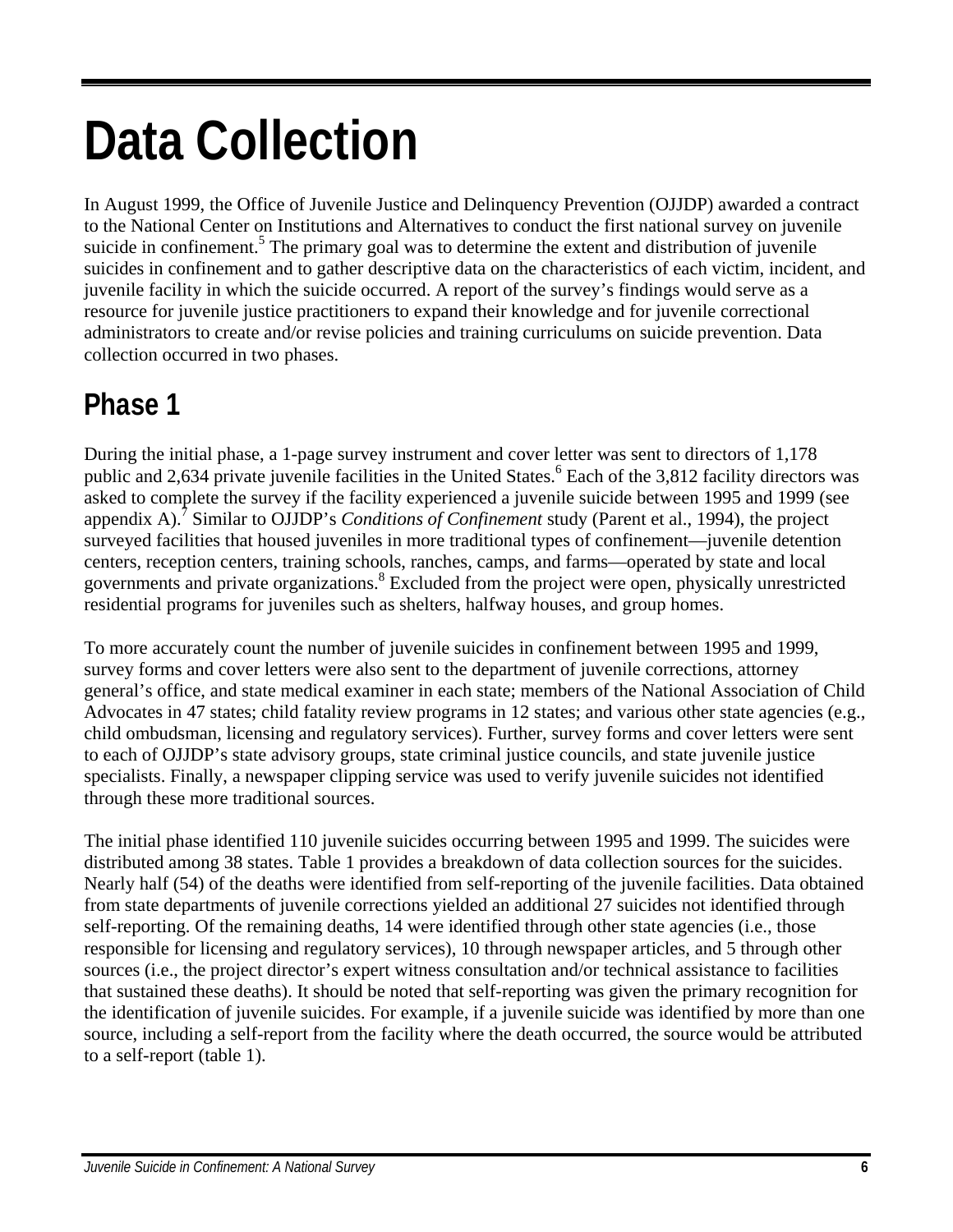| Table 1: Sources Used To Identify the Number of Juvenile Suicides in Confinement, 1995–1999 |     |       |
|---------------------------------------------------------------------------------------------|-----|-------|
| Source*                                                                                     | Ν   | %     |
| Facility self-report                                                                        | 54  | 49.7  |
| State departments of juvenile corrections                                                   | 27  | 24.6  |
| Other state agencies                                                                        | 14  | 12.7  |
| Newspaper articles                                                                          | 10  | 9.1   |
| Other sources                                                                               |     | 4.5   |
| Total                                                                                       | 110 | 100.0 |

\* Each suicide is only listed once (under the highest ranking source).

Of the 54 suicides self-reported from facility directors, 26 (48.2 percent) of these deaths were unknown to any state agency (i.e., state departments of juvenile corrections or other state agencies responsible for licensing and regulatory services). Further, the 15 suicides that were identified through newspaper articles or other sources were also unknown to any state agency. Therefore, 41 (37.3 percent) of the 110 juvenile suicides identified in this study were unknown to any state agency. Most of these suicides occurred in either county detention centers or private residential treatment centers.

### **Phase 2**

Once facilities that had experienced a suicide during the 5-year study period were identified, the second phase of the survey process was initiated. It included dissemination of a 7-page survey instrument to the directors of the facilities that sustained suicides (see appendix B). The survey instrument was designed to collect data on the following three types of characteristics:

- **Demographic characteristics** included age, sex, race, living arrangement, current offense(s), prior offense(s), legal status (detained, committed, other), length of confinement, drug/alcohol intoxication at confinement, history of room confinement, substance abuse history, medical/mental health history, physical/sexual abuse history, and history of suicidal behavior.
- **Incident characteristics** included date, time, and location of suicide; housing assignment (e.g., single or multiple occupancy); room confinement status; method and instrument used; time span between incident and finding victim; and possible precipitating factors to the suicide.
- **Facility characteristics** included facility type, facility ownership (e.g., state, county, private), capacity/population at time of suicide, and suicide prevention components in use (written policy, intake screening, staff training in suicide prevention and cardiopulmonary resuscitation, observation levels, safe housing, and mortality review).

The phase 2 survey instruments and cover letters were mailed to directors of the 83 facilities that sustained the 110 suicides. The process was implemented in August 2000 and initially resulted in the completion and return of 23 surveys (20.9 percent). Subsequent followup letters and telephone contact with facility directors not responding to initial survey requests occurred in October 2000, December 2000, and February 2001.<sup>9</sup> These efforts resulted in the completion and return of an additional 52 surveys (47.2 percent). A final request letter by OJJDP and the National Juvenile Detention Association in June 2001 resulted in an additional 4 completed surveys (3.6 percent). Respondents provided completed surveys on 79 suicides. The response rate (71.8 percent) was lower than that found in the project director's two previous national studies of jail suicide (82 percent for a 1981 study, 85 percent for a 1988 study). Several reasons were cited by juvenile facility directors for not fully participating in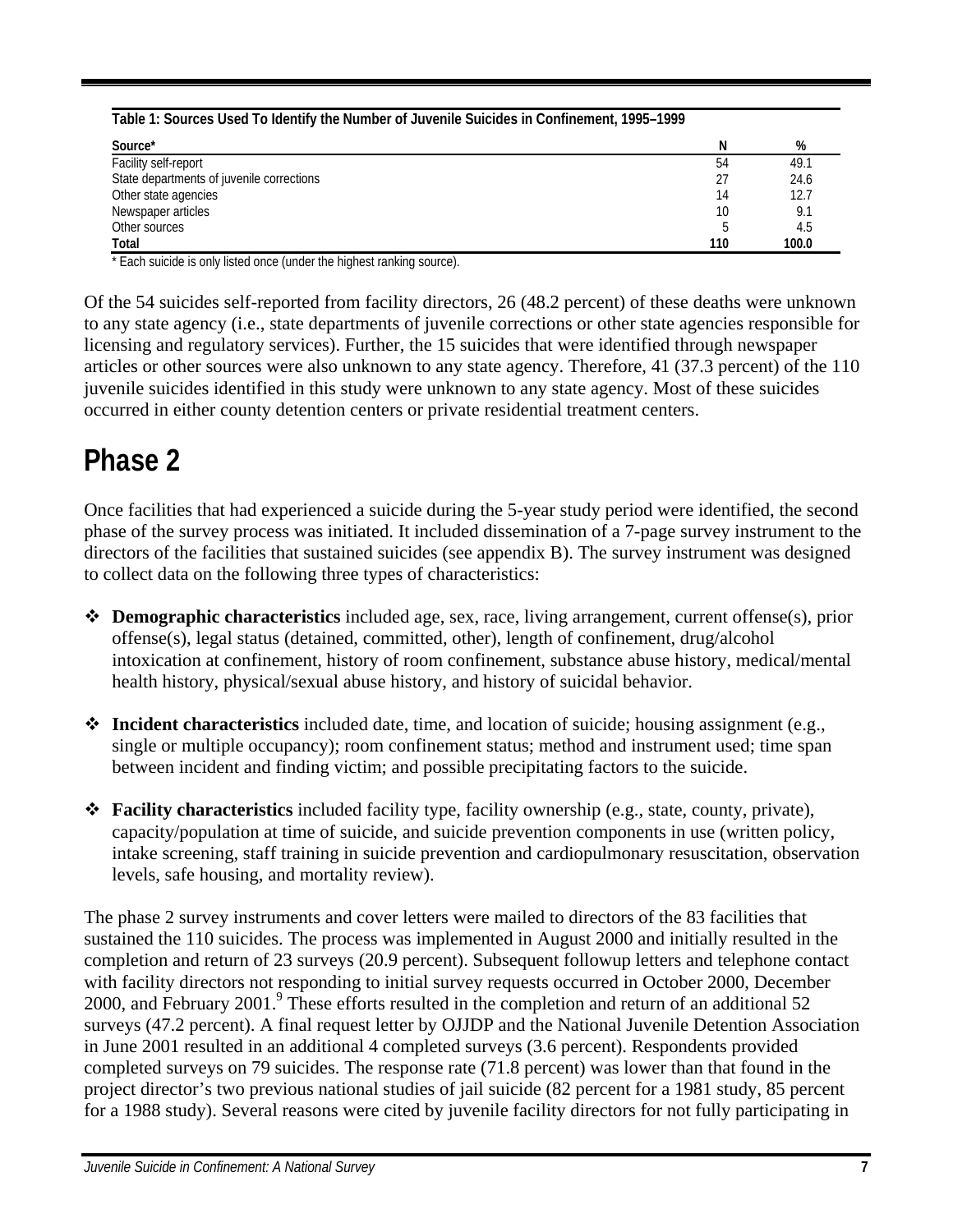the study, including litigation and advice from legal counsel, sensitivity of the subject matter, issues of confidentiality, lack of time, and manpower constraints. Although 30 (27 percent) of the 110 suicides occurred in private facilities, many of which were residential treatment centers, approximately twothirds (67 percent) of nonresponses to survey requests came from private facilities.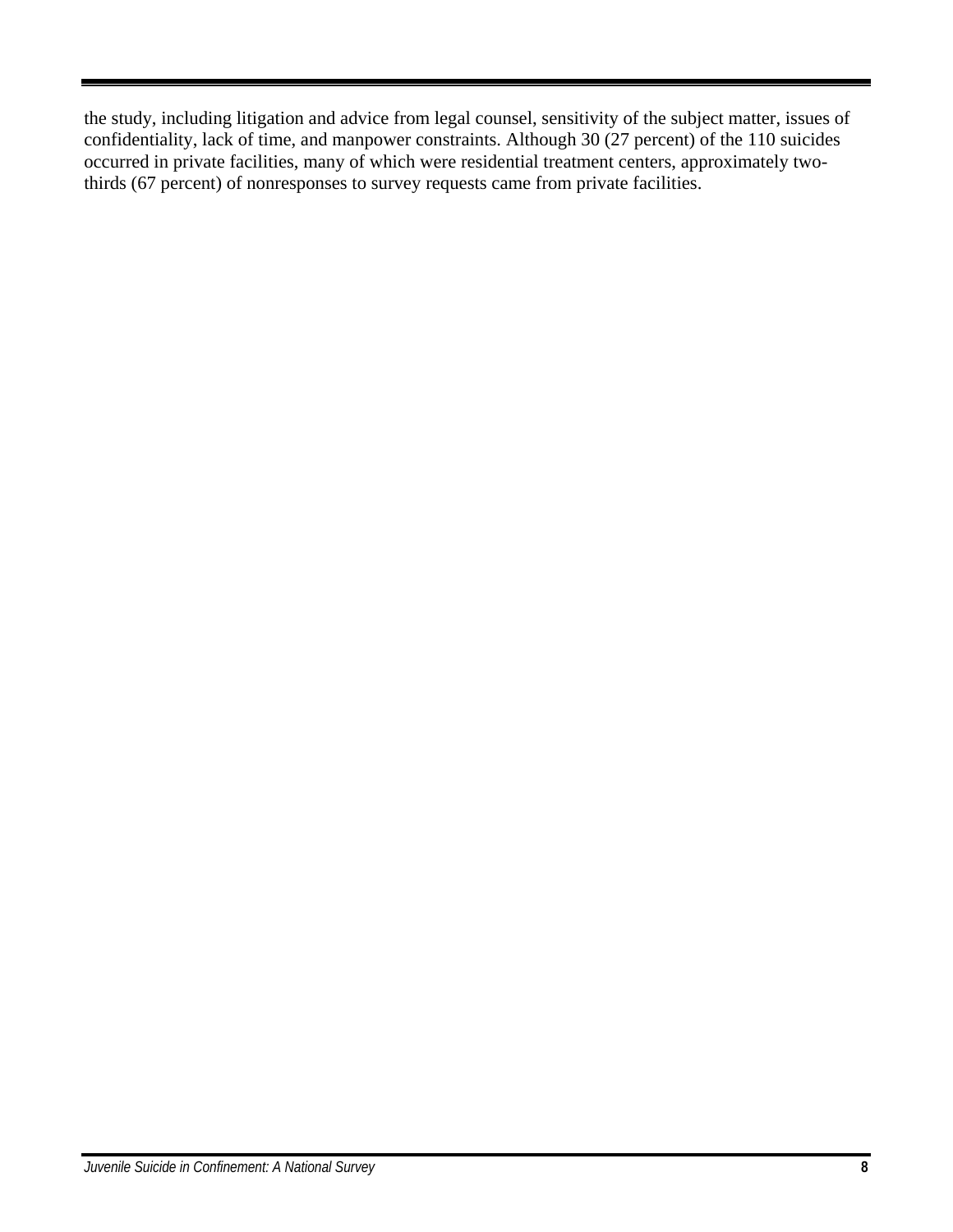## **Findings**

Project staff analyzed data on 79 suicides that occurred in public and private juvenile facilities between 1995 and 1999. The findings are presented in relationship to facility type, with 33 (41.8 percent) of the suicides having occurred in training school/secure facilities, 29 (36.7 percent) in detention centers, 12 (15.2 percent) in residential treatment centers, and 5 (6.3 percent) in reception/diagnostic centers. Almost half (48.1 percent) the suicides occurred in facilities administered by state agencies, 39.2 percent took place in county facilities, and 12.7 percent in private programs. The 79 suicides were distributed among 70 juvenile facilities: 65 facilities sustained a single suicide, 3 facilities had 2 suicides each, 1 facility had 3 suicides, and 1 facility had 5 suicides during the survey period.

### **Personal Characteristics of the Victims**

#### **Race**

More than two-thirds (68.4 percent) of victims were Caucasian (table 2). This is not surprising given that this racial group represents more than 90 percent of suicides that occur each year in the community (Arias et al., 2003). A previous study found that Caucasian youth held in detention attempted suicide at a rate approximately 3.5 times that of African American youth (Kempton and Forehand, 1992). Although African American and Hispanic youth comprised approximately 39 percent and 18 percent, respectively, of the confined juvenile population throughout the country (Sickmund and Wan,  $2001$ ),<sup>10</sup> they represented only 11.4 percent and 6.3 percent of victims in this study. Caucasian and American Indian youth, on the other hand, comprised approximately 38 percent and 2 percent, respectively, of the confined juvenile population throughout the country, but 68.4 percent and 11.4 percent of victims in this study. The causes of these disproportionate relationships were outside the purview of this analysis.

| Table 2: Suicides in Juvenile Facilities, 1995–1999, by Victim's Race and Facility Type           |                         |                        |  |  |    |       |  |  |
|---------------------------------------------------------------------------------------------------|-------------------------|------------------------|--|--|----|-------|--|--|
| Combined<br>Training School /<br>Residential<br>Reception /<br>Diagnostic Center Treatment Center |                         |                        |  |  |    |       |  |  |
| Race                                                                                              | <b>Detention Center</b> | <b>Secure Facility</b> |  |  | N  | %     |  |  |
| Caucasian                                                                                         |                         | 25                     |  |  | 54 | 68.4  |  |  |
| African American                                                                                  |                         |                        |  |  |    | 11.4  |  |  |
| American Indian                                                                                   |                         |                        |  |  |    | 11.4  |  |  |
| Hispanic                                                                                          |                         |                        |  |  |    | 6.3   |  |  |
| Other                                                                                             |                         |                        |  |  |    | 2.5   |  |  |
| Total                                                                                             |                         |                        |  |  | 79 | 100.0 |  |  |

#### **Sex**

The vast majority (79.7 percent) of victims were male (table 3). Given that more than 80 percent of all confined juveniles throughout the country are male (Sickmund and Wan, 2001), these findings were not surprising.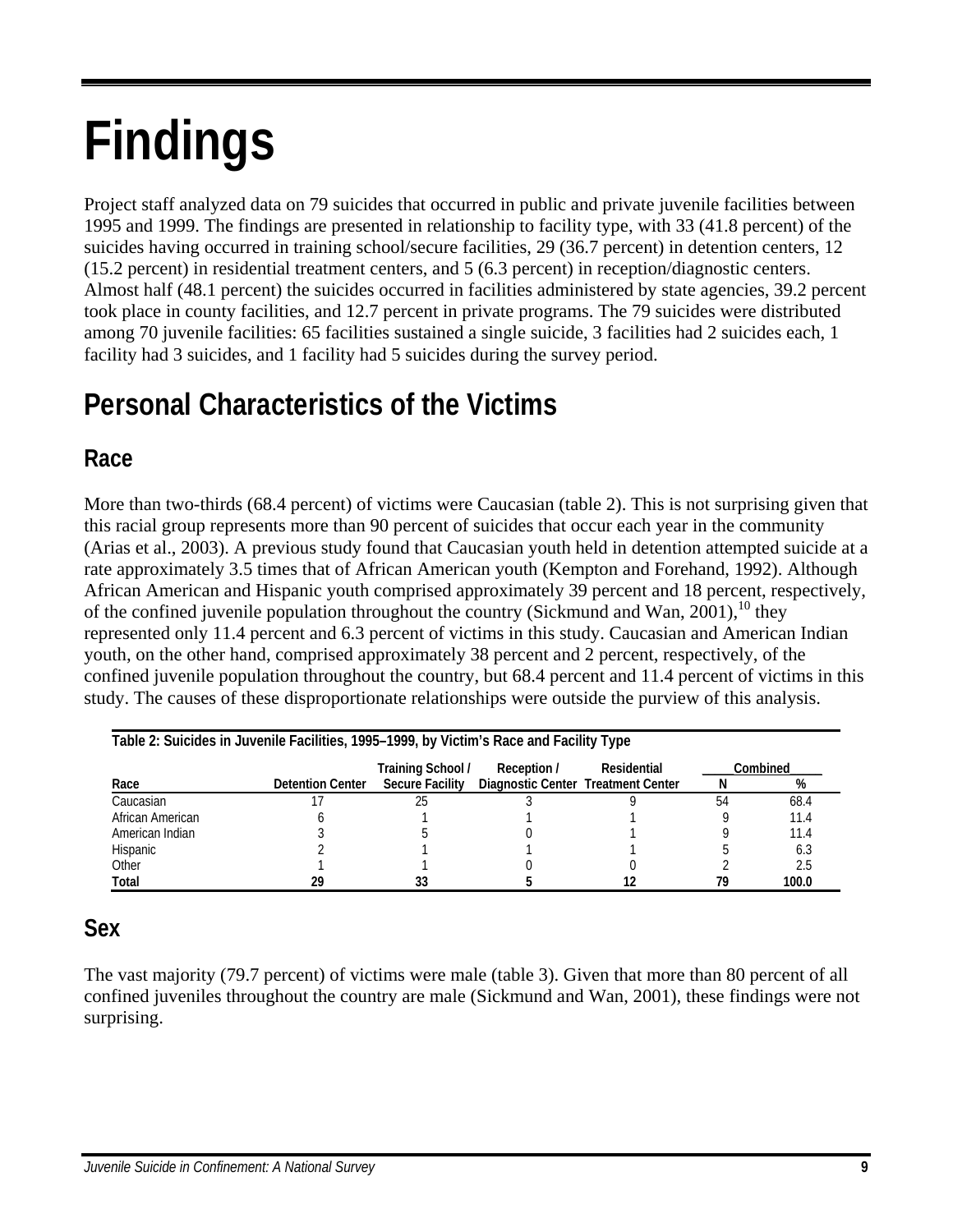| Table 3: Suicides in Juvenile Facilities, 1995–1999, by Victim's Sex and Facility Type |                         |                        |                                    |  |    |       |  |
|----------------------------------------------------------------------------------------|-------------------------|------------------------|------------------------------------|--|----|-------|--|
| Training School /<br>Residential<br>Combined<br>Reception /                            |                         |                        |                                    |  |    |       |  |
| Sex                                                                                    | <b>Detention Center</b> | <b>Secure Facility</b> | Diagnostic Center Treatment Center |  |    | %     |  |
| Male                                                                                   |                         |                        |                                    |  | 63 | 79.7  |  |
| Female                                                                                 |                         |                        |                                    |  | ١6 | 20.3  |  |
| Total                                                                                  | 29                      | 33                     |                                    |  | 79 | 100.0 |  |

#### **Age**

More than 70 percent of victims were between the ages of 15 and 17 (table 4). The average (mean) age was 15.7. The youngest victim was 12 and the oldest 20. These findings were also consistent with CJRP data (Sickmund and Wan, 2001).

| Table 4: Suicides in Juvenile Facilities, 1995–1999, by Victim's Age and Facility Type |                                                             |    |                                                      |  |   |       |  |  |
|----------------------------------------------------------------------------------------|-------------------------------------------------------------|----|------------------------------------------------------|--|---|-------|--|--|
|                                                                                        | Residential<br>Combined<br>Training School /<br>Reception / |    |                                                      |  |   |       |  |  |
| Age                                                                                    | <b>Detention Center</b>                                     |    | Secure Facility  Diagnostic Center  Treatment Center |  | N | %     |  |  |
|                                                                                        |                                                             |    |                                                      |  |   |       |  |  |
|                                                                                        |                                                             |    |                                                      |  |   | 3.8   |  |  |
|                                                                                        |                                                             |    |                                                      |  |   | 15.2  |  |  |
| 15                                                                                     |                                                             |    |                                                      |  |   | 29.1  |  |  |
| 16                                                                                     |                                                             |    |                                                      |  |   | 19.0  |  |  |
|                                                                                        |                                                             |    |                                                      |  |   | 22.8  |  |  |
| 18                                                                                     |                                                             |    |                                                      |  |   | 6.3   |  |  |
| 19                                                                                     |                                                             |    |                                                      |  |   |       |  |  |
| 20                                                                                     |                                                             |    |                                                      |  |   |       |  |  |
| Total                                                                                  |                                                             | 33 |                                                      |  |   | 100.0 |  |  |

Note: Percents for details do not total 100.0 because of rounding.

#### **Living Arrangement Before Confinement**

More than a third (38.0 percent) of suicide victims were living with one parent at the time of their confinement (table 5). Slightly less than one quarter (22.8 percent) of victims were living with both parents.

**Table 5: Suicides in Juvenile Facilities, 1995–1999, by Victim's Living Arrangement (Before Confinement) and Facility Type** 

|                        |                         | Training School /      | Reception /                        | Residential |    | Combined |
|------------------------|-------------------------|------------------------|------------------------------------|-------------|----|----------|
| Living Arrangement     | <b>Detention Center</b> | <b>Secure Facility</b> | Diagnostic Center Treatment Center |             |    | %        |
| One parent             |                         |                        |                                    |             | 30 | 38.0     |
| Both parents           |                         |                        |                                    |             | 18 | 22.8     |
| Community placement    |                         |                        |                                    |             |    | 11.4     |
| Other relatives        |                         |                        |                                    |             |    | 8.9      |
| Foster parent/guardian |                         |                        |                                    |             |    | 7.6      |
| Adoptive parents       |                         |                        |                                    |             |    | 5.       |
| Self only              |                         |                        |                                    |             |    | 2.5      |
| <b>Unknown</b>         |                         |                        |                                    |             |    | 3.8      |
| Total                  |                         |                        |                                    |             |    | 100.0    |

Note: Percents for details do not total 100.0 because of rounding.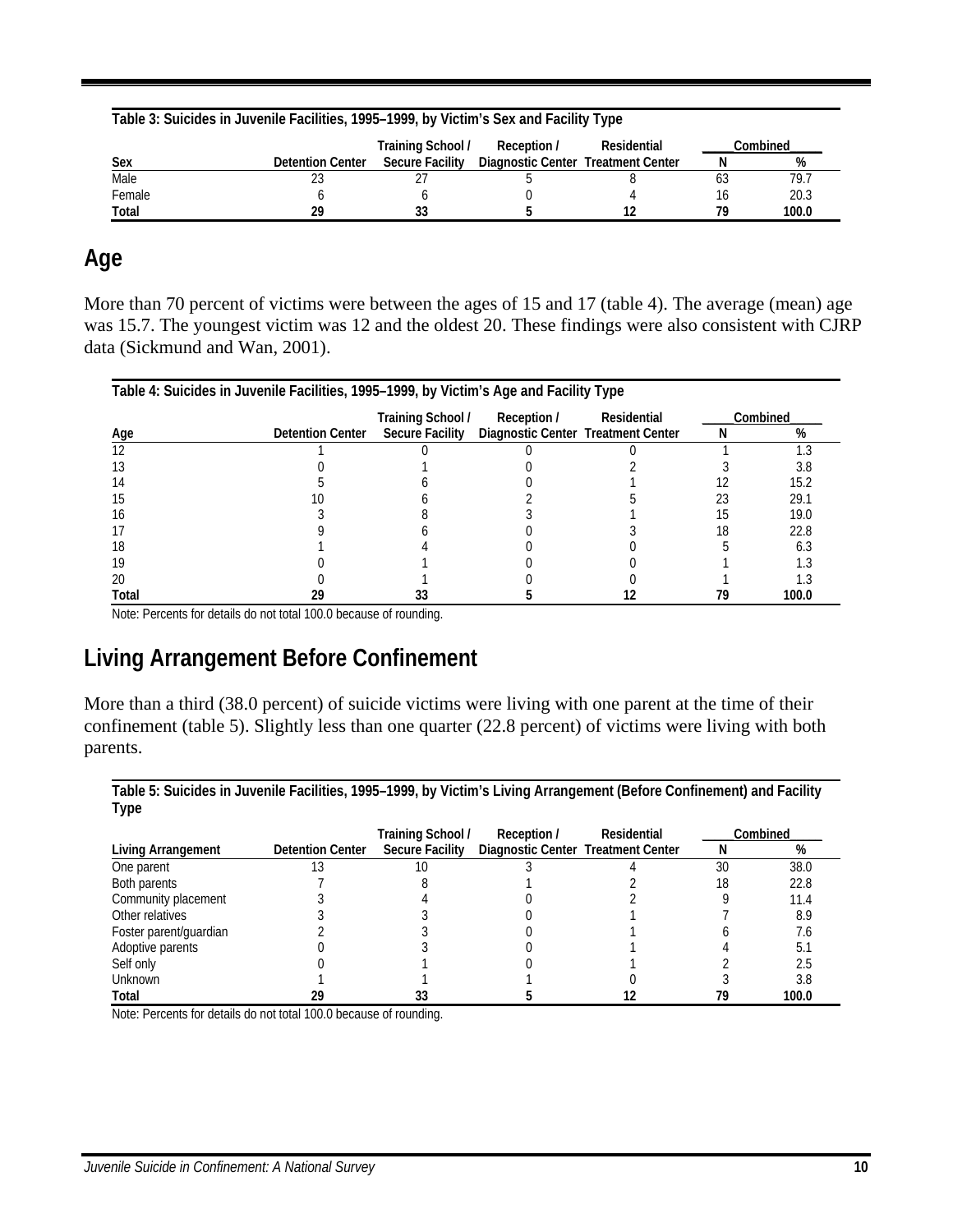#### **Most Serious Offense**<sup>11</sup>

Most (69.6 percent) victims were confined on nonviolent (i.e., nonperson) offenses, with property offenses accounting for the highest percentage (32.9 percent) of victims (table 6). In addition, the public order, status, and probation violation categories combined represented more than a third (34.2 percent) of the offenses. Person offenses accounted for 30.4 percent of victims, and only 2.5 percent of victims were confined on drug offenses. Approximately 40 percent (13 of 33) of victims housed in a training school/secure facility were confined for a person offense.

With only a slight variance, these findings were consistent with data on the confined juvenile population. For example, person offenses accounted for 35 percent and property offenses accounted for 29 percent of confined juveniles (Sickmund and Wan, 2001). However, whereas the public order, status, and probation violation categories combined represented 27 percent of confined juveniles, these categories represented 34.2 percent of victims in this study.

| Table 6: Suicides in Juvenile Facilities, 1995–1999, by Victim's Most Serious Offense and Facility Type |                         |                        |                                    |             |    |          |  |
|---------------------------------------------------------------------------------------------------------|-------------------------|------------------------|------------------------------------|-------------|----|----------|--|
|                                                                                                         |                         | Training School /      | Reception /                        | Residential |    | Combined |  |
| Most Serious Offense                                                                                    | <b>Detention Center</b> | <b>Secure Facility</b> | Diagnostic Center Treatment Center |             | N  | %        |  |
| Property                                                                                                |                         |                        |                                    |             | 26 | 32.9     |  |
| Person                                                                                                  |                         |                        |                                    |             |    | 30.4     |  |
| <b>Status</b>                                                                                           |                         |                        |                                    |             |    | 12.7     |  |
| Probation violation                                                                                     |                         |                        |                                    |             |    | 11.4     |  |
| Public order                                                                                            |                         |                        |                                    |             |    | 10.1     |  |
| Drug                                                                                                    |                         |                        |                                    |             |    | 2.5      |  |
| Total                                                                                                   |                         | 33                     |                                    |             |    | 100.0    |  |

#### **Additional Charges**

At confinement, 39.2 percent of victims had a second charge. Property offenses accounted for the majority (51.7 percent) of additional charges, followed by person offenses (19.4 percent). The public order, status, and probation violation categories combined represented 28.9 percent of the second charges at confinement.

#### **Confinement Status**

Approximately two-thirds (67.1 percent) of victims were being held on commitment status at time of death (table 7). This finding was significantly different from a national study on jail suicides that found the overwhelming majority of victims were on detention status at time of death (Hayes, 1989). The finding was, however, somewhat consistent with national data on confined juveniles throughout the country that found 74 percent of youth were on commitment status (Sickmund and Wan, 2001). Not surprisingly, the vast majority (79.3 percent) of victims held in detention centers were on detention status and all training school/secure facility victims were on commitment status at time of death.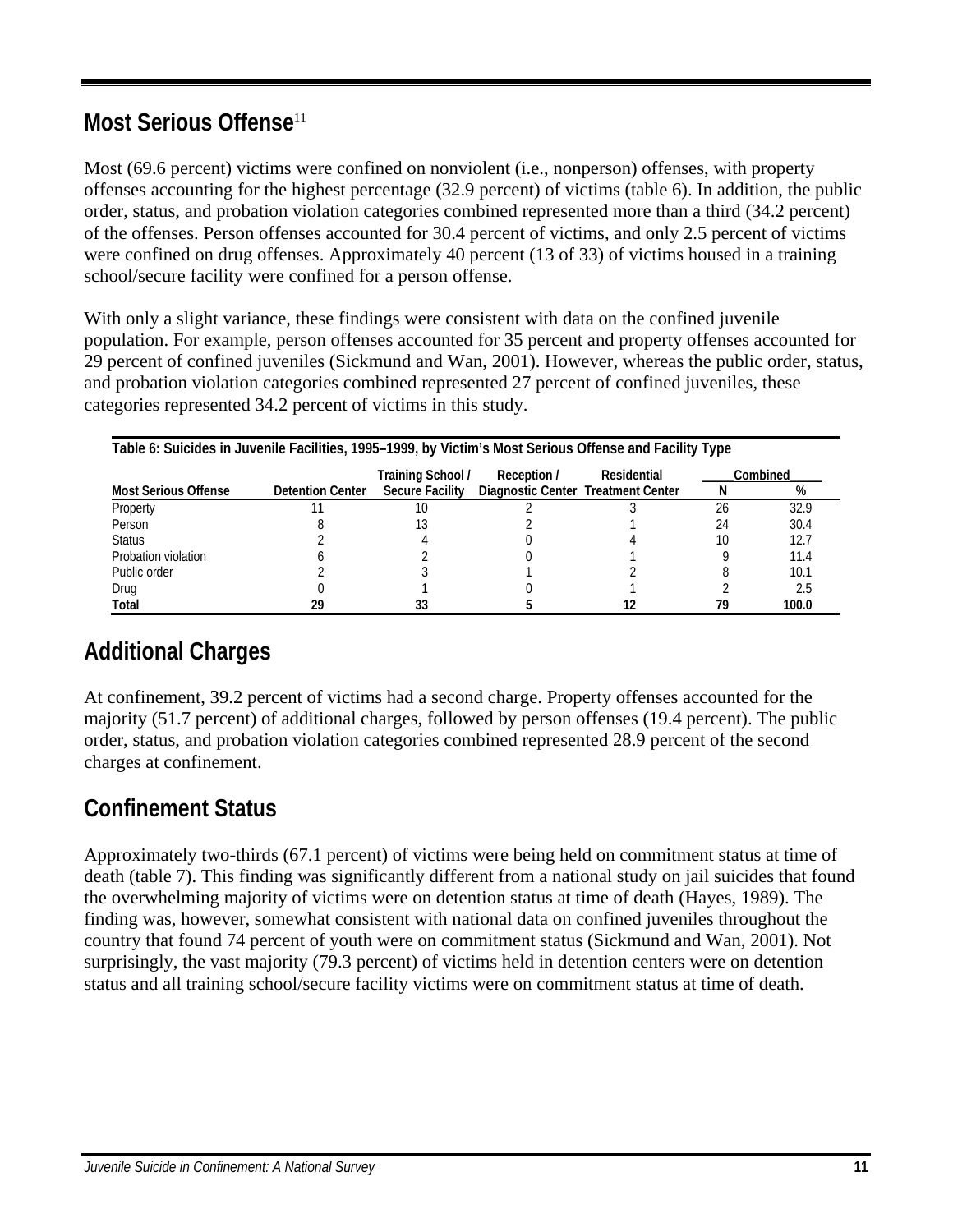| Table 7: Suicides in Juvenile Facilities, 1995–1999, by Victim's Confinement Status and Facility Type |                         |                        |                                    |  |    |       |  |
|-------------------------------------------------------------------------------------------------------|-------------------------|------------------------|------------------------------------|--|----|-------|--|
| Training School /<br>Residential<br>Combined<br>Reception /                                           |                         |                        |                                    |  |    |       |  |
| Confinement Status*                                                                                   | <b>Detention Center</b> | <b>Secure Facility</b> | Diagnostic Center Treatment Center |  | N  | %     |  |
| Committed                                                                                             |                         | 33                     |                                    |  | 53 | 67.1  |  |
| Detained                                                                                              | 23                      |                        |                                    |  | 26 | 32.9  |  |
| Total                                                                                                 | 29                      | 33                     |                                    |  | 70 | 100.0 |  |

\* Committed juveniles included those placed in a facility as part of a court-ordered disposition. Detained juveniles included those held awaiting a court hearing, adjudication, disposition, and/or placement.

#### **Most Serious Prior Offenses**

A significant majority (62 of 79, or 78.5 percent) of suicide victims had a history of prior offenses within the juvenile justice system (table 8). Of victims who had a history of prior offenses, most committed crimes of a nonviolent nature, with property offenses the most common (50.0 percent). Public order, status, and probation violation categories combined represented 22.5 percent of the most serious prior offenses; person offenses accounted for 22.6 percent of victims' prior offenses.

**Table 8: Suicides in Juvenile Facilities by Victims With Prior Offenses, 1995–1999, by Victim's Most Serious Prior Offense and Facility Type** 

| .                                           |  | Training School /      | Reception /                        | Residential |    | Combined |
|---------------------------------------------|--|------------------------|------------------------------------|-------------|----|----------|
| Most Serious Prior Offense Detention Center |  | <b>Secure Facility</b> | Diagnostic Center Treatment Center |             | N  | %        |
| Property                                    |  |                        |                                    |             | 31 | 50.0     |
| Person                                      |  |                        |                                    |             |    | 22.6     |
| <b>Status</b>                               |  |                        |                                    |             |    | 17.7     |
| Public order                                |  |                        |                                    |             |    | 3.2      |
| Probation violation                         |  |                        |                                    |             |    |          |
| Drug                                        |  |                        |                                    |             |    | 0.0      |
| <b>Unknown</b>                              |  |                        |                                    |             |    | 4.8      |
| Total                                       |  | 28                     |                                    |             |    | 100.0    |

Note: Percents for details do not total 100.0 because of rounding.

#### **Length of Confinement (Before Suicide)**

Relatively few (3.8 percent) juvenile suicides occurred within the first 24 hours of confinement, and all these deaths occurred in detention centers (table 9). This finding significantly differed from a national study on jail suicides that found more than half took place within the first 24 hours, with almost a third occurring within the first 3 hours (Hayes, 1989). Instead, the deaths in this national survey of juvenile suicide in confinement were distributed fairly evenly during a more than 12-month period. For example, the same number of suicides (13) occurred within the first 3 days of confinement as occurred in more than 10 months of confinement.<sup>12</sup> The majority of suicides (31.7 percent) occurred within 1 to 4 months of confinement. However, all the detention center suicides occurred within the first 4 months of confinement, with more than 40 percent occurring within the first 72 hours, while most (72.7 percent) training school/secure facility suicides occurred 3 months or more following confinement.<sup>13</sup>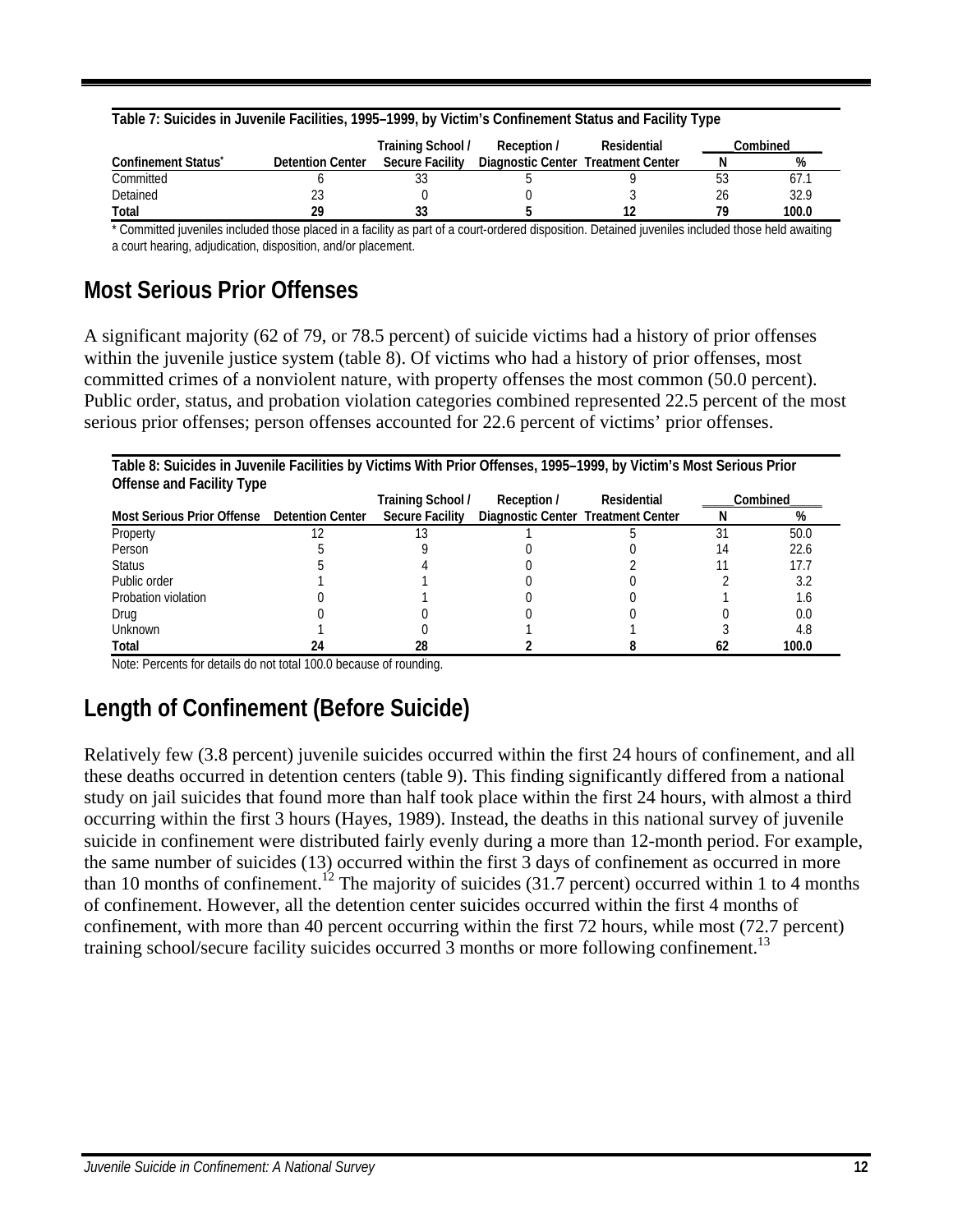|                       |                         | Training School /      | Reception /                        | Residential | Combined |       |
|-----------------------|-------------------------|------------------------|------------------------------------|-------------|----------|-------|
| Length of Confinement | <b>Detention Center</b> | <b>Secure Facility</b> | Diagnostic Center Treatment Center |             | N        | %     |
| Less than 24 hours    |                         |                        |                                    |             |          | 3.8   |
| $1-3$ days            |                         |                        |                                    |             |          | 12.7  |
| $4-6$ days            |                         |                        |                                    |             |          | 3.8   |
| $7-13$ days           |                         |                        |                                    |             |          | 7.6   |
| $14-30$ days          |                         |                        |                                    |             |          | 10.1  |
| $1-2$ months          |                         |                        |                                    |             |          | 16.5  |
| 3–4 months            |                         |                        |                                    |             |          | 15.2  |
| 5-6 months            |                         |                        |                                    |             |          | 8.9   |
| 7-9 months            |                         |                        |                                    |             |          | 5.1   |
| 10-12 months          |                         |                        |                                    |             |          | 3.8   |
| More than 12 months   |                         |                        |                                    |             |          | 12.7  |
| Total                 | 29                      | 33                     |                                    |             | 79       | 100.0 |

**Table 9: Suicides in Juvenile Facilities, 1995–1999, by Victim's Length of Confinement (Before Suicide) and Facility Type** 

Note: Percents for details do not total 100.0 because of rounding.

#### **Substance Abuse**

Nearly three-quarters (73.4 percent) of victims had a history of substance abuse (table 10). Approximately one-third (32.8 percent) of these victims used alcohol, marijuana, or cocaine before confinement. This finding is consistent with data suggesting that two-thirds of confined youth have one or more alcohol, drug, or mental disorders (Teplin et al., 2002). The victim's history of substance abuse was unknown in a number of cases, with detention centers accounting for most (11 of 13) nonresponses.

| Table 10: Suicides in Juvenile Facilities, 1995–1999, by Victim's History of Substance Abuse and<br><b>Facility Type</b> |                         |                        |                                    |             |    |          |  |  |
|--------------------------------------------------------------------------------------------------------------------------|-------------------------|------------------------|------------------------------------|-------------|----|----------|--|--|
| History of                                                                                                               |                         | Training School /      | Reception /                        | Residential |    | Combined |  |  |
| <b>Substance Abuse</b>                                                                                                   | <b>Detention Center</b> | <b>Secure Facility</b> | Diagnostic Center Treatment Center |             | N  | %        |  |  |
| Yes                                                                                                                      | 15                      | 29                     |                                    |             | 58 | 73.4     |  |  |
| No                                                                                                                       |                         |                        |                                    |             |    | 10.1     |  |  |
| <b>Unknown</b>                                                                                                           |                         |                        |                                    |             | 13 | 16.5     |  |  |
| Total                                                                                                                    | 29                      |                        |                                    |             | 79 | 100.0    |  |  |

#### **Medical Problems**

Most (64.5 percent) victims did not have a history of medical problems (table 11). Allergies and asthma were common types of medical problems found in the few victims who had problems. Detention centers accounted for most (10 of 13) nonresponses.

| Table 11: Suicides in Juvenile Facilities, 1995–1999, by Victim's History of Medical Problems and<br><b>Facility Type</b> |                         |                        |                                    |             |    |          |  |  |
|---------------------------------------------------------------------------------------------------------------------------|-------------------------|------------------------|------------------------------------|-------------|----|----------|--|--|
| History of                                                                                                                |                         | Training School /      | Reception /                        | Residential |    | Combined |  |  |
| <b>Medical Problems</b>                                                                                                   | <b>Detention Center</b> | <b>Secure Facility</b> | Diagnostic Center Treatment Center |             | N  | %        |  |  |
| Yes                                                                                                                       |                         |                        |                                    |             | 15 | 19.0     |  |  |
| No.                                                                                                                       | 14                      | 23                     |                                    |             | 51 | 64.5     |  |  |
| Unknown                                                                                                                   |                         |                        |                                    |             |    | 16.5     |  |  |
| Total                                                                                                                     | 29                      | 33                     |                                    |             | 79 | 100.0    |  |  |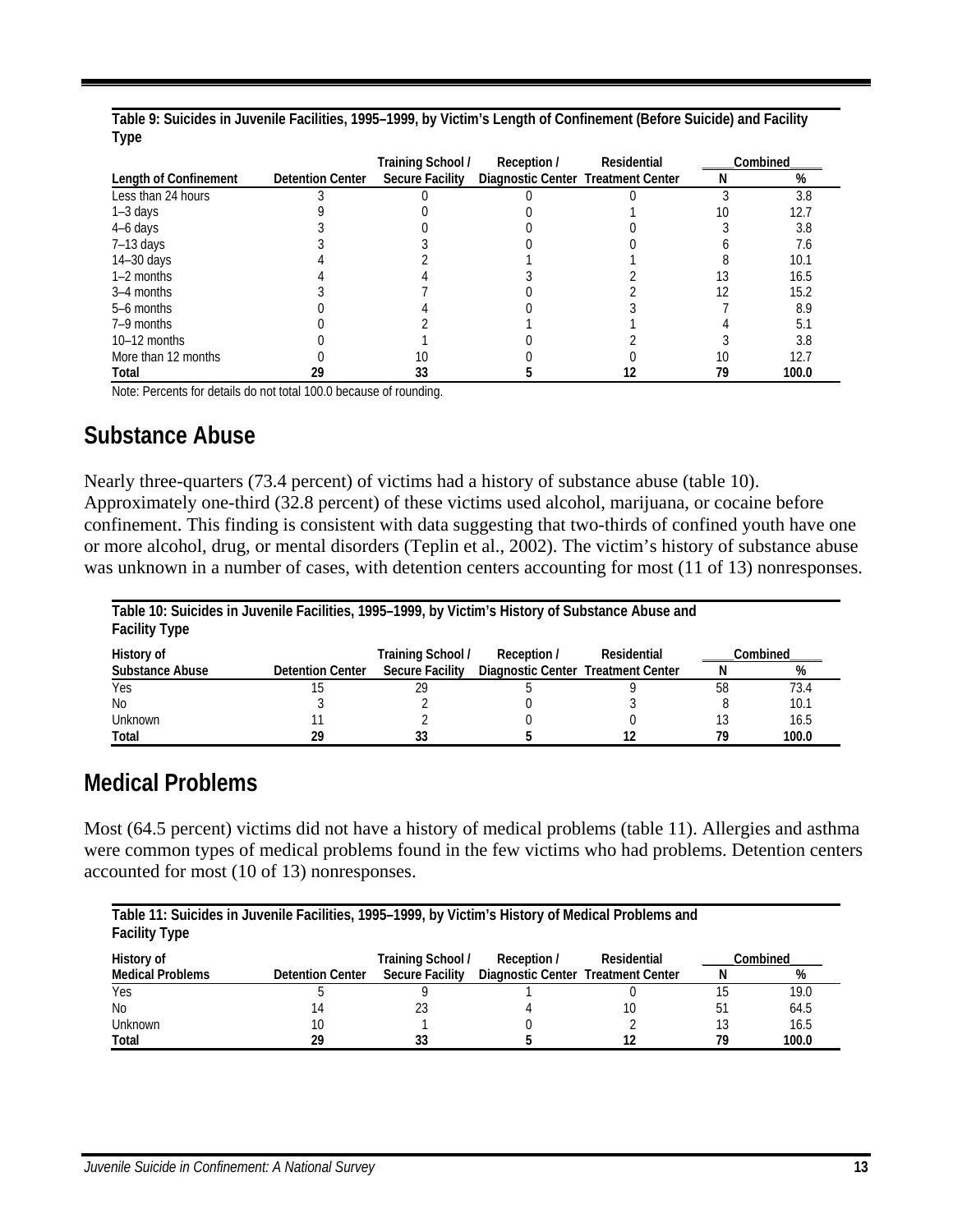#### **Emotional Abuse**

Somewhat less than half the victims had a history of emotional abuse (table 12). The most frequent examples were excessive punishment, neglect and/or abandonment, verbal abuse, and other types of family dysfunction. The victim's history of emotional abuse was unknown in almost one-quarter of the cases, with detention centers accounting for more than half the nonresponses (10 of 19).

| Table 12: Suicides in Juvenile Facilities, 1995–1999, by Victim's History of Emotional Abuse and<br><b>Facility Type</b> |                         |                        |                                    |             |    |          |  |  |
|--------------------------------------------------------------------------------------------------------------------------|-------------------------|------------------------|------------------------------------|-------------|----|----------|--|--|
| History of                                                                                                               |                         | Training School /      | Reception /                        | Residential |    | Combined |  |  |
| <b>Emotional Abuse</b>                                                                                                   | <b>Detention Center</b> | <b>Secure Facility</b> | Diagnostic Center Treatment Center |             | N  | %        |  |  |
| <b>Yes</b>                                                                                                               |                         | 15                     |                                    |             | 35 | 44.3     |  |  |
| <b>No</b>                                                                                                                |                         |                        |                                    |             | 25 | 31.6     |  |  |
| Unknown                                                                                                                  | 10                      |                        |                                    |             | 10 | 24.1     |  |  |
| Total                                                                                                                    | 29                      | 33                     |                                    |             | 79 | 100.0    |  |  |

#### **Physical Abuse**

Slightly more than a third of victims had a history of physical abuse (table 13), with an immediate family member (e.g., father or stepfather) being the perpetrator of the abuse in the majority of cases (20 of 27). Again, the survey revealed a considerable percentage of unknown responses to this variable, with detention centers providing almost half (8 of 17) the nonresponses.

| Table 13: Suicides in Juvenile Facilities, 1995–1999, by Victim's History of Physical Abuse and Facility Type |                         |                        |                                    |  |    |          |  |  |
|---------------------------------------------------------------------------------------------------------------|-------------------------|------------------------|------------------------------------|--|----|----------|--|--|
| Training School /<br>Residential<br>History of<br>Reception /                                                 |                         |                        |                                    |  |    | Combined |  |  |
| <b>Physical Abuse</b>                                                                                         | <b>Detention Center</b> | <b>Secure Facility</b> | Diagnostic Center Treatment Center |  | N  | %        |  |  |
| Yes                                                                                                           |                         |                        |                                    |  |    | 34.2     |  |  |
| No.                                                                                                           |                         |                        |                                    |  | 35 | 44.3     |  |  |
| Unknown                                                                                                       |                         |                        |                                    |  |    | 21.5     |  |  |
| Total                                                                                                         | 29                      | 33                     |                                    |  | 79 | 100.0    |  |  |

#### **Sexual Abuse**

More than a quarter of victims had a history of sexual abuse, with an equal number of victims whose history of sexual abuse was unknown (table 14). For those who were abused, an immediate family member (e.g., father or stepfather) was the perpetrator in many cases. Detention centers accounted for half the nonresponses.

| Table 14: Suicides in Juvenile Facilities, 1995–1999, by Victim's History of Sexual Abuse and Facility Type |                         |                        |                                    |             |    |          |  |  |
|-------------------------------------------------------------------------------------------------------------|-------------------------|------------------------|------------------------------------|-------------|----|----------|--|--|
| History of                                                                                                  |                         | Training School /      | Reception /                        | Residential |    | Combined |  |  |
| <b>Sexual Abuse</b>                                                                                         | <b>Detention Center</b> | <b>Secure Facility</b> | Diagnostic Center Treatment Center |             |    | %        |  |  |
| Yes                                                                                                         |                         |                        |                                    |             | 22 | 27.8     |  |  |
| No                                                                                                          |                         | 4                      |                                    |             | 35 | 44.3     |  |  |
| <b>Unknown</b>                                                                                              |                         |                        |                                    |             | 22 | 27.8     |  |  |
| Total                                                                                                       | 29                      |                        |                                    |             | 79 | 100.0    |  |  |

Note: Percents for details do not total 100.0 because of rounding.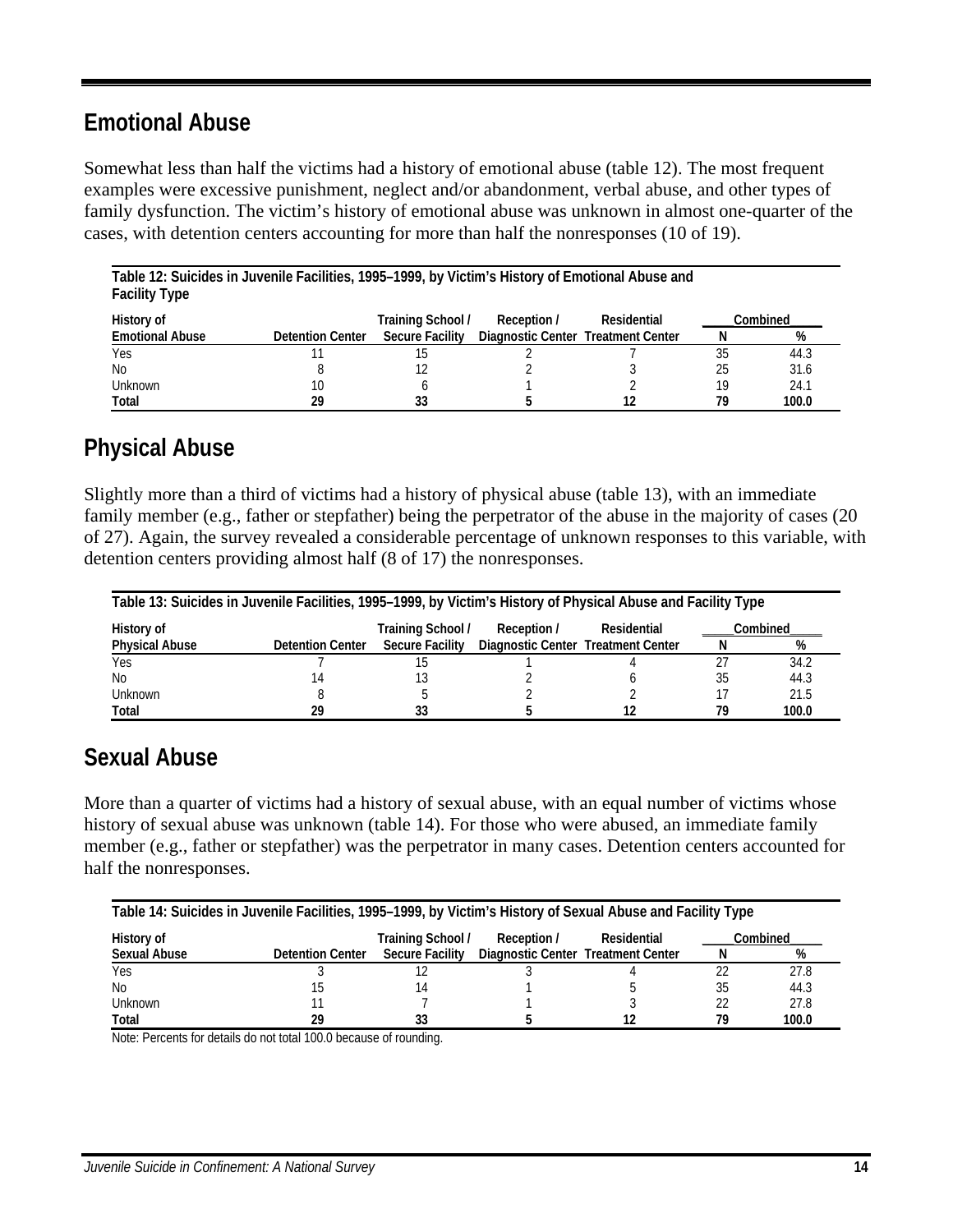#### **Mental Illness**

Nearly two-thirds (65.8 percent) of victims had a history of mental illness, with many (65.3 percent) of these victims suffering from depression at time of death. Other mental illnesses reported included attention deficit/hyperactivity disorder, conduct disorder, post-traumatic stress disorder, and psychotic disorder (53.5 percent of the victims were taking psychotropic medication at the time of their death).<sup>14</sup> Although earlier research also indicates that a significant percentage of youth in the juvenile justice system suffer from at least one mental disorder and have higher rates of mental disorders than youth in the general population (Cocozza and Skowyra, 2000), it should be noted that substance abuse disorder (which accounts for a sizable percentage of psychiatric disorders) was not included in this category. Detention centers accounted for all nonresponses.

| Table 15: Suicides in Juvenile Facilities, 1995–1999, by Victim's History of Mental Illness and Facility Type |                         |                        |                                    |             |    |          |  |  |
|---------------------------------------------------------------------------------------------------------------|-------------------------|------------------------|------------------------------------|-------------|----|----------|--|--|
| History of                                                                                                    |                         | Training School /      | Reception /                        | Residential |    | Combined |  |  |
| <b>Mental Illness</b>                                                                                         | <b>Detention Center</b> | <b>Secure Facility</b> | Diagnostic Center Treatment Center |             | N  | %        |  |  |
| <b>Yes</b>                                                                                                    | 14                      |                        |                                    |             | 52 | 65.8     |  |  |
| N <sub>0</sub>                                                                                                |                         | 10                     |                                    |             | 18 | 22.8     |  |  |
| <b>Unknown</b>                                                                                                |                         |                        |                                    |             |    | 11.4     |  |  |
| Total                                                                                                         | 29                      |                        |                                    |             | 70 | 100.0    |  |  |

#### **Prior Suicidal Behavior**

More than two-thirds (69.6 percent) of victims had a history of suicidal behavior (table 16). The most frequent type of suicidal behavior was suicide attempts (45.5 percent), followed by suicidal ideation/threat (30.9 percent), and suicidal gesture/self-mutilation (23.6 percent). Although other research, summarized earlier in this report, shows that a notable percentage (varying between 8 percent and 52 percent) of confined youth had a history of suicidal behavior, the finding from this national survey suggests that confined youth who commit suicide have a higher percentage of prior suicidal behavior than those confined youth who engage in suicidal behavior but do not commit suicide. Compared with other facility types, suicide victims in detention centers were less likely to have a known history of suicidal behavior (only 51.7 percent, as compared with 80.0 percent in all other facilities).

| Table 16: Suicides in Juvenile Facilities, 1995–1999, by Victim's Prior Suicidal Behavior and Facility Type |                         |                        |                                    |             |    |          |  |  |
|-------------------------------------------------------------------------------------------------------------|-------------------------|------------------------|------------------------------------|-------------|----|----------|--|--|
|                                                                                                             |                         | Training School /      | Reception /                        | Residential |    | Combined |  |  |
| <b>Prior Suicidal Behavior</b>                                                                              | <b>Detention Center</b> | <b>Secure Facility</b> | Diagnostic Center Treatment Center |             |    | %        |  |  |
| Yes                                                                                                         |                         | 26                     |                                    |             | 55 | 69.6     |  |  |
| N <sub>0</sub>                                                                                              |                         |                        |                                    |             |    | 27.8     |  |  |
| Unknown                                                                                                     |                         |                        |                                    |             |    | 2.5      |  |  |
| Total                                                                                                       | ንዓ                      | 33                     |                                    |             |    | 100.0    |  |  |

Note: Percents for details do not total 100.0 because of rounding.

#### **History of Room Confinement**

For purposes of this study, room confinement was defined as a "behavioral sanction imposed on youth that restricted movement for varying amounts of time." It included, but was not limited to, isolation, segregation, time-out, or a quiet room. Room confinement did not include youth assigned to their room during traditional nonwaking hours.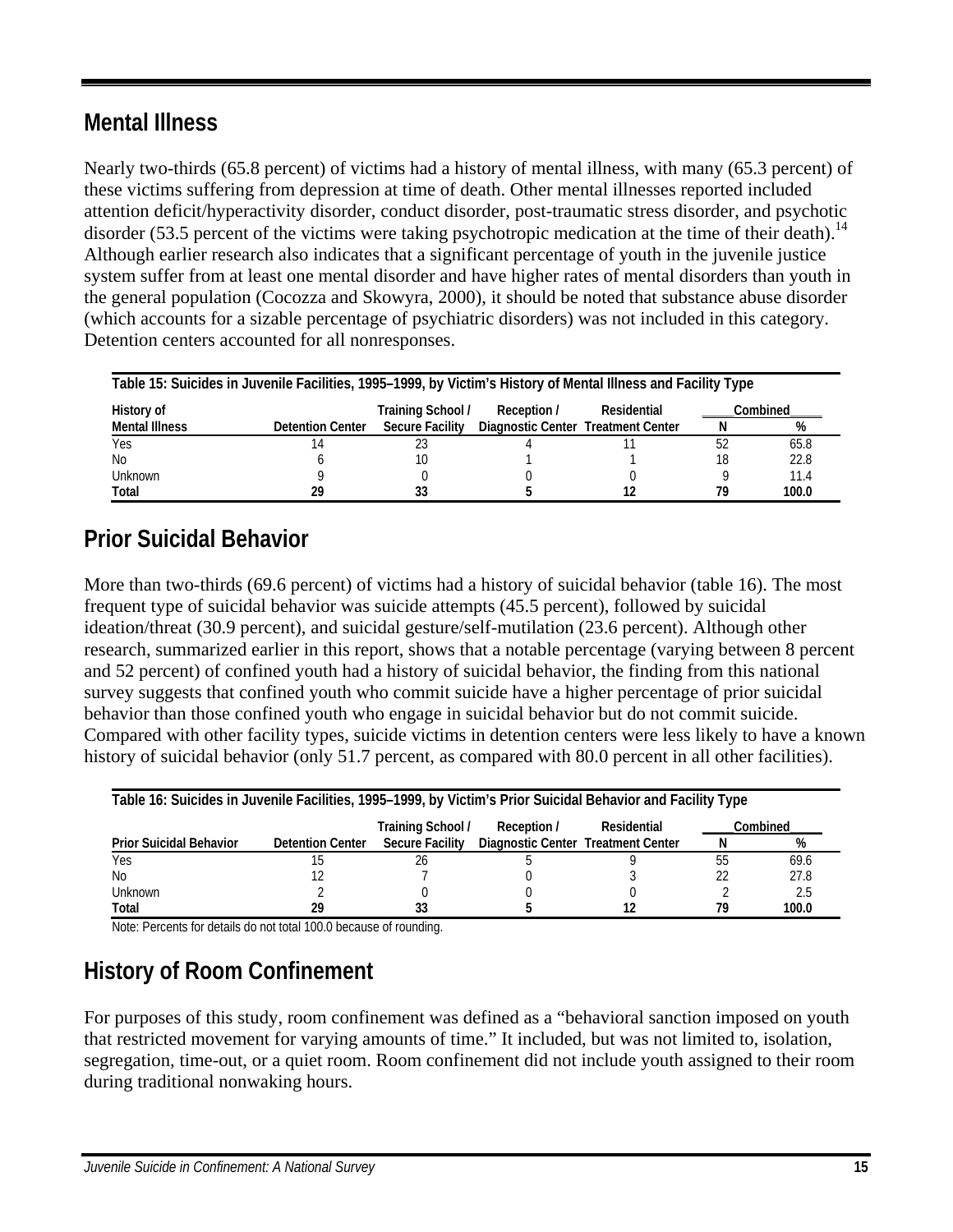Most (62.0 percent) suicide victims had a history of room confinement (table 17). The circumstances that led to room confinement included threat or actual physical abuse of staff or peers (40.5 percent), verbal abuse of staff or peers (26.2 percent), failure to follow program rules or inappropriate behavior (26.2 percent), and other (7.1 percent), which included two cases of youth involved in gang activity and one case of a standard protocol for new intake.

| Table 17: Suicides in Juvenile Facilities, 1995–1999, by Victim's History of Room Confinement and<br><b>Facility Type</b> |                         |                        |                                    |             |    |          |  |  |
|---------------------------------------------------------------------------------------------------------------------------|-------------------------|------------------------|------------------------------------|-------------|----|----------|--|--|
| History of                                                                                                                |                         | Training School /      | Reception /                        | Residential |    | Combined |  |  |
| <b>Room Confinement</b>                                                                                                   | <b>Detention Center</b> | <b>Secure Facility</b> | Diagnostic Center Treatment Center |             | N  | %        |  |  |
| Yes                                                                                                                       | 18                      | 20                     |                                    |             | 49 | 62.0     |  |  |
| No                                                                                                                        |                         |                        |                                    |             | 30 | 38.0     |  |  |
| Total                                                                                                                     | 29                      | 33                     |                                    |             | 79 | 100.0    |  |  |

### **Suicide Incident Characteristics**

#### **Date**

Table 18 shows the distribution of juvenile suicides during the 5-year study period (1995–1999). The fact that 1997 accounted for the highest number (and 1995 the lowest number) of suicides was not statistically significant. For example, the reporting of only 9 suicides during 1995 may have more to do with the inability of respondents to collect data that was several years old or the possibility that, given high staff turnover in many facilities, survey respondents were not employed at the facility when the earlier suicides took place.

| Table 18: Suicides in Juvenile Facilities, 1995–1999, by Year of Suicide and Facility Type |                                                             |    |                                                     |  |    |       |  |  |
|--------------------------------------------------------------------------------------------|-------------------------------------------------------------|----|-----------------------------------------------------|--|----|-------|--|--|
|                                                                                            | Combined<br>Training School /<br>Residential<br>Reception / |    |                                                     |  |    |       |  |  |
| Year                                                                                       | <b>Detention Center</b>                                     |    | Secure Facility  Diagnostic Center Treatment Center |  | N  |       |  |  |
| 1995                                                                                       |                                                             |    |                                                     |  |    | 11.4  |  |  |
| 1996                                                                                       |                                                             |    |                                                     |  | 16 | 20.3  |  |  |
| 1997                                                                                       | 10                                                          |    |                                                     |  | 22 | 27.8  |  |  |
| 1998                                                                                       |                                                             |    |                                                     |  | 18 | 22.8  |  |  |
| 1999                                                                                       |                                                             |    |                                                     |  | 14 | 17.7  |  |  |
| Total                                                                                      | 29                                                          | 33 |                                                     |  | 79 | 100.0 |  |  |

Suicides were distributed throughout the year, although more than 30 percent of the reported deaths occurred in the months of January and May. Contrary to common belief, certain seasons of the year and holidays did not correlate with a higher number of suicides. Further, no statistically significant difference existed regarding the day of the week on which the suicides occurred.

#### **Time**

Research on adult jail suicide has found that deaths are more prevalent when staff supervision is reduced. For example, less than 20 percent of deaths in a national study of jail suicides occurred during the 6-hour period between 9 a.m. and 3 p.m., a major portion of the day shift (Hayes, 1989). Findings from this study indicate that most (70.9 percent) suicides occurred during traditional waking hours (6 a.m. to 9 p.m.), while 29.1 percent occurred during traditional nonwaking hours (9 p.m. to 6 a.m.) (table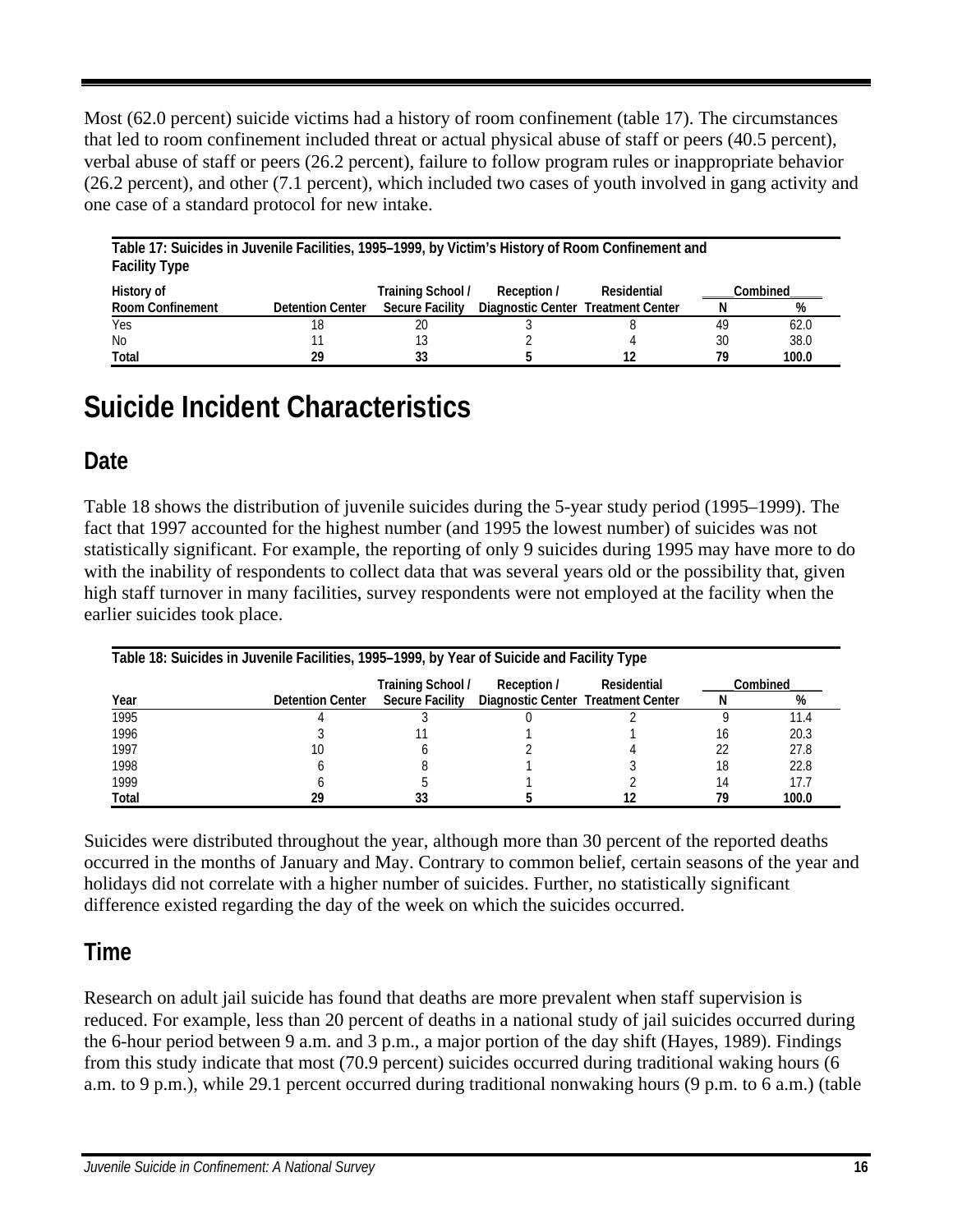19). In addition, approximately half (50.6 percent) the suicides occurred during the 6-hour period between 6 p.m. and midnight, and almost a third (29.1 percent) occurred between 6 p.m. and 9 p.m.

| Table 19: Suicides in Juvenile Facilities, 1995–1999, by Time of Suicide and Facility Type |                         |                        |                                    |             |    |          |  |  |
|--------------------------------------------------------------------------------------------|-------------------------|------------------------|------------------------------------|-------------|----|----------|--|--|
|                                                                                            |                         | Training School /      | Reception /                        | Residential |    | Combined |  |  |
| Time of Suicide                                                                            | <b>Detention Center</b> | <b>Secure Facility</b> | Diagnostic Center Treatment Center |             | N  | %        |  |  |
| 12 midnight to 3 a.m.                                                                      |                         |                        |                                    |             |    | 3.8      |  |  |
| $3$ a.m. to 6 a.m.                                                                         |                         |                        |                                    |             |    | 3.8      |  |  |
| $6$ a.m. to 9 a.m.                                                                         |                         |                        |                                    |             |    | 3.8      |  |  |
| 9 a.m. to 12 noon                                                                          |                         |                        |                                    |             |    | 13.9     |  |  |
| 12 noon to $3$ p.m.                                                                        |                         |                        |                                    |             |    | 8.9      |  |  |
| $3$ p.m. to 6 p.m.                                                                         |                         |                        |                                    |             |    | 15.2     |  |  |
| 6 p.m. to 9 p.m.                                                                           |                         |                        |                                    |             |    | 29.1     |  |  |
| 9 p.m. to 12 midnight                                                                      |                         |                        |                                    |             |    | 21.5     |  |  |
| Total                                                                                      |                         | 33                     |                                    |             | 79 | 100.0    |  |  |

#### **Method, Instrument, and Anchoring Device**

The study found that all but one victim (98.7 percent) used hanging as the method of suicide (table 20). (The sole victim of other means absconded from the facility and ran in front of a passing train.) The vast majority (71.8 percent) of victims used bedding (e.g., sheet, blanket) as the instrument to hang themselves. Clothing, excluding belts and shoelaces, was used to a lesser degree. Other instruments included a towel and a bag.

| Table 20: Suicides by Hanging in Juvenile Facilities, 1995–1999, by Instrument Used and Facility Type |                         |                        |                                    |             |    |          |  |
|-------------------------------------------------------------------------------------------------------|-------------------------|------------------------|------------------------------------|-------------|----|----------|--|
|                                                                                                       |                         | Training School /      | Reception /                        | Residential |    | Combined |  |
| Instrument                                                                                            | <b>Detention Center</b> | <b>Secure Facility</b> | Diagnostic Center Treatment Center |             | N  | %        |  |
| Bedding                                                                                               |                         |                        |                                    |             | 56 | 71.8     |  |
| Clothing                                                                                              |                         |                        |                                    |             |    | 12.8     |  |
| Belt                                                                                                  |                         |                        |                                    |             |    | 5.       |  |
| Shoelace                                                                                              |                         |                        |                                    |             |    | h.       |  |
| Other                                                                                                 |                         |                        |                                    |             |    | 5.       |  |
| Total                                                                                                 |                         | 32                     |                                    |             |    | 100.0    |  |

Note: Percents for details do not total 100.0 because of rounding.

Suicide victims used a variety of anchoring devices, including door hinges/knobs, air vents, bedframes, and window frames (table 21). Other devices included toilets, sinks, and television stands.

| Table 21: Suicides by Hanging in Juvenile Facilities, 1995–1999, by Anchoring Device Used and Facility Type |                         |                        |                                    |             |   |          |  |  |
|-------------------------------------------------------------------------------------------------------------|-------------------------|------------------------|------------------------------------|-------------|---|----------|--|--|
|                                                                                                             |                         | Training School /      | Reception /                        | Residential |   | Combined |  |  |
| <b>Anchoring Device</b>                                                                                     | <b>Detention Center</b> | <b>Secure Facility</b> | Diagnostic Center Treatment Center |             | N | %        |  |  |
| Door hinge/knob                                                                                             |                         |                        |                                    |             |   | 20.5     |  |  |
| Air vent                                                                                                    |                         |                        |                                    |             |   | 19.2     |  |  |
| <b>Bedframe</b>                                                                                             |                         |                        |                                    |             |   | 19.2     |  |  |
| Window frame                                                                                                |                         |                        |                                    |             |   | 14.1     |  |  |
| Closet rod                                                                                                  |                         |                        |                                    |             |   | 9.0      |  |  |
| Sprinkler head                                                                                              |                         |                        |                                    |             |   |          |  |  |
| Other                                                                                                       |                         |                        |                                    |             |   |          |  |  |
| Unknown                                                                                                     |                         |                        |                                    |             |   | 2.6      |  |  |
| Total                                                                                                       |                         | 32                     |                                    |             |   | 100.0    |  |  |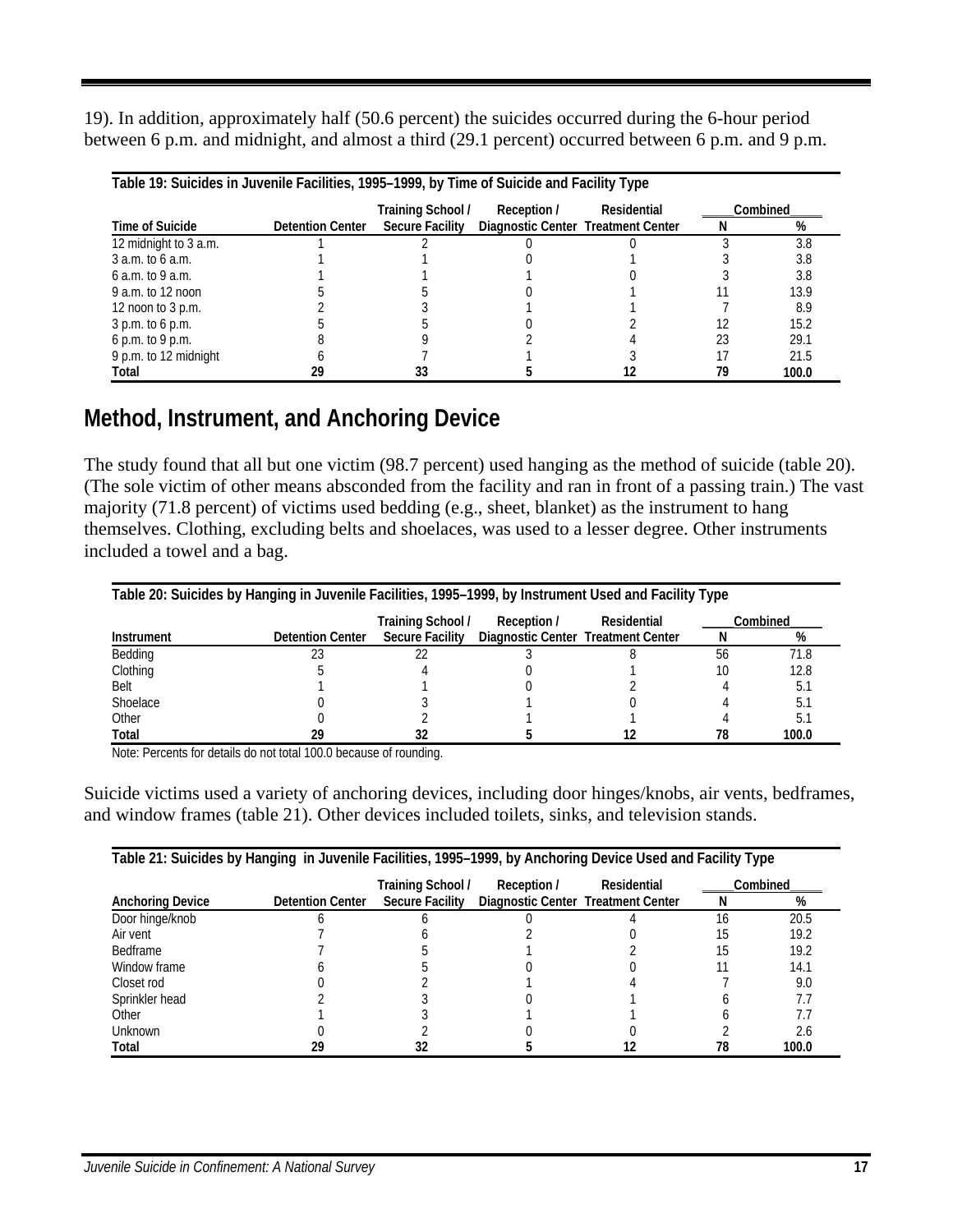#### **Intoxication**

None of the 79 victims was under the influence of alcohol or drugs at the time of suicide. This finding is in stark contrast to a national study on jail suicides that found more than 60 percent of adult suicide victims were intoxicated at the time of their suicide (Hayes, 1989).

#### **Room Assignment**

At the time of the suicide, the data indicate that most (74.7 percent) victims were assigned to single occupancy rooms, while a quarter (25.3 percent) were assigned to multiple occupancy rooms. No significant differences between room assignments and the types of facilities where the suicides occurred were noted.

#### **Time Span**

Approximately 41 percent of respondents stated that staff found the victim in less than 15 minutes following the last observation of the youth (table 22). However, slightly more than 15 percent of victims were reported to be found more than an hour following last observation, including several victims found after 3 hours. In one case, the time span between the last observation and the suicide was unknown.

| Table 22: Suicides in Juvenile Facilities, 1995–1999, by Time Span Between Last Observation and Finding Victim and<br><b>Facility Type</b> |                         |                        |                                    |             |    |          |  |  |
|--------------------------------------------------------------------------------------------------------------------------------------------|-------------------------|------------------------|------------------------------------|-------------|----|----------|--|--|
|                                                                                                                                            |                         | Training School /      | Reception /                        | Residential |    | Combined |  |  |
| Time Span                                                                                                                                  | <b>Detention Center</b> | <b>Secure Facility</b> | Diagnostic Center Treatment Center |             |    | %        |  |  |
| Less than 15 minutes                                                                                                                       |                         |                        |                                    |             | 32 | 40.5     |  |  |
| 15-30 minutes                                                                                                                              |                         |                        |                                    |             |    | 29.1     |  |  |
| 31-60 minutes                                                                                                                              |                         |                        |                                    |             |    | 13.9     |  |  |
| $1-3$ hours                                                                                                                                |                         |                        |                                    |             |    | 8.9      |  |  |
| More than 3 hours                                                                                                                          |                         |                        |                                    |             |    | 6.3      |  |  |
| <b>Unknown</b>                                                                                                                             |                         |                        |                                    |             |    |          |  |  |
| Total                                                                                                                                      |                         | 33                     |                                    |             |    | 100.0    |  |  |

#### **Room Confinement**

Approximately half (50.6 percent) the victims were on room confinement status at time of death (table 23).<sup>15</sup> As previously indicated, room confinement was defined as a behavioral sanction imposed on youth that restricted movement for varying amounts of time. Room confinement did not include youth assigned to their room during traditional nonwaking hours (9 p.m. to 6 a.m.). Compared to other facility types, a much smaller percentage (16.7 percent) of suicide victims housed in residential treatment centers were on room confinement status at time of death.

| Table 23: Suicides in Juvenile Facilities, 1995–1999, by Victim's Room Confinement Status and Facility Type |                                                             |                        |                                    |  |    |       |  |  |
|-------------------------------------------------------------------------------------------------------------|-------------------------------------------------------------|------------------------|------------------------------------|--|----|-------|--|--|
|                                                                                                             | Training School /<br>Residential<br>Combined<br>Reception / |                        |                                    |  |    |       |  |  |
| <b>Room Confinement</b>                                                                                     | <b>Detention Center</b>                                     | <b>Secure Facility</b> | Diagnostic Center Treatment Center |  | N  | %     |  |  |
| Yes                                                                                                         |                                                             |                        |                                    |  | 40 | 50.6  |  |  |
| N <sub>0</sub>                                                                                              |                                                             | 15                     |                                    |  | 39 | 49.4  |  |  |
| Total                                                                                                       | 29                                                          |                        |                                    |  | 70 | 100.0 |  |  |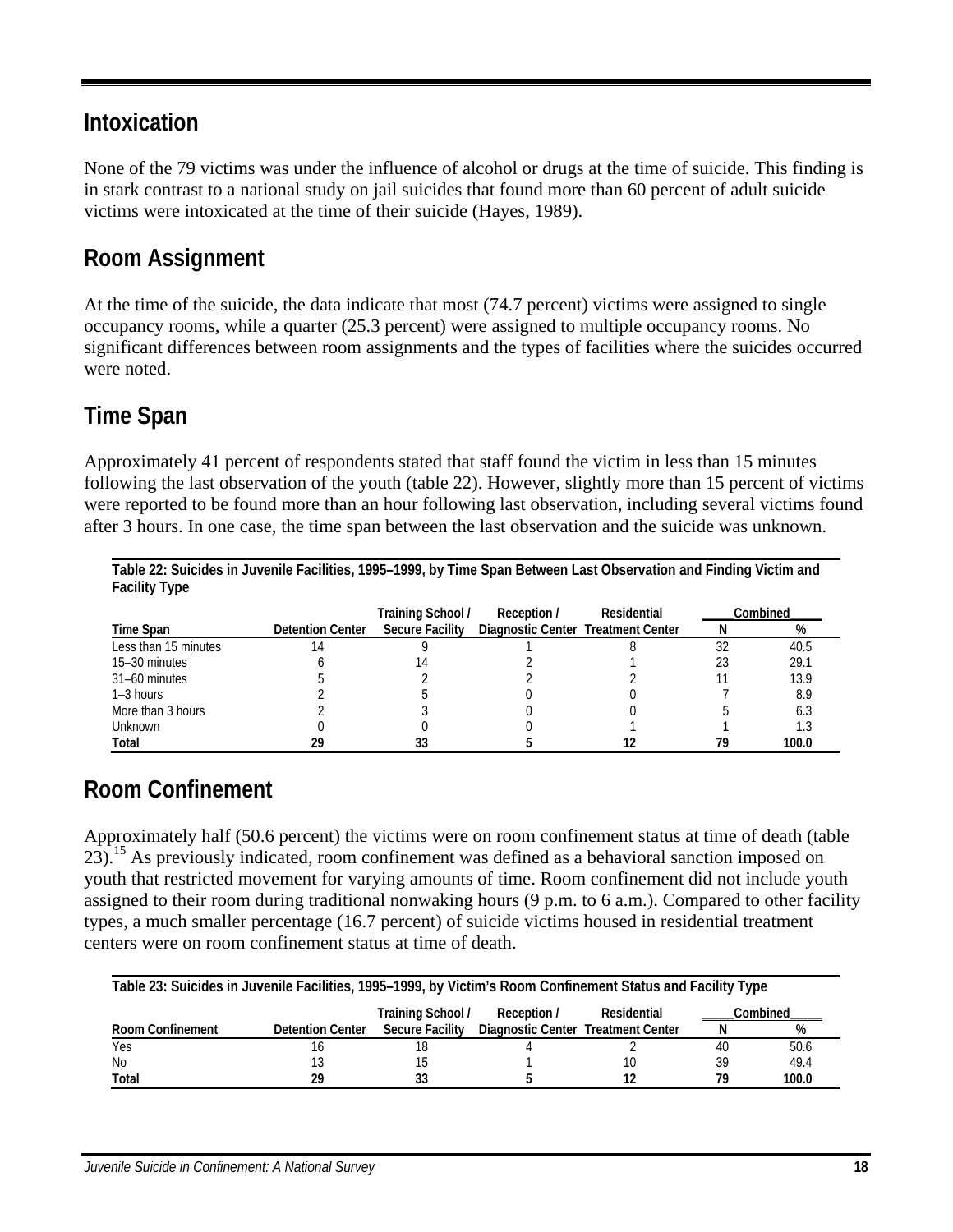In addition, 85.0 percent of victims who committed suicide while on room confinement died during waking hours (6 a.m. to 9 p.m.), a rate higher than that of victims who committed suicide during waking hours but who were not on room confinement status (70.9 percent).

#### **Suicide Precaution Status**

A relatively small percentage (16.5 percent) of youth were on suicide precaution status at time of death (table 24). Of the 13 victims on suicide precaution status, 10 were required to be observed at 15-minute intervals, the three remaining youth were to be observed at continuous, 5-minute, and 60-minute intervals, respectively. Despite their identified risk of suicide, almost half (6 of 13) these victims were last observed more than 15 minutes before their suicides.

| Table 24: Suicides in Juvenile Facilities, 1995–1999, by Victim's Suicide Precaution Status and Facility Type |                                                 |                        |                                    |  |          |       |  |  |
|---------------------------------------------------------------------------------------------------------------|-------------------------------------------------|------------------------|------------------------------------|--|----------|-------|--|--|
| <b>Suicide Precaution</b>                                                                                     | Training School /<br>Residential<br>Reception / |                        |                                    |  | Combined |       |  |  |
| <b>Status</b>                                                                                                 | <b>Detention Center</b>                         | <b>Secure Facility</b> | Diagnostic Center Treatment Center |  |          | %     |  |  |
| Yes                                                                                                           |                                                 |                        |                                    |  |          | 16.5  |  |  |
| <b>No</b>                                                                                                     |                                                 | 28                     |                                    |  | 66       | 83.5  |  |  |
| Total                                                                                                         | ንባ                                              | 33                     |                                    |  | 79       | 100.0 |  |  |

#### **Assessment by Qualified Mental Health Professional**

National juvenile correctional standards and standard correctional practice indicate that confined youth should be assessed as soon as possible by a qualified mental health professional (National Commission on Correctional Health Care, 1995, 1999, 2004; Roush, 1996; Underwood and Berenson, 2001), with Performance-based Standards requiring an assessment within 7 days of entry into the facility (Council of Juvenile Correctional Administrators, 2003).<sup>16</sup> For purposes of this study and consistent with national standards, qualified mental health professional was defined as an individual who by virtue of his or her education, credentials, and experience is permitted by law to evaluate and care for the mental health needs of patients. This definition includes, but is not limited to, a psychiatrist, psychologist, clinical social worker, and psychiatric nurse. This examination by a qualified mental health professional is separate from an initial intake screening.

Most (69.6 percent) victims were assessed by a qualified mental health professional (table 25). Compared to other facility types, a smaller percentage (34.5 percent) of suicide victims housed in detention centers received mental health assessments. However, slightly more than half (51.7 percent) the detention center victims committed suicide within the first 6 days of confinement (see table 9), possibly precluding the opportunity for assessment.

**Table 25: Suicides in Juvenile Facilities, 1995–1999, by Victim's Assessment by a Qualified Mental Health Professional (QMHP) and Facility Type** 

|                        |                         | Training School /      | Reception /                        | Residential |    | Combined |
|------------------------|-------------------------|------------------------|------------------------------------|-------------|----|----------|
| <b>OMHP Assessment</b> | <b>Detention Center</b> | <b>Secure Facility</b> | Diagnostic Center Treatment Center |             | N  | %        |
| Yes                    |                         | 29                     |                                    |             | 55 | 69.6     |
| No                     |                         |                        |                                    |             | 24 | 30.4     |
| Total                  | ንዐ                      | 33                     |                                    |             | 70 | 100.0    |

Almost half (49.1 percent) the victims receiving a mental health assessment had a contact visit with a qualified mental health professional within 6 days of death (table 26). However, the data also showed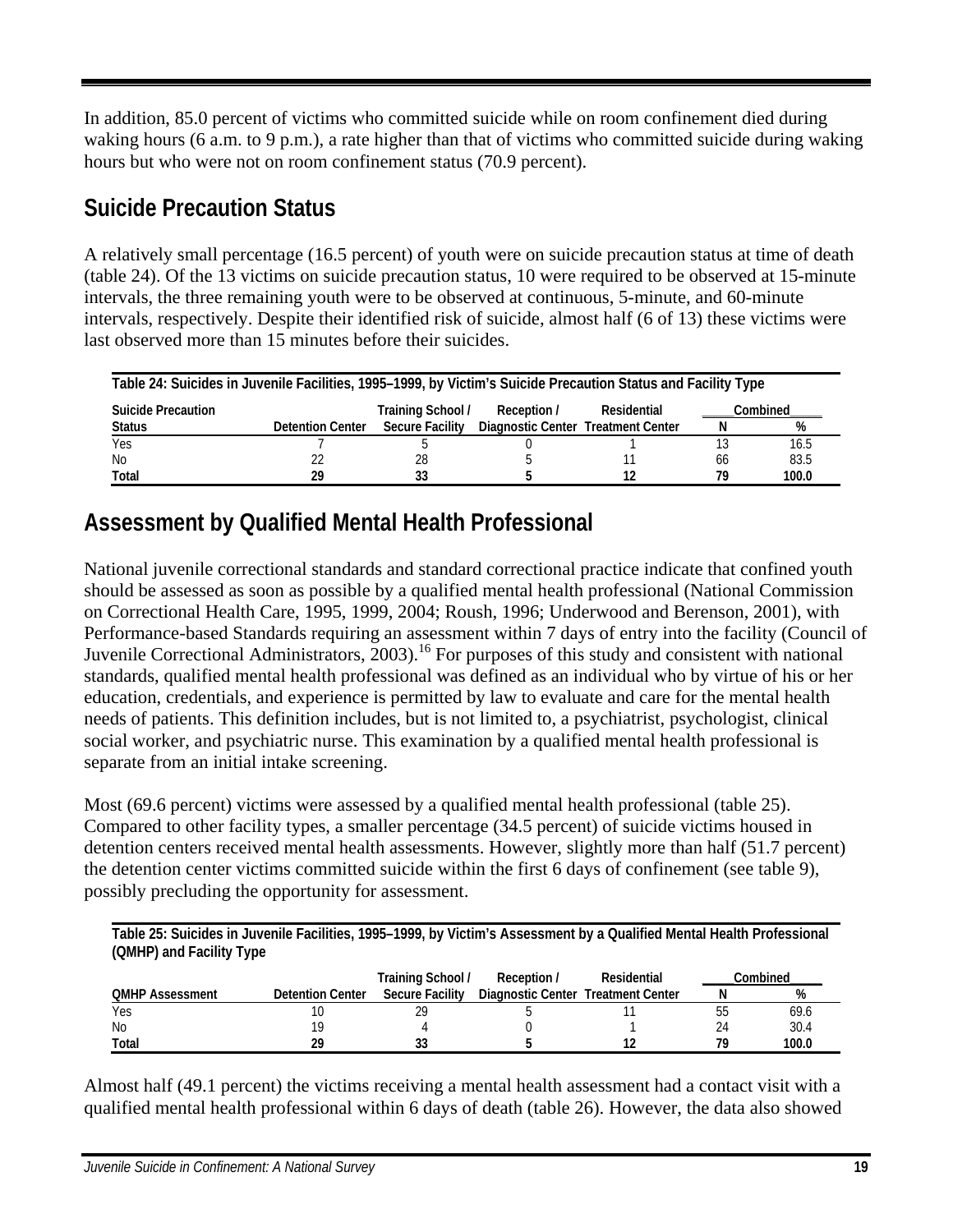that 20.0 percent of assessed victims had not been assessed within 30 days of death, suggesting that slightly less than half (44.3 percent) the victims in the study either had never been assessed by a qualified mental health professional or had not been assessed within 30 days of death.

**Table 26: Suicides in Juvenile Facilities by Victims Who Were Assessed by a Qualified Mental Health Professional (QMHP), 1995–1999, by Time of Victim's Last Contact With QMHP and Facility Type** 

|                               |                         | Training School /      | Reception /                        | Residential | Combined |       |
|-------------------------------|-------------------------|------------------------|------------------------------------|-------------|----------|-------|
| <b>Last Contact With QMHP</b> | <b>Detention Center</b> | <b>Secure Facility</b> | Diagnostic Center Treatment Center |             | N        | %     |
| Less than 24 hours            |                         |                        |                                    |             |          | 16.4  |
| $1-3$ days                    |                         |                        |                                    |             |          | 21.8  |
| 4-6 days                      |                         |                        |                                    |             |          | 10.9  |
| $7-13$ days                   |                         |                        |                                    |             |          | 21.8  |
| $14-30$ days                  |                         |                        |                                    |             |          | 9.1   |
| $1-2$ months                  |                         |                        |                                    |             |          | 5.5   |
| $3-4$ months                  |                         |                        |                                    |             |          | 0.0   |
| 5-6 months                    |                         |                        |                                    |             |          |       |
| 7-9 months                    |                         |                        |                                    |             |          |       |
| 10–12 months                  |                         |                        |                                    |             |          | 3.6   |
| More than 12 months           |                         |                        |                                    |             |          |       |
| Total                         |                         | 29                     |                                    |             | 55       | 100.0 |

### **Juvenile Facility Characteristics**

#### **Facility Type and Population**

As previously indicated, this national survey of juvenile suicides in confinement found that 41.8 percent of the juvenile suicides took place in training school/secure facilities, 36.7 percent occurred in detention centers, 15.2 percent in residential treatment centers, and 6.3 percent in reception/diagnostic centers. In addition, almost half (48.1 percent) the suicides occurred in facilities administered by state agencies, 39.2 percent took place in county facilities, and 12.7 percent in private programs. Two-thirds (67.1 percent) occurred in facilities with populations of 200 or fewer youth, and 41.8 percent occurred in facilities with 50 or fewer youth (table 27).<sup>17</sup> The study did not find any evidence to suggest that overcrowding was a contributing factor to juvenile suicide. In fact, some two-thirds (67.6 percent) of suicides took place in facilities that were at or below bed capacity, with an additional 9.5 percent of suicides occurring in facilities that were slightly (less than 10 percent) over capacity.

| Table 27: Suicides in Juvenile Facilities, 1995–1999, by Population of Facility and Facility Type |                         |                        |                                    |             |    |          |  |  |
|---------------------------------------------------------------------------------------------------|-------------------------|------------------------|------------------------------------|-------------|----|----------|--|--|
|                                                                                                   |                         | Training School /      | Reception /                        | Residential |    | Combined |  |  |
| <b>Facility Population</b>                                                                        | <b>Detention Center</b> | <b>Secure Facility</b> | Diagnostic Center Treatment Center |             | N  | %        |  |  |
| 50 or fewer youth                                                                                 | 20                      |                        |                                    |             | 33 | 41.8     |  |  |
| 51-200 youth                                                                                      |                         |                        |                                    |             | 20 | 25.3     |  |  |
| 201-500 youth                                                                                     |                         |                        |                                    |             | 13 | 16.5     |  |  |
| 501-1,000 youth                                                                                   |                         |                        |                                    |             |    | 8.9      |  |  |
| More than 1,000 youth                                                                             |                         |                        |                                    |             |    |          |  |  |
| <b>Unknown</b>                                                                                    |                         |                        |                                    |             |    | 6.3      |  |  |
| Total                                                                                             |                         |                        |                                    |             | 79 | 100.0    |  |  |

Note: Percents for details do not total 100.0 because of rounding.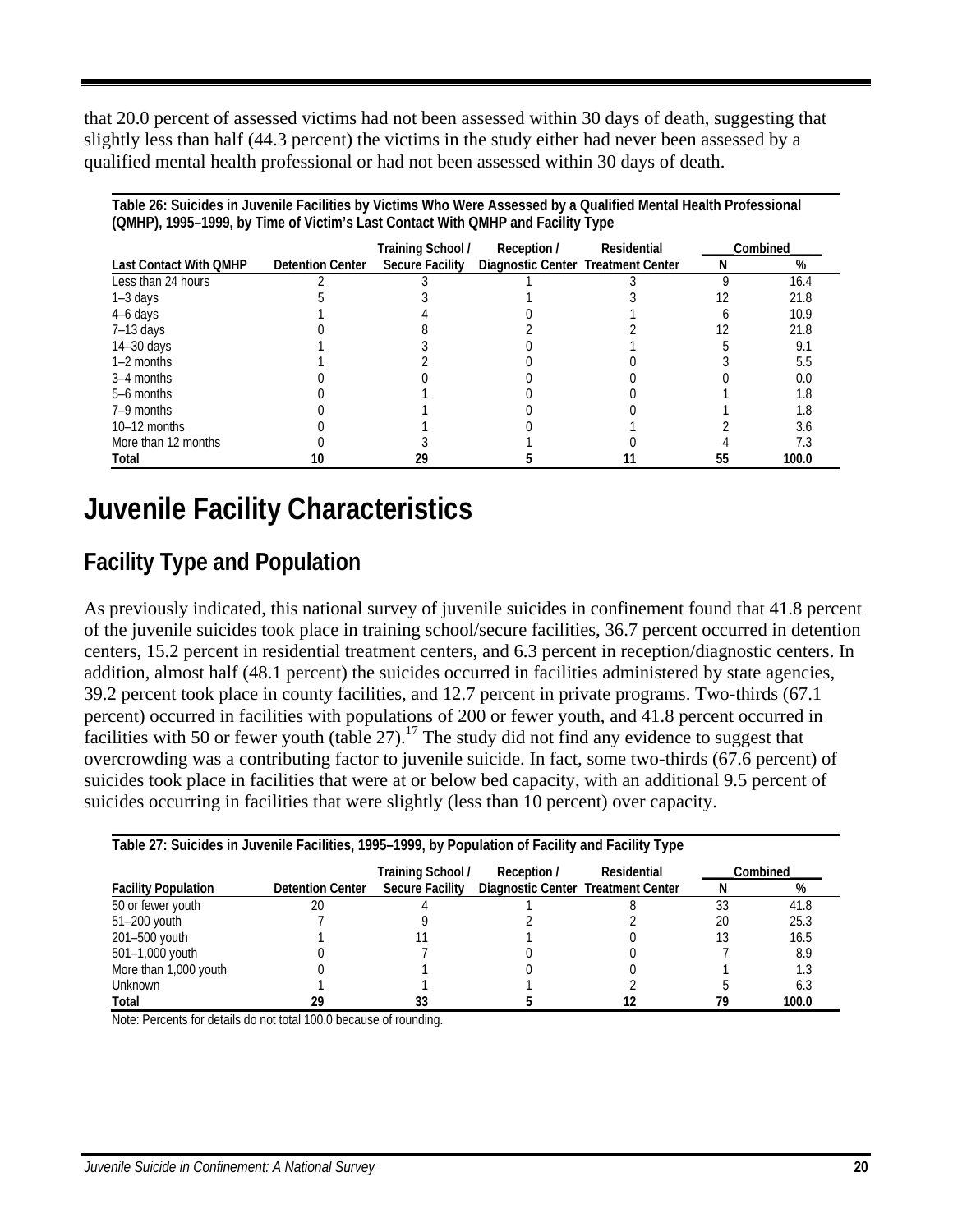#### **Written Suicide Prevention Policy**

National juvenile correctional standards and standard correctional practice indicate that juvenile facilities should have a written suicide prevention policy that details the identification and management of suicidal youth (American Correctional Association, 1991; Council of Juvenile Correctional Administrators, 2003; Hayes, 1999; National Commission on Correctional Health Care, 1995, 1999, 2004; Roush, 1996). The vast majority (78.5 percent) of suicides occurred in facilities that maintained a written suicide prevention policy at the time of the suicide (table 28), although this was less true for suicides that took place in detention centers  $(62.1$  percent).

| Table 28: Suicides in Juvenile Facilities, 1995-1999, by Facility's Maintenance of a Written Suicide Prevention Policy<br>and Facility Type |                         |                        |                                    |             |    |          |  |  |
|---------------------------------------------------------------------------------------------------------------------------------------------|-------------------------|------------------------|------------------------------------|-------------|----|----------|--|--|
| <b>Written Suicide Prevention</b>                                                                                                           |                         | Training School /      | Reception /                        | Residential |    | Combined |  |  |
| Policy                                                                                                                                      | <b>Detention Center</b> | <b>Secure Facility</b> | Diagnostic Center Treatment Center |             | N  | %        |  |  |
| Yes                                                                                                                                         |                         | 30                     |                                    |             | 62 | 78.5     |  |  |
| No.                                                                                                                                         |                         |                        |                                    |             |    | 21.5     |  |  |
| Total                                                                                                                                       | 29                      | 33                     |                                    |             | 79 | 100.0    |  |  |

#### **Intake Screening for Suicide Risk**

Most (70.9 percent) suicides took place in facilities that maintained an intake screening process to identify suicide risk of youth entering the facility (table 29), although this was true for less than half (48.3 percent) the suicides in detention centers. This finding is consistent with other OJJDP data suggesting that approximately 70 percent of confined youth are screened for suicide risk (OJJDP, 2002).

| Table 29: Suicides in Juvenile Facilities, 1995–1999, by Intake Screening of Victim for Suicide Risk and Facility Type |                         |                                                 |                                    |  |    |          |  |  |
|------------------------------------------------------------------------------------------------------------------------|-------------------------|-------------------------------------------------|------------------------------------|--|----|----------|--|--|
|                                                                                                                        |                         | Training School /<br>Reception /<br>Residential |                                    |  |    | Combined |  |  |
| Intake Screening                                                                                                       | <b>Detention Center</b> | <b>Secure Facility</b>                          | Diagnostic Center Treatment Center |  | N  | %        |  |  |
| <b>Yes</b>                                                                                                             | 14                      |                                                 |                                    |  | 56 | 70.9     |  |  |
| No                                                                                                                     | 15                      |                                                 |                                    |  | 23 | 29.1     |  |  |
| Total                                                                                                                  | ንዓ                      | 33                                              |                                    |  | 79 | 100.0    |  |  |

#### **Suicide Prevention Training**

More than half (57.0 percent) the juvenile suicides occurred in facilities that provided some type of suicide prevention training (pre-service, annual, or periodic) to direct care staff (table 30).

| Table 30: Suicides in Juvenile Facilities, 1995-1999, by Facility's Provision of Suicide Prevention Training and Facility<br>Type |                         |                                             |                                                   |             |    |               |  |
|-----------------------------------------------------------------------------------------------------------------------------------|-------------------------|---------------------------------------------|---------------------------------------------------|-------------|----|---------------|--|
| <b>Suicide Prevention</b><br>Training                                                                                             | <b>Detention Center</b> | Training School /<br><b>Secure Facility</b> | Reception /<br>Diagnostic Center Treatment Center | Residential | N  | Combined<br>% |  |
| Yes                                                                                                                               |                         | 19                                          |                                                   |             | 45 | 57.0          |  |
| <b>No</b>                                                                                                                         |                         | 14                                          |                                                   |             | 34 | 43.0          |  |
| Total                                                                                                                             | 29                      |                                             |                                                   |             | 79 | 100.0         |  |

Of the 45 suicides that occurred in facilities that provided suicide prevention training, two-thirds (66.7 percent) were in facilities that provided annual instruction (table 31), with training schools/secure facilities providing the lowest percentage (42.1 percent) of annual training. Only 37.9 percent (30 of 79)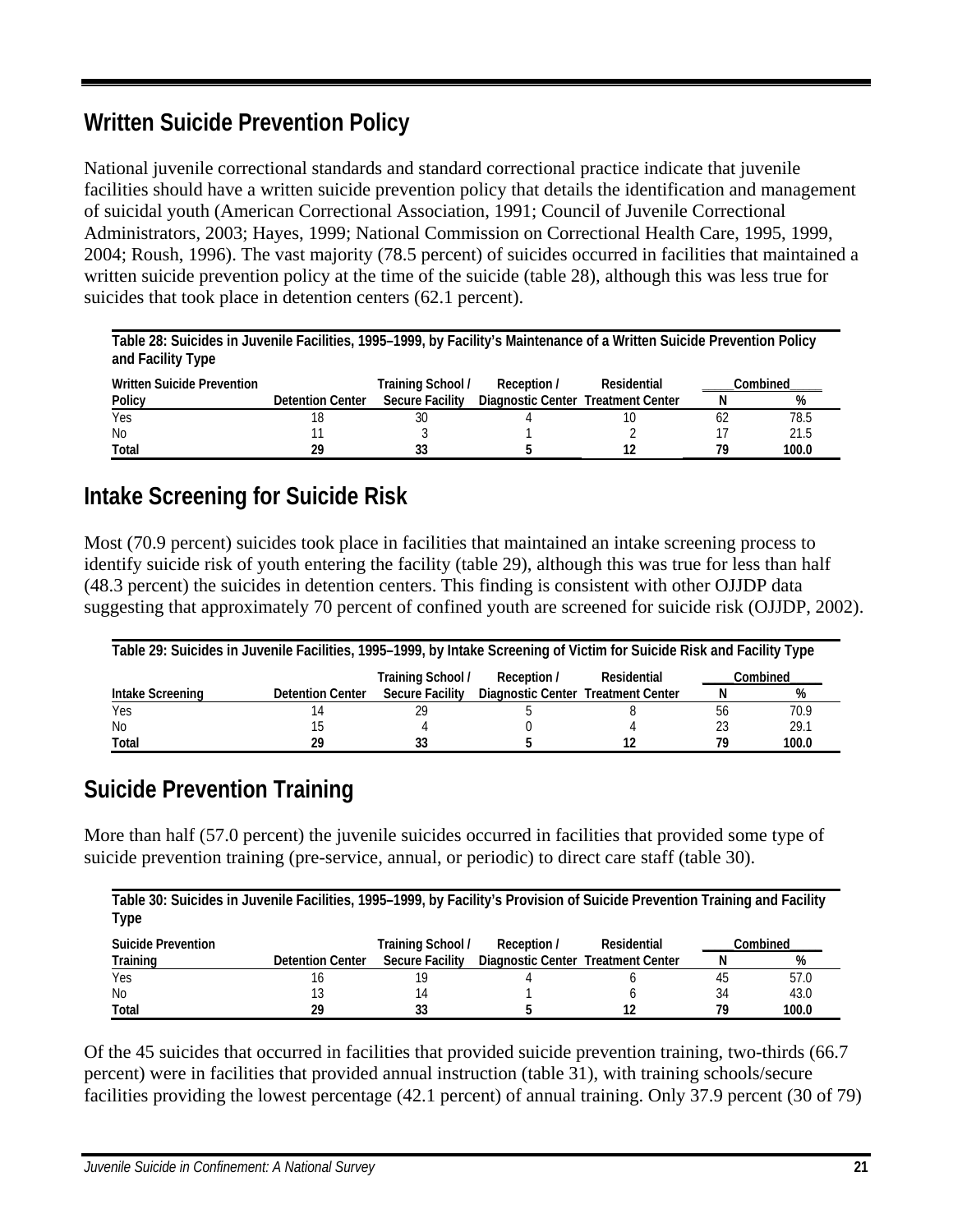of the suicides took place in facilities that provided annual suicide prevention training to their direct care staff.

**Table 31: Suicides in Juvenile Facilities That Provide Suicide Prevention Training, 1995–1999, by Frequency of (Annual) Training and Facility Type** 

| <b>Annual Suicide</b>      |                         | Training School /      | Reception /                        | Residential |    | Combined |
|----------------------------|-------------------------|------------------------|------------------------------------|-------------|----|----------|
| <b>Prevention Training</b> | <b>Detention Center</b> | <b>Secure Facility</b> | Diagnostic Center Treatment Center |             |    | %        |
| Yes                        |                         |                        |                                    |             | 30 | 66.      |
| No.                        |                         |                        |                                    |             |    | 33.3     |
| Total                      |                         | 10                     |                                    |             | 45 | 100.0    |

Approximately half (51.1 percent) the suicides in facilities that provided suicide prevention training were in facilities that provided the training in a 1- or 2-hour block (table 32). Only 3 suicides took place in a facility that provided a full day (7–8 hours) of instruction.

**Table 32: Suicides in Juvenile Facilities That Provide Suicide Prevention Training, 1995–1999, by Duration of Training and Facility Type** 

| Duration of Suicide        |                         | Training School /      | Reception /                        | Residential |    | Combined |
|----------------------------|-------------------------|------------------------|------------------------------------|-------------|----|----------|
| <b>Prevention Training</b> | <b>Detention Center</b> | <b>Secure Facility</b> | Diagnostic Center Treatment Center |             | N  | %        |
| $1-2$ hours                |                         |                        |                                    |             |    | 51.7     |
| 3–4 hours                  |                         |                        |                                    |             |    | 15.6     |
| 5-6 hours                  |                         |                        |                                    |             |    | 4.4      |
| 7-8 hours                  |                         |                        |                                    |             |    | 6.1      |
| <b>Unknown</b>             |                         |                        |                                    |             |    | 22.2     |
| Total                      |                         |                        |                                    |             | 45 | 100.0    |

#### **Certification in Cardiopulmonary Resuscitation**

Most (68.4 percent) suicides occurred in facilities where all direct care staff had received certification in cardiopulmonary resuscitation (CPR) (table 33), although this was true to a lesser degree (54.5 percent) in training schools/secure facilities.

| Table 33: Suicides in Juvenile Facilities, 1995–1999, by Staff Certification in Cardiopulmonary Resuscitation (CPR) and<br><b>Facility Type</b> |                         |                                             |                                                   |             |    |               |
|-------------------------------------------------------------------------------------------------------------------------------------------------|-------------------------|---------------------------------------------|---------------------------------------------------|-------------|----|---------------|
| <b>Staff</b><br><b>Certification in CPR</b>                                                                                                     | <b>Detention Center</b> | Training School /<br><b>Secure Facility</b> | Reception /<br>Diagnostic Center Treatment Center | Residential | N  | Combined<br>% |
| Yes                                                                                                                                             |                         | 18                                          |                                                   |             | 54 | 68.4          |
| No                                                                                                                                              |                         | 15                                          |                                                   |             | 25 | 31.6          |
| Total                                                                                                                                           | 29                      | 33                                          |                                                   |             | 70 | 100.0         |

#### **Suicide Precaution Protocol**

The overwhelming majority (90.0 percent) of victims were located in facilities that maintained a suicide precaution protocol for the observation of youth (excluding closed-circuit television monitoring) at time of suicide (table 34).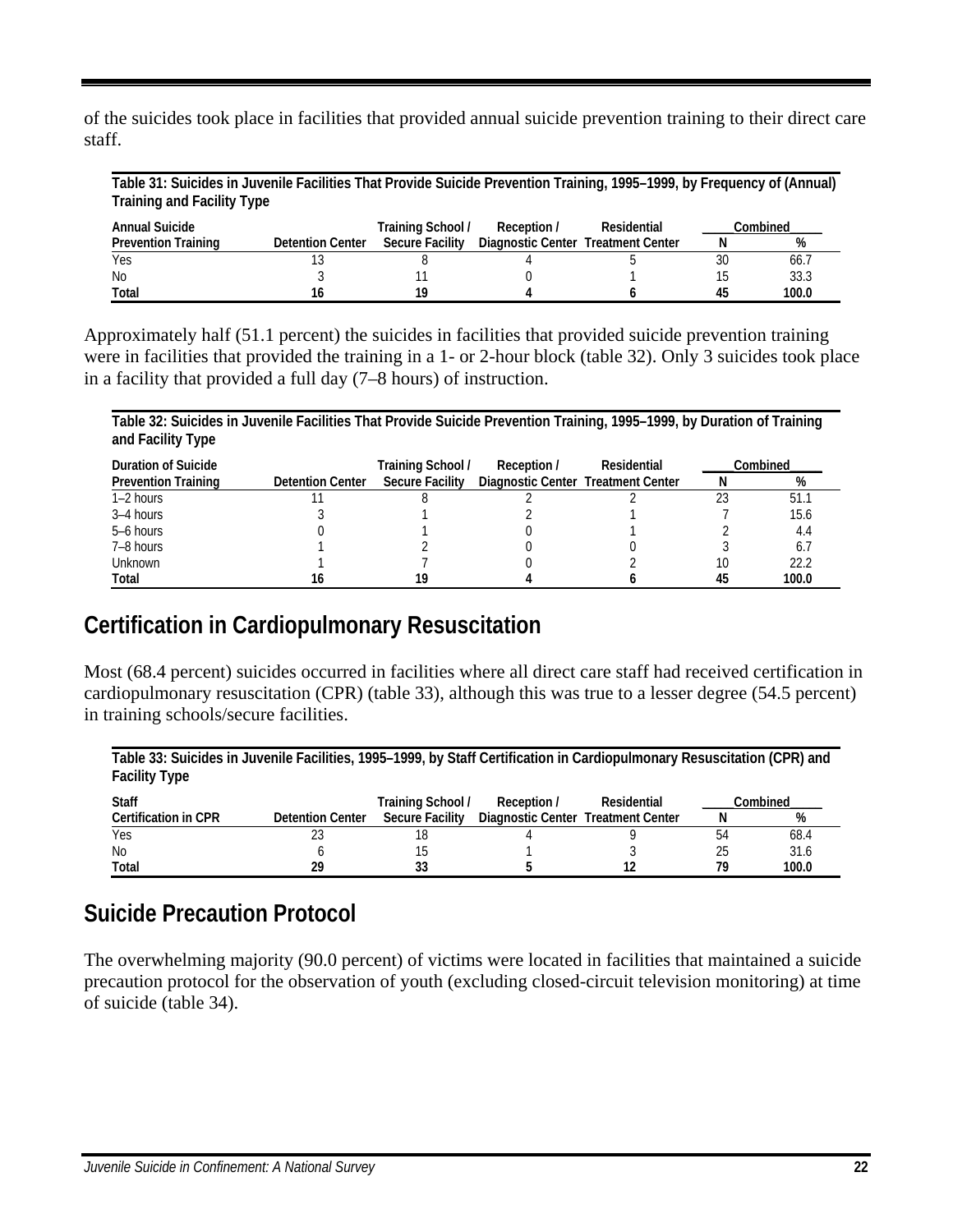| Table 34: Suicides in Juvenile Facilities, 1995–1999, by Facility's Maintenance of a Suicide Precaution Protocol and<br><b>Facility Type</b> |                         |                        |                                    |             |    |          |
|----------------------------------------------------------------------------------------------------------------------------------------------|-------------------------|------------------------|------------------------------------|-------------|----|----------|
| <b>Suicide Prevention</b>                                                                                                                    |                         | Training School /      | Reception /                        | Residential |    | Combined |
| Protocol                                                                                                                                     | <b>Detention Center</b> | <b>Secure Facility</b> | Diagnostic Center Treatment Center |             | N  | %        |
| Yes                                                                                                                                          | 25                      |                        |                                    |             |    | 90.0     |
| No                                                                                                                                           |                         |                        |                                    |             |    | 10.0     |
| Total                                                                                                                                        | 29                      | 33                     |                                    |             | 70 | 100.0    |

Of these 71 victims, less than half (47.9 percent) were in facilities where constant observation was the highest level of suicide precaution in the facility, including only 28.0 percent of suicides in detention centers (table 35). A sizable number (36.6 percent) were in facilities that reported observation at 15 minute intervals as the highest suicide precaution level.

**Table 35: Suicides in Juvenile Facilities That Maintain a Suicide Prevention Protocol, 1995–1999, by Highest Frequency Level of Observation and Facility Type** 

| <b>Highest Frequency Level</b> |                         | Training School /      | Reception /                        | Residential |    | Combined |
|--------------------------------|-------------------------|------------------------|------------------------------------|-------------|----|----------|
| of Observation                 | <b>Detention Center</b> | <b>Secure Facility</b> | Diagnostic Center Treatment Center |             |    | %        |
| Constant                       |                         | 18                     |                                    |             | 34 | 47.9     |
| Every 5 minutes                |                         |                        |                                    |             |    | 9.9      |
| Every 10 minutes               |                         |                        |                                    |             |    |          |
| Every 15 minutes               |                         |                        |                                    |             | 26 | 36.6     |
| Every 30 minutes               |                         |                        |                                    |             |    | 2.8      |
| Unknown                        |                         |                        |                                    |             |    |          |
| Total                          |                         |                        |                                    |             |    | 100.0    |

#### **Safe Housing**

Less than half (45.6 percent) the suicides occurred in a facility that had a housing process by which a suicidal youth would be assigned to a safe and protrusion-free room (table 36). Although the majority (60.5 percent) of suicides in training schools/secure facilities and reception/diagnostic centers took place in a facility that provided safe and protrusion-free housing for suicidal youth, this was true for only 34.5 percent of the suicides in detention facilities and 25.0 percent of the suicides in residential treatment centers.

**Table 36: Suicides in Juvenile Facilities, 1995–1999, by Facility's Provision of Safe Housing for Suicidal Youth and Facility Type** 

|              |                         | Training School /      | Reception /                        | Residential |     | Combined |
|--------------|-------------------------|------------------------|------------------------------------|-------------|-----|----------|
| Safe Housing | <b>Detention Center</b> | <b>Secure Facility</b> | Diagnostic Center Treatment Center |             |     | %        |
| Yes          |                         | 20                     |                                    |             | .36 | 45.6     |
| <b>No</b>    |                         |                        |                                    |             |     | 54.4     |
| Total        | ንባ                      | २२                     |                                    |             | 70  | 100.0    |

#### **Mortality Review**

National juvenile correctional standards recommend that a mortality review be conducted following each suicide (Hayes, 1999; National Commission on Correctional Health Care, 1995, 1999, 2004; Roush, 1996). For purposes of this study, mortality review is defined as "a multidisciplinary committee process that examined the events surrounding the death to determine if the incident was preventable. The review process might include recommendations aimed at reducing the opportunity of future deaths." The process also attempts to identify any possible precipitating factors that may have caused the suicide.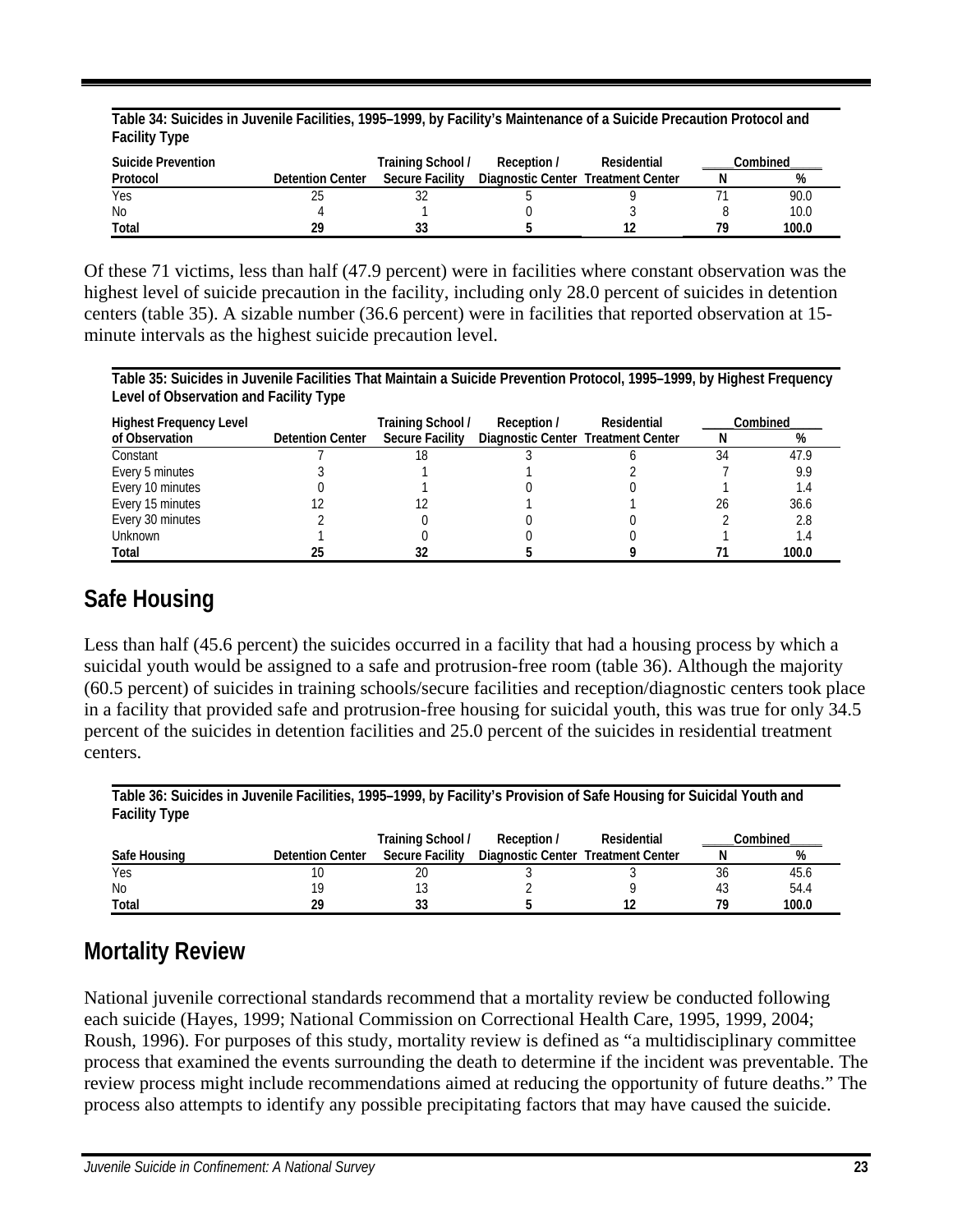Most (64.6 percent) respondents reported that a mortality review was conducted following the juvenile suicide (table 37), although deaths in detention centers were reviewed to a lesser degree (51.7 percent).

| Table 37: Suicides in Juvenile Facilities, 1995–1999, by Mortality Review of Suicide and Facility Type |                         |                        |                                    |             |    |          |
|--------------------------------------------------------------------------------------------------------|-------------------------|------------------------|------------------------------------|-------------|----|----------|
|                                                                                                        |                         | Training School /      | Reception /                        | Residential |    | Combined |
| <b>Mortality Review</b>                                                                                | <b>Detention Center</b> | <b>Secure Facility</b> | Diagnostic Center Treatment Center |             | N  | %        |
| Yes                                                                                                    |                         |                        |                                    |             | 51 | 64.6     |
| No.                                                                                                    | 14                      |                        |                                    |             | 28 | 35.4     |
| Total                                                                                                  | 29                      | 33                     |                                    |             | 70 | 100.0    |

Of the suicides that occurred in facilities that conducted mortality reviews, precipitating factors were identified for more than half (58.8 percent). These factors include:

- Fear of waiver to adult system, transfer to a more secure juvenile facility, or pending undesirable placement (including home) (10 cases).
- $\triangleleft$  Recent death of a family member (6 cases).
- $\div$  Failure in the program (5 cases).
- $\triangleleft$  Contagion (from another recent suicide in facility) (3 cases).
- $\triangleleft$  Parent(s) threat of/failure to visit (2 cases).
- Other (i.e., loss of relationship, close proximity to birthday, suicide pact with peer, ridicule from peers) (4 cases).

In several cases, more than one precipitating factor was identified—only the perceived leading factor is listed above. However, precipitating factors were offered by respondents for only 30 (38.0 percent) of the 79 suicides reported in this study.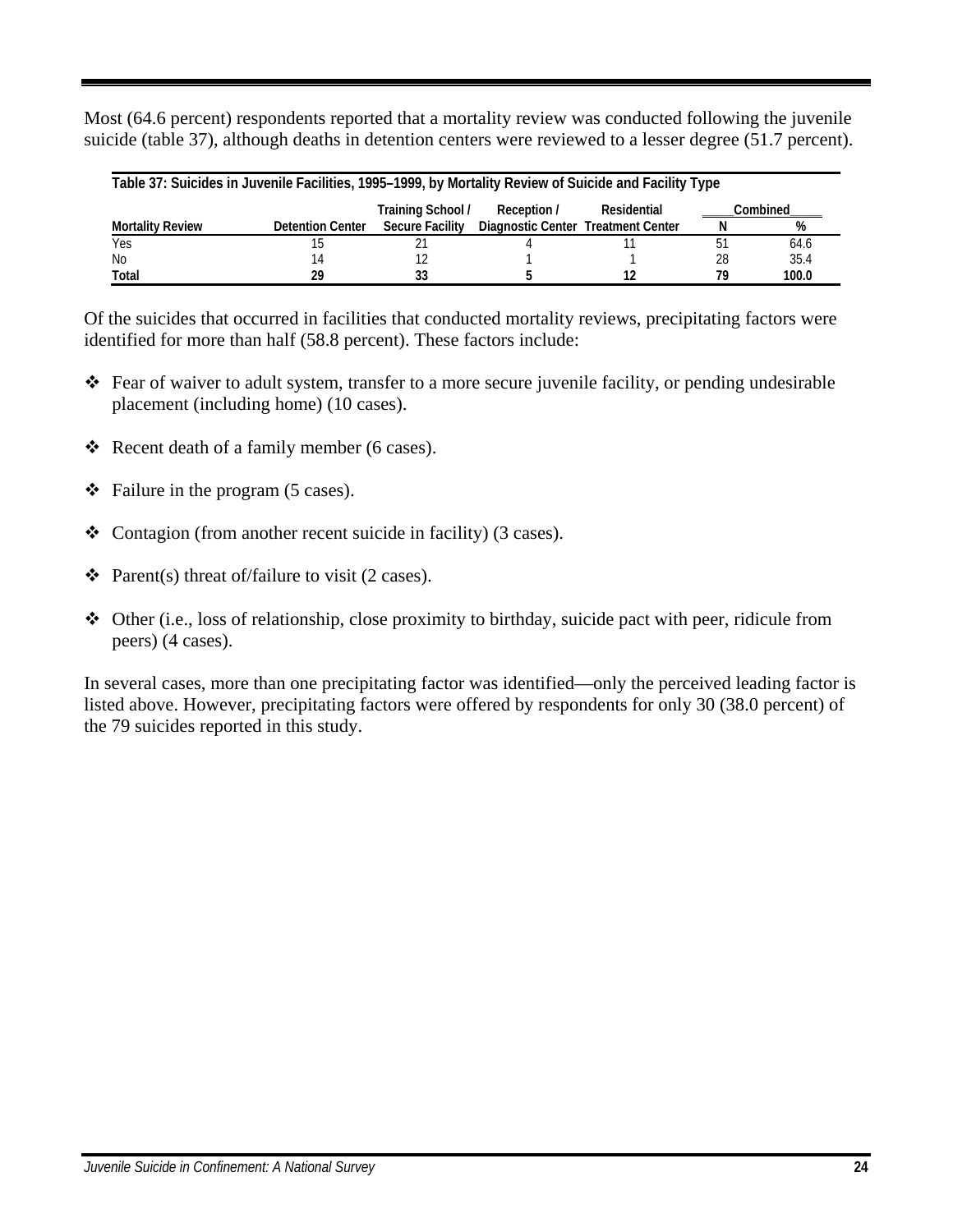## **Special Considerations**

## **Comprehensive Suicide Prevention Programming**

National juvenile correctional standards and standard correctional practice require that juvenile facilities have a written suicide prevention policy that includes a variety of components (American Correctional Association, 1991; Council of Juvenile Correctional Administrators, 2003; Hayes, 1999; National Commission on Correctional Health Care, 1995, 1999, 2004; Roush, 1996). In OJJDP's *Conditions of Confinement* study, researchers evaluating suicide prevention practices used four specific assessment criteria (written procedures, intake screening, staff training, and close observation), and found that 89 percent of juveniles were housed in facilities with a written suicide prevention plan, 72 percent were in facilities that screened juveniles for suicide risk at admission, 75 percent were in facilities where staff were trained in suicide prevention, and 50 percent were in facilities that monitored suicidal youth at least four times per hour. However, the OJJDP study found that only 25 percent of confined juveniles were in facilities that conformed to all four suicide prevention assessment criteria (Parent et al., 1994).

Although the OJJDP study could not assess the quality of each of the four criteria operating within the juvenile facilities because most data were self-reported, other findings were equally revealing. For example, facilities that conducted screening for suicide risk at admission and trained their staff in suicide prevention had lower rates of suicidal behavior among their residents than those that did not. Furthermore, although written policies to provide close observation of suicidal residents did not appear to significantly reduce the rate of suicidal behavior, they could play a role in reducing completed suicides because these policies are often implemented after the risk is recognized (Parent et al., 1994).

For this national survey of juvenile suicide in confinement, data were collected to determine whether facilities sustaining a suicide had comprehensive suicide prevention programming in place at time of death. Consistent with national juvenile correctional standards, comprehensive suicide prevention programming included the following seven critical components: written policy, intake screening, training, CPR certification, observation, safe housing, and mortality review (Hayes, 1999). The vast majority (78.5 percent) of respondents in this study indicated they had a written suicide prevention policy at time of suicide (see table 28). However, only 20.3 percent occurred in facilities that had programming encompassing all seven suicide prevention components (table 38). The degree to which suicides occurred in a facility that had all seven suicide prevention components varied considerably by facility type: detention centers (10.3 percent), training schools/secure facilities (24.2 percent), reception/diagnostic centers (40.0 percent), and residential treatment centers (25.0 percent).

Consistent with OJJDP's *Conditions of Confinement* study, these findings suggest that, although there was a higher rate of compliance with individual suicide prevention components, few facilities that sustained a suicide had all components of a comprehensive suicide prevention program.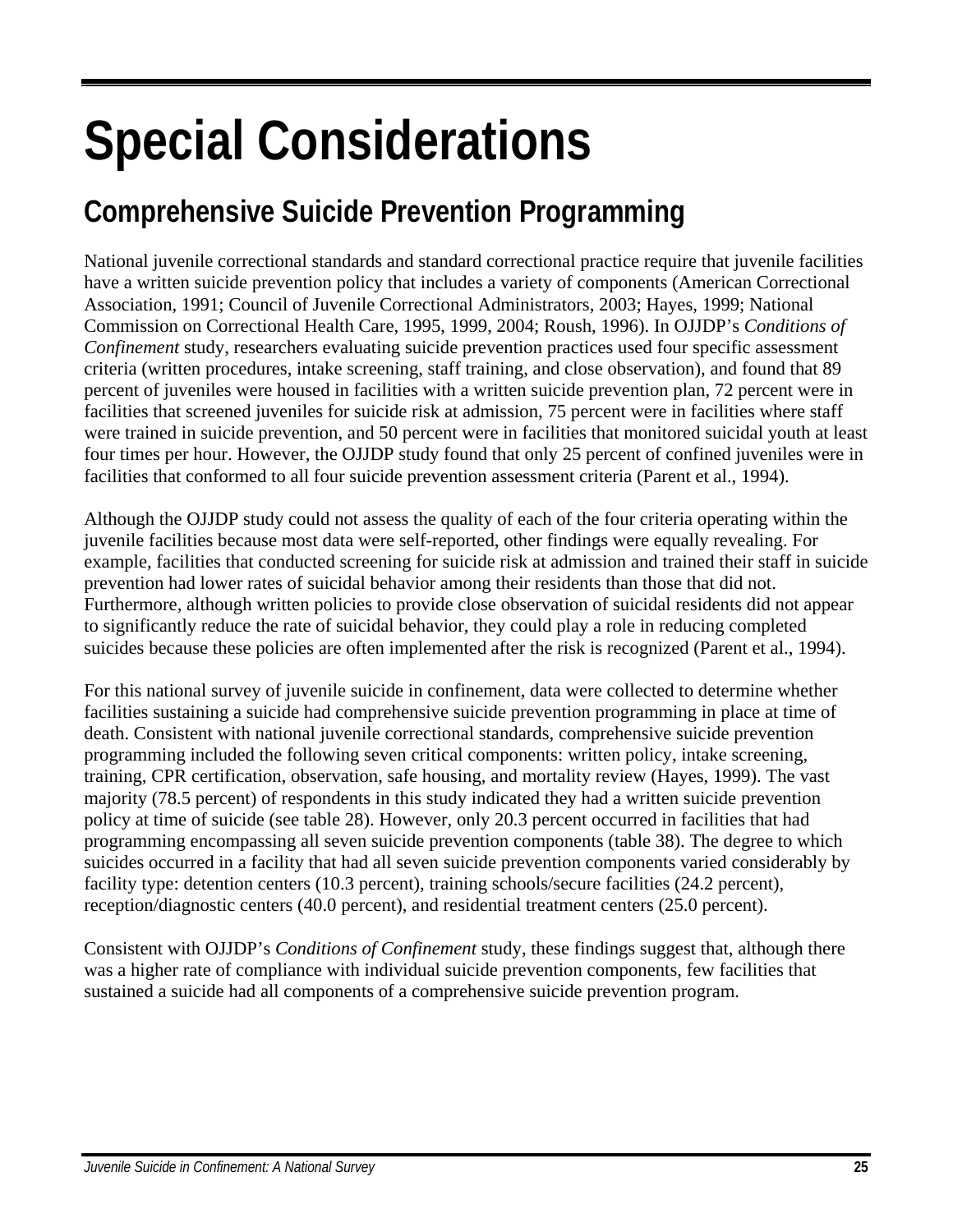| <b>Suicide Prevention</b> |                         | Training School /      | Reception /                        | Residential |    | Combined |
|---------------------------|-------------------------|------------------------|------------------------------------|-------------|----|----------|
| Components                | <b>Detention Center</b> | <b>Secure Facility</b> | Diagnostic Center Treatment Center |             |    | %        |
|                           |                         |                        |                                    |             |    | 2.5      |
|                           |                         |                        |                                    |             |    | 3.8      |
|                           |                         |                        |                                    |             |    | 1.6      |
|                           |                         |                        |                                    |             |    | 8.9      |
|                           |                         |                        |                                    |             |    | 19.0     |
|                           |                         |                        |                                    |             |    | 16.5     |
|                           |                         |                        |                                    |             |    | 21.5     |
|                           |                         |                        |                                    |             | ١6 | 20.3     |
| Total                     |                         |                        |                                    |             |    | 100.0    |

**Table 38: Suicides in Juvenile Facilities, 1995–1999, by Number of Suicide Prevention Components Implemented by the Facility and Facility Type** 

Note: Percents for details do not total 100.0 because of rounding.

### **Room Confinement**

Isolation and segregation, terms commonly used in the adult corrections field, are rarely heard in the juvenile corrections system. Instead, isolation in a juvenile facility is often referred to as "room confinement," a term that includes time-out, quiet time, restriction, adjustment, conflict resolution, room lock, and off-program. Youth who are removed from the room in which they normally sleep are often held in seclusion, exclusion, separation, and special management. In addition, the youth of an entire housing unit may be confined to their rooms at various parts of a day.

In addition, although room confinement is often used both as a behavioral sanction resulting from assaultive or disruptive behavior and as a form of quarantine for newly arrived residents or those in need of protective custody, it is also used for suicidal youth. For example, a recent U.S. Department of Justice investigation of conditions of confinement within a state juvenile correctional system found that:

Girls in the SIU (Special Intervention Unit) at Columbia are punished for acting out or being suicidal by being placed in a cell called the "dark room." The "dark room" is a locked, windowless isolation cell with lighting controlled by staff. When the lights are turned out, as the girls reported they are when the room is in use, the room is completely dark. The room is stripped of everything but a drain in the floor which serves as a toilet.

Most girls are stripped naked when placed in the "dark room." According to Columbia staff, the reason girls must remove their clothing before being placed in the room is that there is metal grating on the ceiling and the cell door which could be used for hanging attempts by suicidal girls. (U.S. Department of Justice, 2003:7)

Although room confinement and isolation can be effective behavioral management tools when appropriately used for short durations that are closely monitored and clearly documented (see National Commission on Correctional Health Care, 1999, 2004), the presence of a separate isolation unit within a juvenile facility may provide an environment in which an overreliance on isolation is likely to be the primary behavior management strategy (Mitchell and Varley, 1990). Federal investigations of several juvenile corrections systems throughout the country have found both excessive and unjustified use of isolation and room confinement (*United States* v. *State of Arizona,* 2004; *United States* v. *State of Georgia,* 1998; *United States* v. *Commonwealth of Kentucky,* 1995; *United States* v. *State of Louisiana,*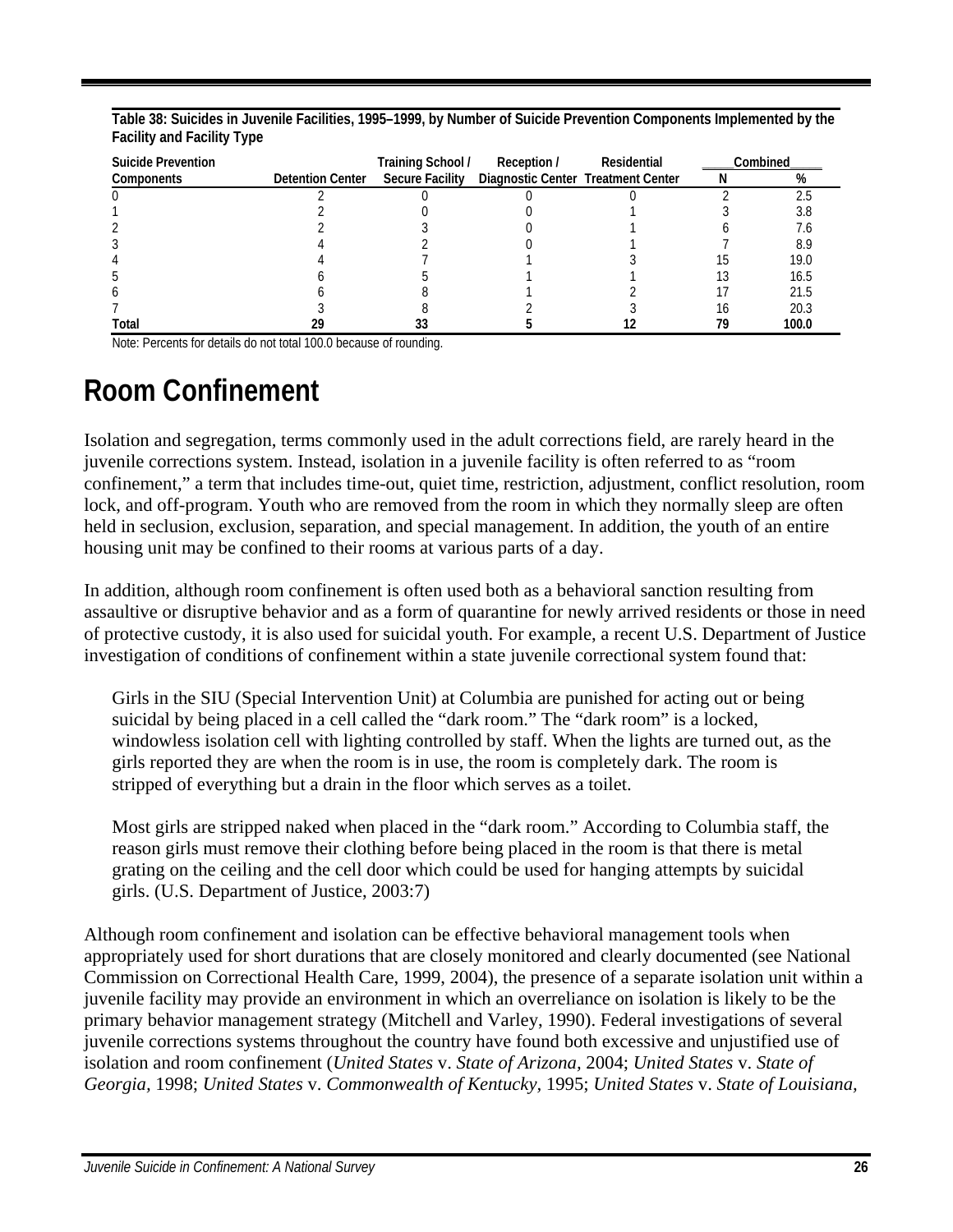2000; *United States* v. *State of Maryland,* 2004; *United States* v. *Commonwealth of Puerto Rico,* 1997). In one example, the U.S. Department of Justice found that:

The use of isolation rooms at the facilities is improper and potentially abusive. Staff isolate youth far too frequently and isolation practices are generally outside the requirements of residential treatment or facility security. Due process procedures are significantly lacking and youth are isolated for extended periods of time to suit the staff. One youth was isolated for fifteen days "for acting out and planning an escape." Another youth was isolated for three days for being "sarcastic with a smart mouth." In practice, staff use the isolation rooms to excessively punish youth or simply when the staff are tired of dealing with a specific youth (U.S. Department of Justice, 1995:3).

Parent et al. (1994) found that, although the use of isolation varied considerably among facility types, the rate of shorter isolation (less than 24 hours) was 57 incidents per 100 youth and the rate of longer isolation (more than 24 hours) was 11 incidents per 100 youth.<sup>18</sup> Another national census found that approximately 17 percent of confined youth spend more than 4 hours per month in room confinement (OJJDP, 2002). In addition, an assessment of conditions of confinement in one juvenile detention facility found that approximately 10 percent of confined youth were on disciplinary room confinement status on any given day, often for relatively minor incidents such as horseplay and being disrespectful to staff (John Howard Association, 1998). As a result of subsequent litigation, the facility entered into a consent decree requiring that:

[R]oom confinement for therapeutic purposes will be employed only upon written order of a . . . qualified mental health professional . . . who has personally observed and examined the resident and has clinically determined that the use of room confinement is necessary to prevent the recipient from causing imminent physical harm to himself or others, and that no other less restrictive intervention is appropriate . . . disciplinary room confinement is used only when no less restrictive form of punishment is appropriate, and that youth who are confined to their rooms are permitted to rejoin the general population when capable of doing so without further disruption to the detention operations (*Jimmy Doe et al.* v. *Cook County et al.,* 2002:23, 34–35).

Data from this national survey of juvenile suicide in confinement appear to show a strong relationship between juvenile suicide and room confinement—62 percent of victims had a history of room confinement before their death and 50 percent of victims were on room confinement status at the time of their death. Perhaps more importantly, 85 percent of victims who died by suicide while on room confinement status died during waking hours (6 a.m. to 9 p.m.).

Although the relationship between suicide and isolation is well documented in the literature on adult inmate suicide (Bonner, 1992; Hayes, 1989), the issue has not been previously explored in depth regarding juvenile suicide. However, Liebling (1993) found that suicidal youth in confinement appeared to feel more isolated, received fewer visits, wrote fewer letters, and missed loved ones more than nonsuicidal youth in custody. Parent et al. (1994) found that 77 percent of confined youth were in facilities that permitted the use of isolation and that rates of suicidal behavior appeared to be higher for youth who were isolated from their peers or assigned to single room housing. Porter (1996) theorized that suicides were more likely to occur in juvenile correctional facilities when youth are further removed from each other, were more alienated, and lacked social integration. Facility officials that promoted these policies were clearly more likely to experience higher rates of suicidal behavior. Similarly, policies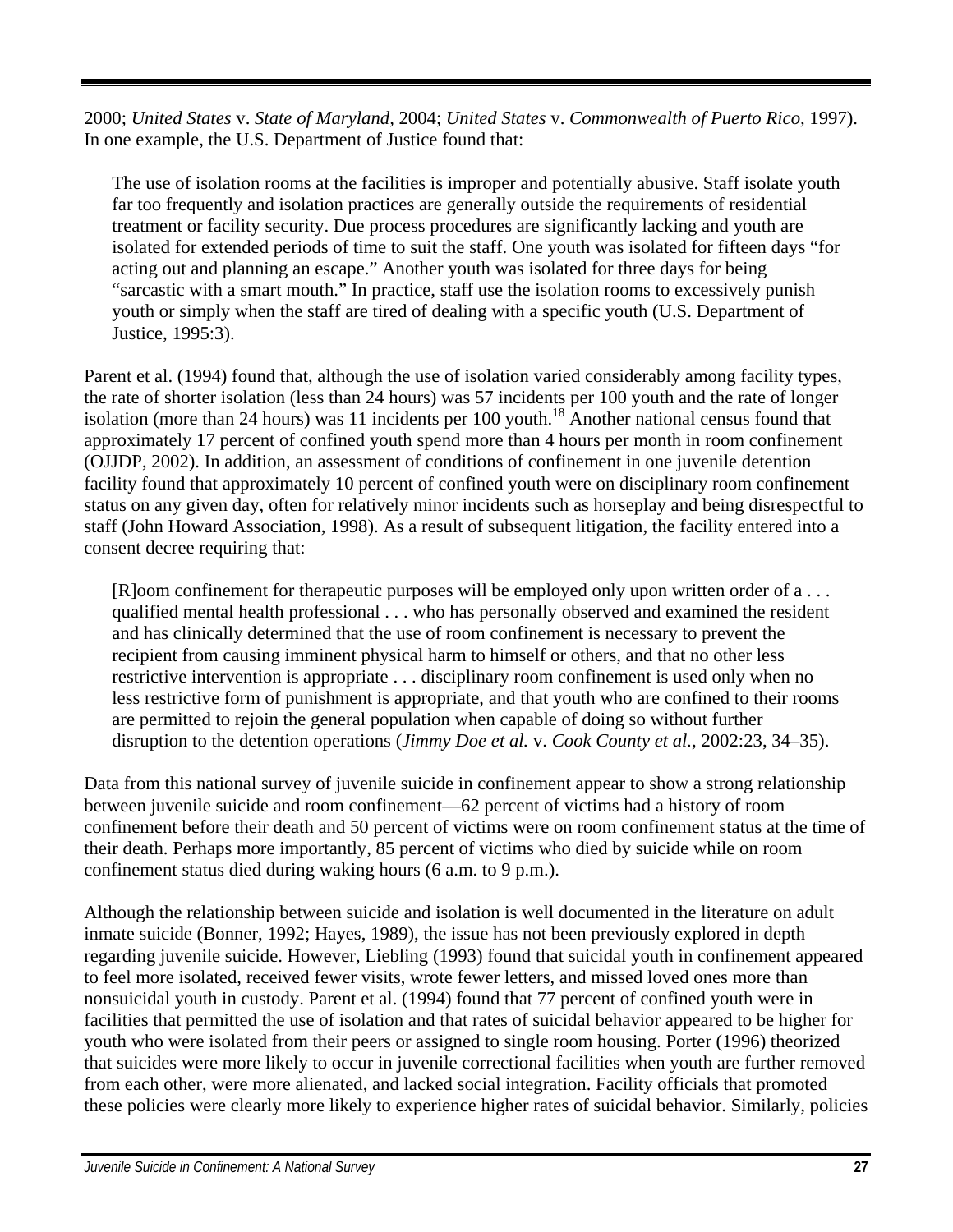and practices that lessened the degree to which confined youth were allowed contact and interaction with one another could increase a facility's risk of experiencing a higher rate of suicidal behavior (Porter, 1996). In conclusion, as one clinician succinctly noted: "When placed in a cold and empty room by themselves, suicidal youth have little to focus on—except all of their reasons for being depressed and the various ways that they can attempt to kill themselves" (Boesky, 2002:210).

## **Corrective Action**

This national survey of juvenile suicide in confinement found that suicide was a seminal event for many facilities. Approximately two-thirds of respondents reported that a mortality review was conducted following the juvenile suicide. In addition, 86.3 percent of these mortality reviews resulted in recommendations to reduce the likelihood of future suicides in the facility. The most frequent recommendations included:

- $\triangleleft$  Developing/revising suicide prevention policies (20 cases).
- $\triangleleft$  Removing room hazards (20 cases).
- $\div$  Increasing suicide prevention training (18 cases).
- Fostering better internal communication among staff and/or external communication with outside agencies (11 cases).
- $\triangleleft$  Increasing supervision of youth (10 cases).
- $\div$  Hiring additional direct care staff (9 cases).
- $\cdot$  Increasing onsite qualified mental health professionals and/or daily assessment of suicidal youth (8) cases).
- $\bullet$  Providing critical incident stress debriefing to staff and youth (6 cases).

In three cases, facility staff were either disciplined or fired; in two other cases, the facilities were closed.

During the 16-month period from October 1996 through January 1998, one facility sustained five juvenile suicides, three of which occurred during a 2-week period. As a result of the deaths, the facility underwent dramatic changes, including the following:

- For several weeks during and after the crisis, lights in all resident rooms were left on 24 hours a day and all youth were observed at 15-minute intervals.
- Critical incident stress debriefing was given to all staff and youth.
- The number of direct care staff and qualified mental health professionals was dramatically increased.
- Basic suicide prevention training was increased to 8-hour instruction, and a 2-hour annual refresher training was developed.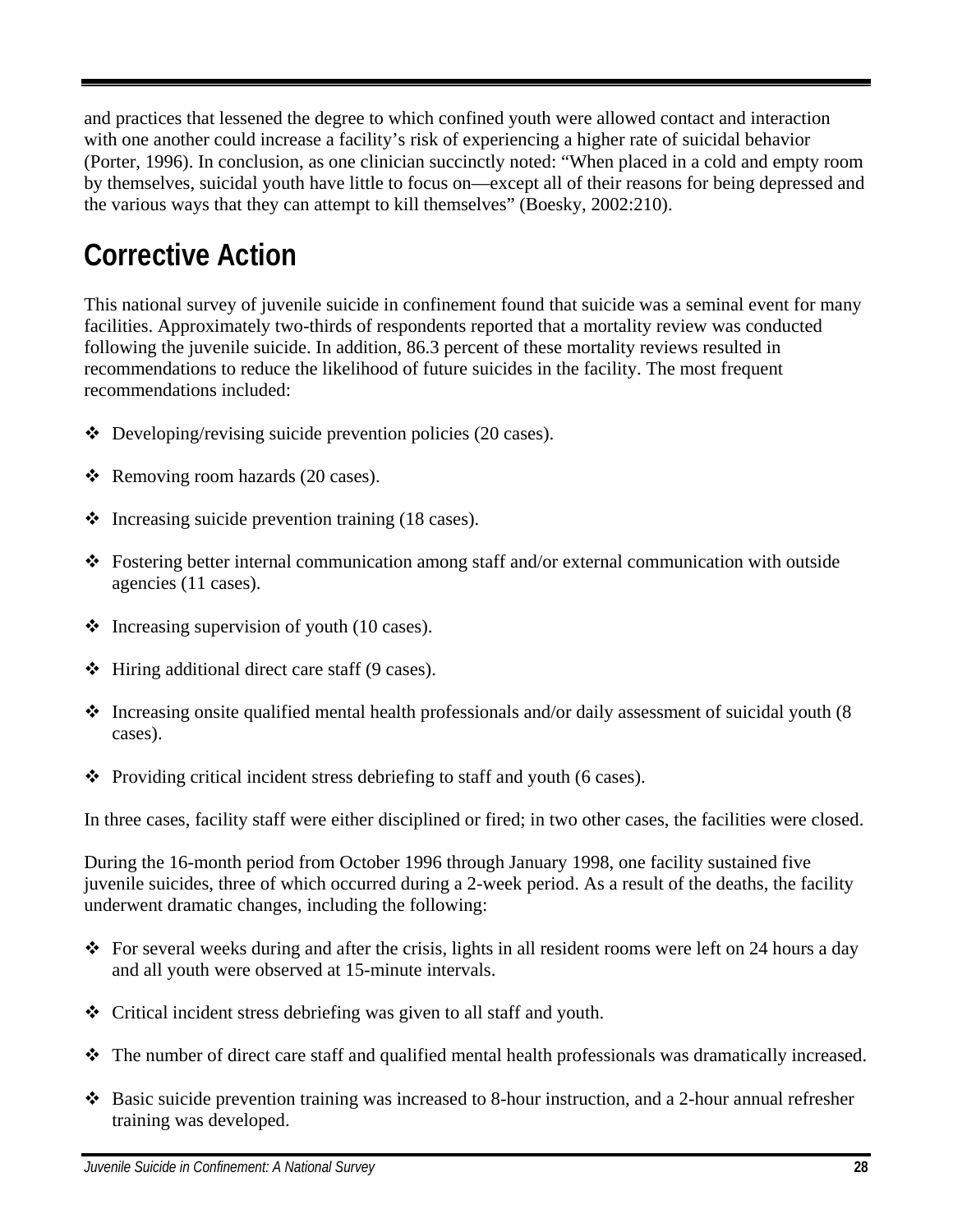- Housing units were renovated to ensure that they provided better staff visibility of youth and were free of obvious protrusions and hazards that might facilitate suicide.
- Suicide prevention policies and screening/assessment forms were revised.

In April 1998, an oversight committee of the state legislature met in special session and appropriated approximately \$2 million to fund the corrective action measures. Finally, the facility faced and subsequently settled civil litigation arising out of four of the five suicides.

It is not unusual for corrective measures to be implemented following a death or litigation (Hayes, 1994). For example, in March 2003, the Civil Rights Division of the U.S. Department of Justice entered into a settlement agreement with the State of Arkansas regarding conditions of confinement (including two suicides) at one of its juvenile detention facilities. The agreement required several substantive remedial measures, including increased suicide prevention training for staff, better communication among staff in managing suicidal youth, and "revisions in the facility's suicide prevention policy to appropriately clarify what type of staff can place a juvenile on suicide precautions, specify what type of staff can remove a juvenile from such precautions, and provide for sufficient and appropriate daily interactions between qualified mental health personnel and every juvenile on suicide precautions" (*United States* v. *State of Arkansas,* 2003:4). Similar corrective action for juvenile suicide prevention programming has been agreed to through settlement agreements in Arizona (*United States* v. *State of Arizona,* 2004), Georgia (*United States* v. *State of Georgia,* 1998), Kentucky (*United States* v. *Commonwealth of Kentucky,* 1995), Louisiana (*United States* v. *State of Louisiana,* 2000), and Puerto Rico (*United States* v. *Commonwealth of Puerto Rico,* 1997).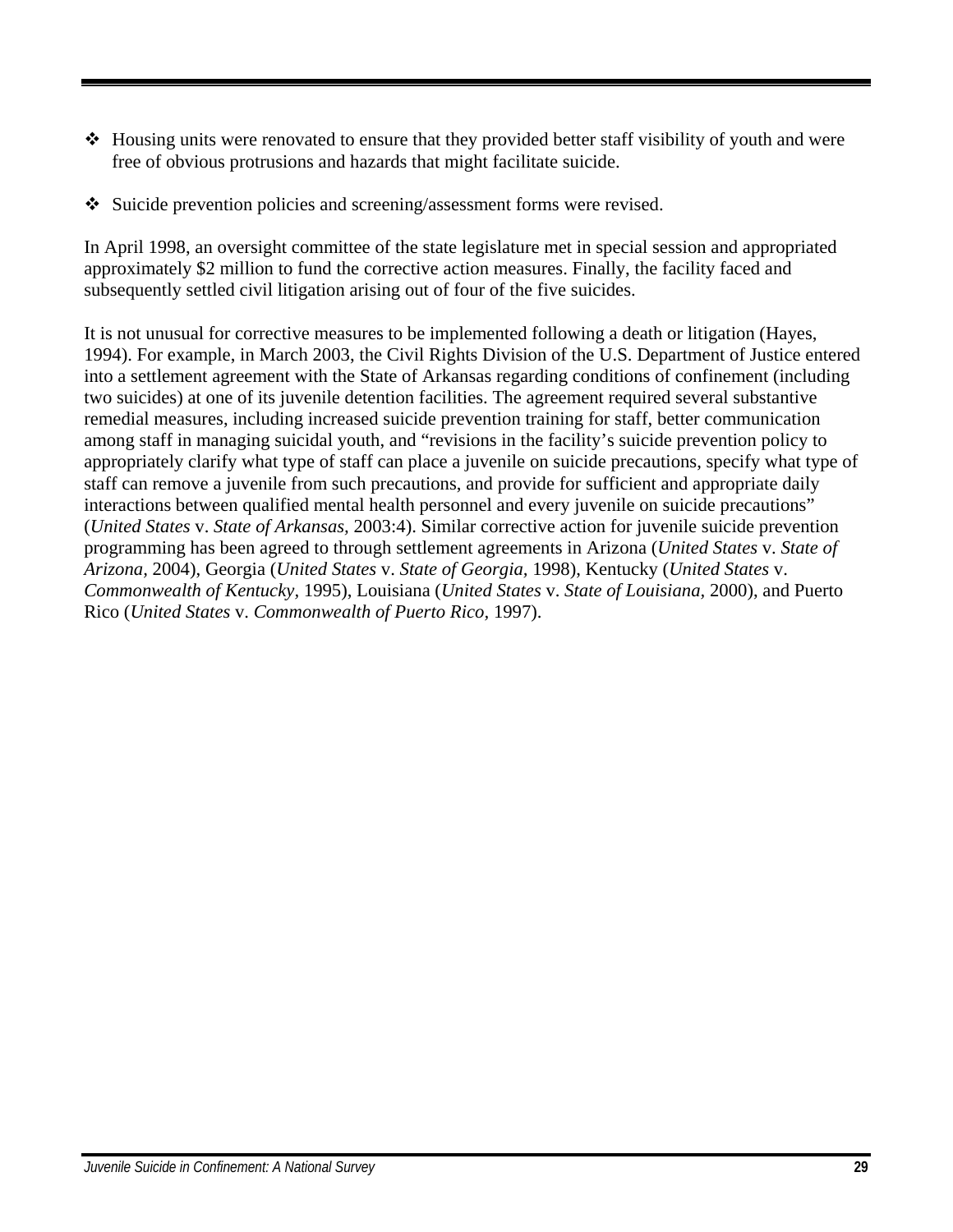## **Conclusion**

Although youth suicide in the community has been identified as a major public health problem, juvenile suicide in confinement has received inadequate attention. The primary goal of this project was to determine the extent and distribution of juvenile suicides in confinement by gathering descriptive data on demographic characteristics of each victim, characteristics of the incident, and characteristics of the juvenile facility that sustained the suicide. In the end, the study compiled significant data on juvenile suicides throughout the country. It is hoped that these findings can be used as a resource for juvenile justice practitioners to expand their knowledge and for juvenile correctional administrators to create and/or revise sound policies and training curriculums on suicide prevention.

### **Comprehensive Suicide Prevention Programming**

Although the study found a significant rate of compliance with individual suicide prevention components, few juvenile facilities that sustained a suicide had all the components of a comprehensive suicide prevention program. Consistent with national correctional standards and practices, all juvenile facilities, regardless of size and type, should have a detailed written suicide prevention policy that addresses each of the following critical components (Council of Juvenile Correctional Administrators, 2003; Hayes, 1999, 2000; National Commission on Correctional Health Care, 1999, 2004; Roush, 1996):

- **Training.** All facility, medical, and mental health staff should receive 8 hours of initial suicide prevention training, followed by a minimum of 2 hours of annual refresher training. Training should provide information about predisposing factors, high-risk periods, warning signs and symptoms, identifying suicidal behavior despite the denial of risk, and components of the facility's suicide prevention policy.
- **Identification/screening.** Intake screening for suicide risk should take place immediately upon confinement and prior to housing assignment and include inquiry regarding current and past suicidal behavior, earlier mental health treatment, recent significant loss, suicidal behavior by a family member or close friend, suicide risk during prior contact with or confinement in agency, and arresting or transporting officers' opinion whether youth is currently at risk. The policy should include procedures for referral to mental health personnel for further assessment.<sup>1</sup>
- ◆ **Communication.** At a minimum, facility procedures should enhance communication among facility staff (including medical and mental health personnel) and the arresting/transporting officer(s), family members, and suicidal youth.
- **Housing.** Excessive and unjustified isolation should be avoided. Whenever possible, suicidal youth should be housed in the general population, mental health unit, or infirmary, in close proximity to staff. Youth should be housed in suicide-resistant, protrusion-free rooms. Removal of clothing (excluding belts and shoelaces) and use of restraints should be avoided when possible, and should only be used for short periods of time when the youth is engaging in self-destructive behavior.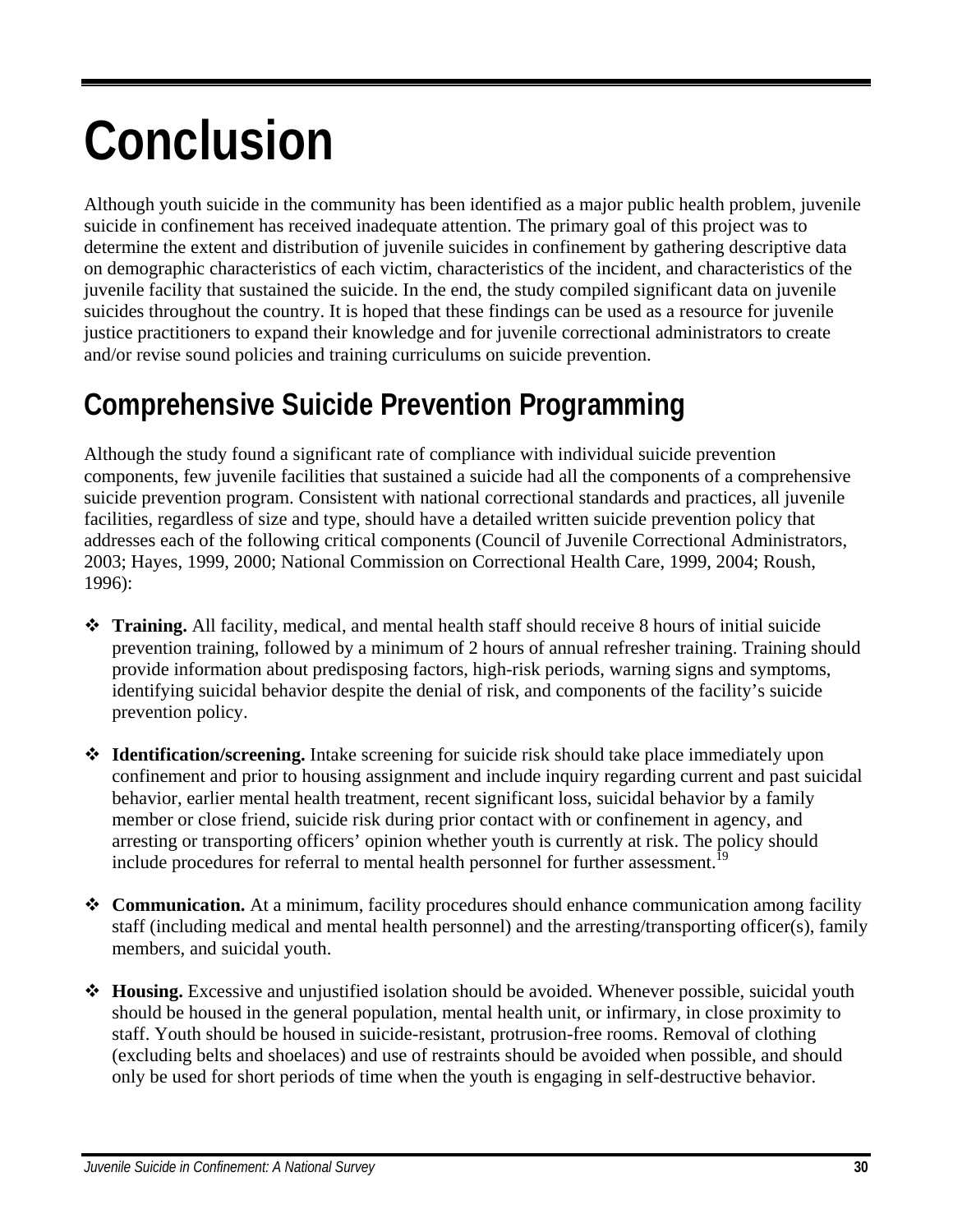- **Levels of supervision.** Two levels are normally recommended for suicidal youth:
	- ♦ Close observation—reserved for youth who are not actively suicidal, but express suicidal ideation and/or have recent histories of self-destructive behavior and are now viewed as potentially suicidal—requires supervision at staggered intervals not to exceed every 15 minutes. In addition, a youth who denies suicidal ideation or does not threaten suicide, but demonstrates other concerning behavior (through actions, current circumstances, or recent history) indicating the potential for self-injury, should be placed on close observation.
	- ♦ Constant observation—reserved for youth who are actively suicidal (threatening/engaging in the act)—requires supervision on a continuous, uninterrupted basis.

In addition, an intermediate level of supervision can be used with observation at staggered intervals not to exceed every 5 minutes. Other supervision aides (e.g., closed-circuit television, companions or watchers) can be used as a supplement to, but not as a substitute for, these observation levels.

- **Intervention.** A facility's policy regarding intervention should be threefold:
	- ♦ All staff should be trained in standard first aid and cardiopulmonary resuscitation (CPR).
	- ♦ Any staff member who discovers a youth attempting suicide should immediately respond, survey the scene to ensure the emergency is genuine, alert other staff to call for medical personnel, and begin life-saving measures.
	- ♦ Staff should never presume that the youth is dead, but rather initiate and continue appropriate life-saving measures until relieved by medical personnel.

All housing units should contain a first aid kit, pocket mask or mouth shield, Ambu bag, and rescue tool (to quickly cut through fibrous material).

- **Reporting.** In the event of an attempted or completed suicide, all appropriate facility officials should be notified through the chain of command. All staff who came in contact with the victim before the incident (or in responding to the incident) should submit a statement as to their full knowledge of the youth and the incident.
- **Followup/mortality review.** All staff (and youth) involved in the incident should be offered critical incident stress debriefing. If resources permit, a psychological autopsy is recommended. Every completed suicide and serious suicide attempt (i.e., requiring hospitalization) should be examined by a review process. Ideally, the review should be coordinated by an outside agency or facility to ensure impartiality. The mortality review, separate and apart from other formal investigations that may be required to determine the cause of death, should be multidisciplinary (i.e., involve correctional, mental health, and medical personnel) and include a critical inquiry of the following:
	- The circumstances surrounding the incident.
	- ♦ Facility procedures relevant to the incident.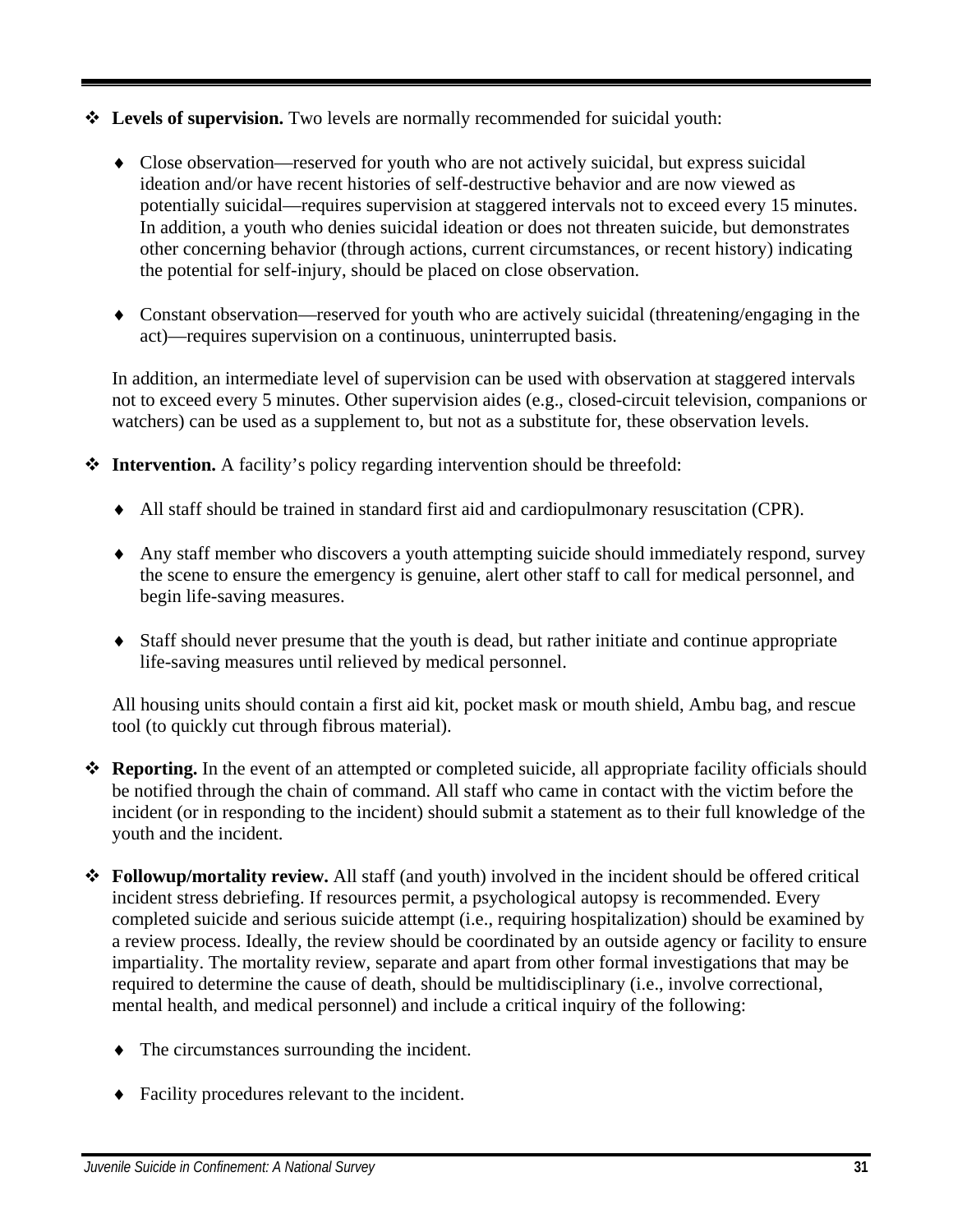- ♦ All relevant training received by involved staff.
- ♦ Pertinent medical and mental health services/reports involving the victim.
- Possible precipitating factors leading to the suicide.
- ♦ Recommendations, if any, for changes in policy, training, physical plant, medical or mental health services, and operational procedures.

## **Staff Training**

Although findings from this study suggest that some type of suicide prevention training was conducted in most facilities, only one-third of facilities experiencing a suicide provided annual training and very few facilities provided a full day of training to their personnel. On the basis of this information, coupled with recent census data indicating that almost a quarter of all intake screening for suicide risk in juvenile facilities throughout the country is conducted by untrained personnel (OJJDP, 2002), administrators would be prudent to ensure that all direct care, medical, and mental health personnel receive both preservice and annual instruction in suicide prevention.

Further, for the most part, current suicide prevention training curriculums used in juvenile facilities throughout the country rely on information gathered about adult inmate suicide and youth suicide in the community. Findings from this study demonstrate that several differences exist between adult inmate suicide and suicides in juvenile facilities, including confinement status, intoxication, length of confinement before suicide, and time of day. These significant differences should discourage using training curriculums from the adult correctional field in the prevention of suicide in juvenile facilities. Although suicide prevention in all types of correctional facilities has common ground, the differences between juvenile and adult inmate suicides warrant development within juvenile facilities of separate training curriculums targeted to suicide prevention.

Basic suicide prevention training for direct care, medical, and mental health personnel who work in juvenile facilities should include discussion of the following issues: why facility environments are conducive to suicidal behavior, staff attitudes about suicide, potential predisposing factors to suicide, warning signs and symptoms, identification of suicide risk despite the youth's denial, high-risk periods, components of the facility's suicide prevention policy, instruction regarding the proper role of staff in responding to a suicide attempt (including a mock drill), critical incident stress debriefing, liability issues, and recent serious suicide attempts and/or suicides within the facility/agency.

Staff are at a distinct disadvantage in the identification and management of suicidal youth if they have not been adequately trained in suicide prevention.

## **Detention Centers**

Findings from this study indicate that a significant percentage of unknown responses to survey questions relating to several personal characteristics of the victim (including histories of substance abuse, medical problems, emotional abuse, physical abuse, sexual abuse, and mental illness) came from detention centers.20 In addition, suicide victims housed in detention centers had a lower percentage of reported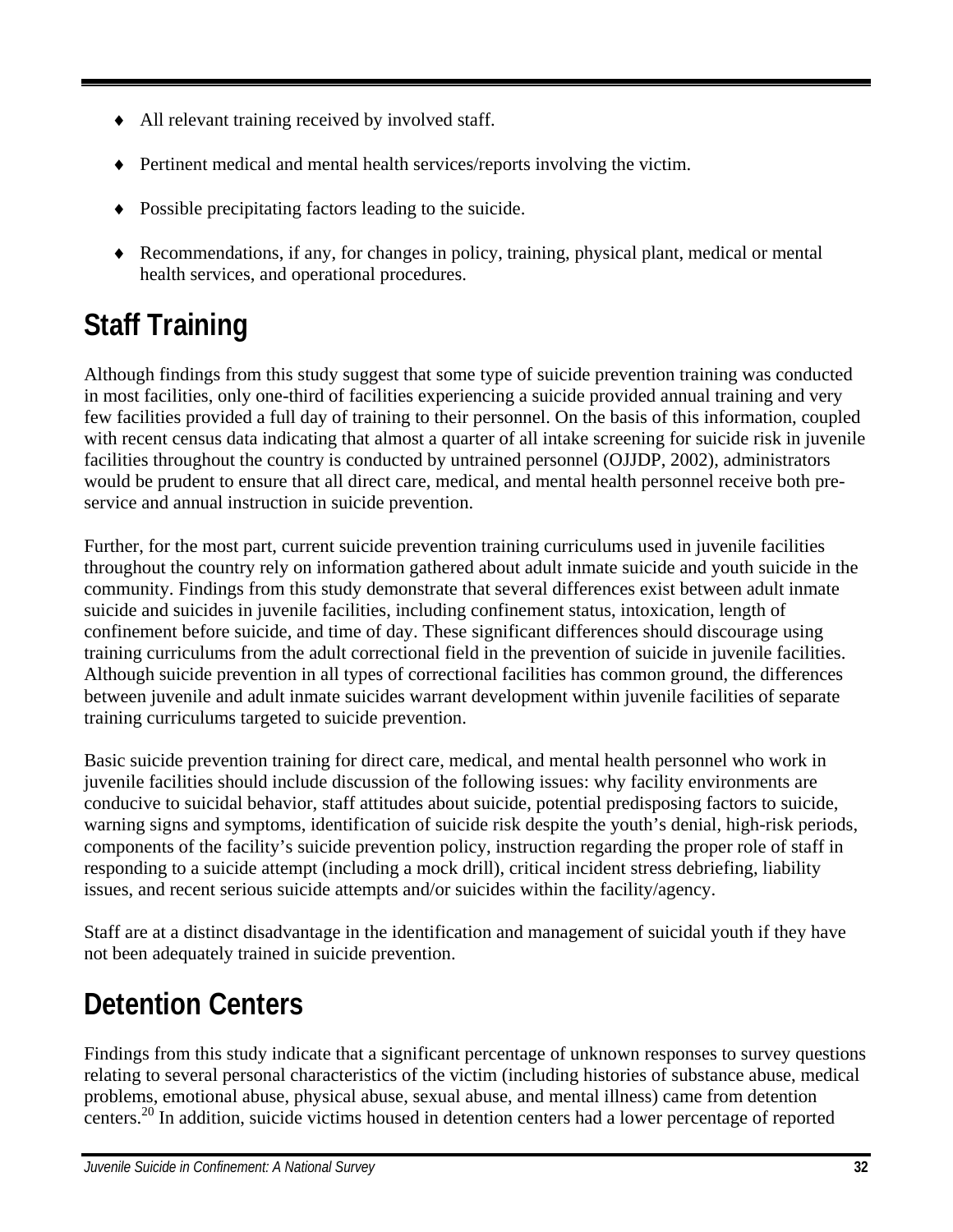histories of suicidal behavior, perhaps suggesting that these facilities fail to inquire about such history. Finally, although the study found that many facility types lacked comprehensive suicide prevention programming at time of suicide, detention centers had the lowest percentage (approximately 10 percent).

According to the National Juvenile Detention Association (NJDA), juvenile detention is defined as "the temporary and safe custody of juveniles who are accused of conduct subject to the jurisdiction of the court who require a restricted environment for their own and the community's protection while pending legal action" (National Juvenile Detention Association, 1990:1). The findings from this study support NJDA's position that youth with severe mental illness should be provided services in "the appropriate therapeutic environment . . . when juvenile detention facilities are forced to house youth with severe mental health issues, NJDA promotes the provision of adequate services by appropriately trained and licensed specialists" (National Juvenile Detention Association, 2001). Deficiencies in intake screening and overall suicide prevention programming within detention centers experiencing suicides warrant immediate attention to ensure the provision of basic, yet comprehensive, suicide prevention programming.

## **Data Limitations**

Given the epidemiological data regarding youth suicide in the community, coupled with the increased risk factors associated with confined youth, the reported number of suicides in this study would appear low. However, this study identified more deaths per year than a contemporary national census of juvenile facilities (OJJDP, 2002), and many experts believe that the current "self-reporting" of juvenile suicides in custody is underreported (Sullivan, 1995; Twedt, 2001b). Despite concerted efforts by project staff to locate all possible juvenile suicides during the 5-year study period, whether every death was identified remains uncertain.

Approximately 13 percent of the reported suicides in this study were identified through nontraditional sources (including newspaper articles and the project director's consultation with facilities sustaining the deaths). In addition, more than one-third of the reported suicides were unknown to any state agency (e.g., departments of juvenile corrections or agencies responsible for licensing and regulatory services). Most of the deaths that were unknown to state agencies occurred in either county detention centers or private residential treatment centers.<sup>21</sup> Many of the reported suicides in this study were also unknown to many child advocacy agencies.

## **Research**

The problem of juvenile suicides in confinement would benefit from further research. For example, possible precipitating factors to the suicides reported in this study were identified in only slightly more than one-third of the cases. This indicates either uncertainty of the term, inadequate review of the circumstances surrounding the death, limited knowledge of the victim's background, or all of the above. Regardless of the reasons, further inquiry of possible precipitating factors of juvenile suicide is critically important to increasing understanding of the problem.

Although approximately half the victims in this study were under room confinement at the time of their death, further research is necessary to explore the relationship between suicide and isolation. Despite the fact that youth were alone in their rooms between the hours of midnight and 6 a.m., with ample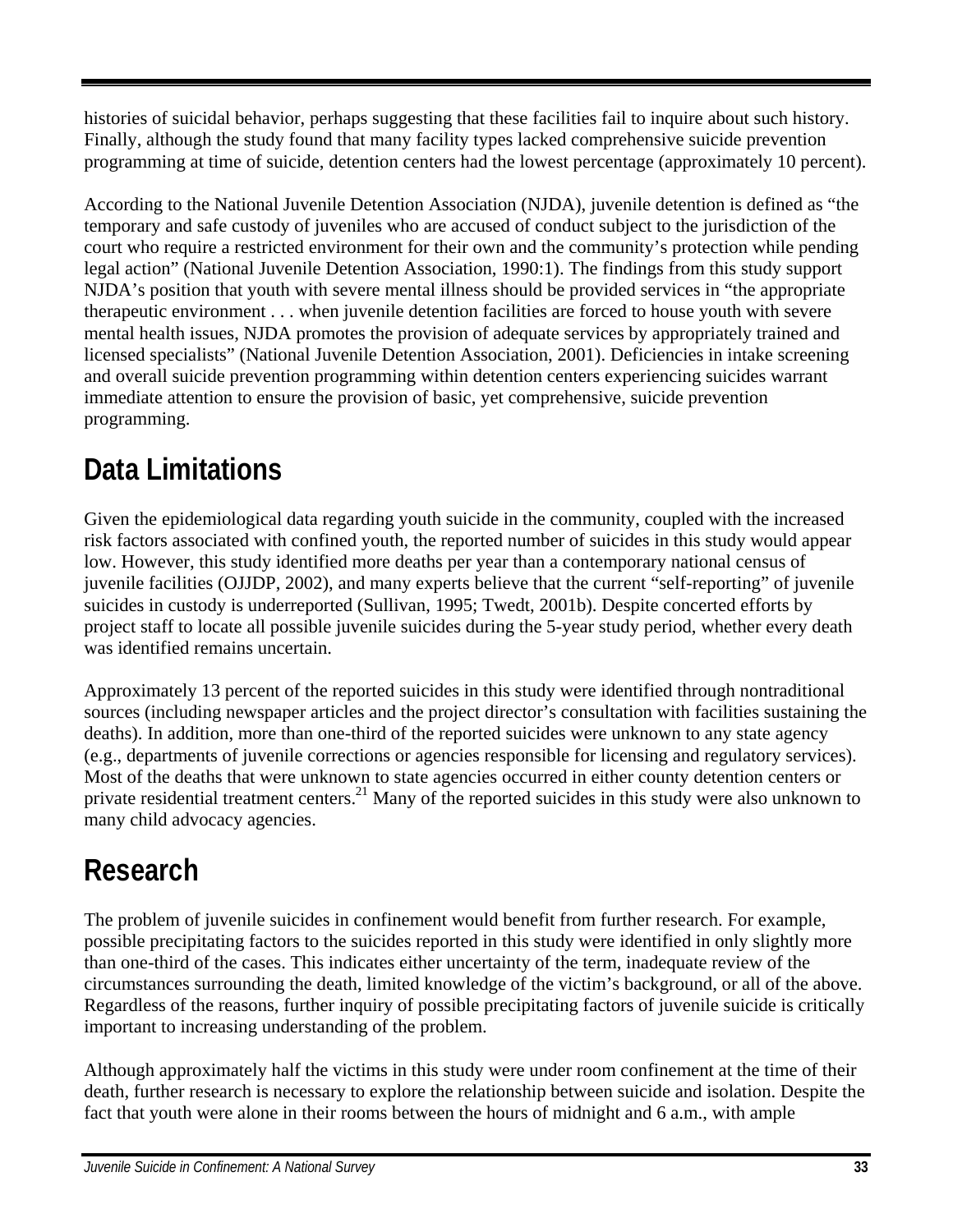opportunity and privacy to engage in self-injurious behavior, few suicides took place during this 6-hour period. Instead, approximately half of all deaths occurred during a 6-hour period between 6 p.m. and midnight—almost a third occurred between 6 p.m. and 9 p.m. Perhaps most important, the majority of victims who committed suicide while on room confinement status died during waking hours. These are periods in which youth are normally either involved in programming or back on their housing units, interacting with staff and peers—perhaps more likely to become involved in confrontations and/or behavior that results in room confinement. Further research is needed to explore this issue.

Finally, although only a small percentage of victims committed suicide following more than 12 months of custody, the average length of confinement before suicide for these youth was quite high (i.e., approximately 22 months), suggesting that prolonged confinement might have been one of the precipitating factors in the suicides. This issue is also worthy of further study.

## **Challenges**

Findings from this study pose formidable challenges for juvenile correctional and healthcare officials and their staffs. For example, although room confinement remains a staple in most juvenile facilities, its use needs to be carefully scrutinized. In addition, as data show that suicides can occur at any time during a youth's stay in a facility a continuum of comprehensive suicide prevention services aimed at the collaborative identification, continued assessment, and safe management of youth at risk for self-harm, is required to address the problem effectively.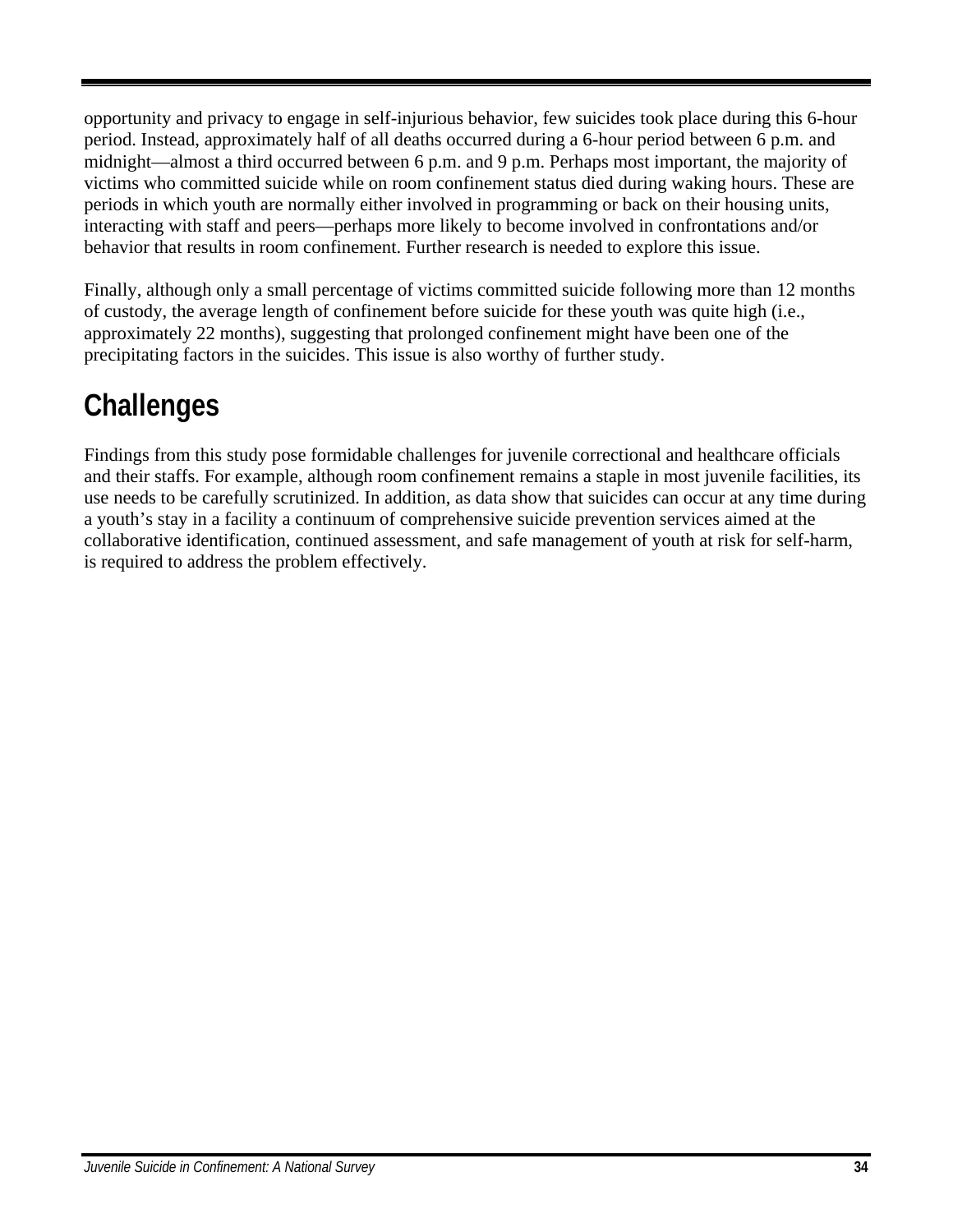## **Notes**

1. The only national survey on the incidence of juvenile suicides in custody contained several flaws in the calculation of suicide rates (Flaherty, 1980). Reanalysis of suicide rates in that survey found youth suicide in juvenile detention centers to be more than four times greater than in the general population (Memory, 1989).

2. Duclos et al. (1998) also found high rates of psychiatric disorders among Native American youth confined in juvenile facilities.

3. The reporting period was October 1, 1999, to September 30, 2000.

4. The National Center for Health Statistics, Centers for Disease Control, which collects annual vital statistics mortality data, does not separate out data between the community and custodial institutions, nor does it collect data on the circumstances, characteristics, and precipitating causes of suicide. In addition, although the Deaths in Custody Reporting Act of 2000 became Public Law No. 106–297 on October 13, 2000, the collected data is cursory, gathered on a voluntary basis, and is limited to the cause, date, time, and place of death and age, sex, race, and legal status of the victim.

5. The National Center on Institutions and Alternatives was assisted on the project by two prominent national juvenile justice organizations (the National Juvenile Detention Association and the Council of Juvenile Correctional Administrators) and a consultant team composed of four prominent juvenile justice practitioners and researchers (G. David Curry, Ph.D., Robert E. DeComo, Ph.D., Barbara C. Dooley, Ph.D., and David W. Roush, Ph.D.). In addition, Cedrick Heraux, a doctoral student at Michigan State University, provided both data entry and data analysis support to the project.

6. Facilities were identified through OJJDP's Census of Juveniles in Residential Placement (1999). A small percentage of facilities were either closed or could not be located, and thus presumed to be closed.

7. To encourage a high rate of response, the cover letter was co-signed by officials of both the National Juvenile Detention Association and the Council of Juvenile Correctional Administrators, and business reply envelopes were enclosed with the survey instruments.

8. By definition, detention centers hold juveniles for short terms in a physically restrictive environment pending juvenile court action, or following adjudication pending disposition, placement, or transfer. Reception centers are short-term facilities that hold juveniles committed by courts and that do screening and assessment to assign them to appropriate facilities. Training schools are long-term facilities in which treatment and programming are provided in an environment with strict physical and staff controls. Ranches, camps, and farms are long-term residential facilities that do not require the strict confinement of a training school, often allowing offenders greater contact with the community. This last category includes "residential treatment center" and "boot camp."

9. During this followup process, the project director was assisted by staff of the Council of Juvenile Correctional Administrators.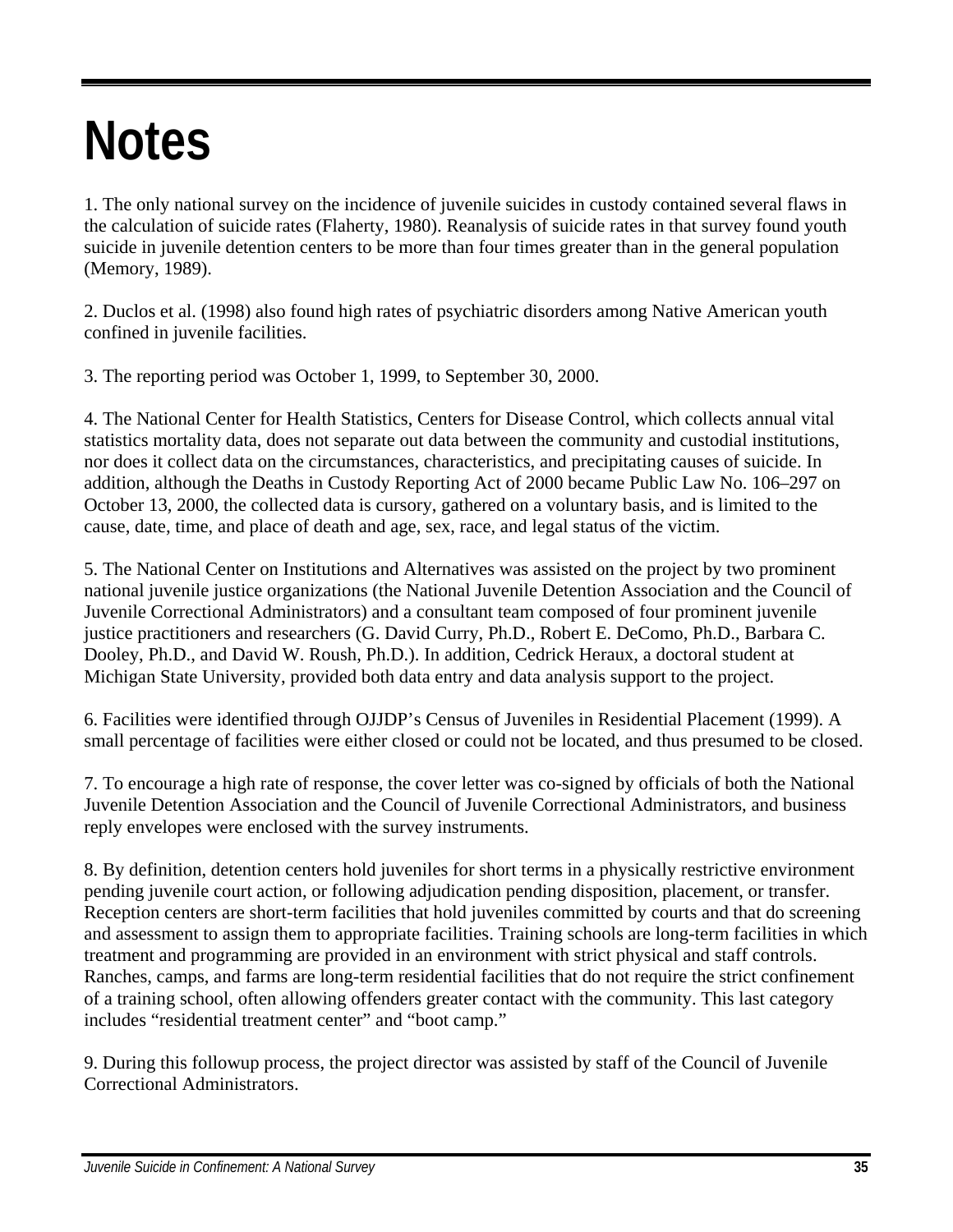10. For comparative purposes, data collected from OJJDP's Census of Juveniles in Residential Placement was limited to the following: gender, age, race, placement authority, most serious offense charged, and adjudication status.

11. For purposes of this study, offenses were broken down into six categories: property offenses included burglary, grand larceny, petty larceny, auto theft, robbery (other), receiving stolen property, shoplifting, arson, breaking and entering, entering without breaking, counterfeiting, forgery, embezzlement, vandalism, and carrying a concealed weapon; person offenses included murder, negligent manslaughter, armed robbery, rape, indecent assault, assault, battery, sexual assault, aggravated assault, and kidnapping; status offenses included running away, truancy, incorrigibility, curfew violation, and loitering; probation violation offenses included any technical violation of the terms of probation and/or parole; public order offenses included alcohol-related charges (intoxication, liquor law violation, driving under the influence), resisting arrest, disorderly conduct, prostitution, sex offenses (other), vagrancy, unauthorized use of a motor vehicle, and minor traffic offenses; and drug offenses included possession, use, and distribution of any controlled dangerous substance or narcotic.

12. However, the average length of confinement for the 10 victims who committed suicide after more than 12 months in custody was 21.8 months.

13. For comparative purposes, although lengths of stay within juvenile facilities throughout the country vary considerably, earlier OJJDP research has shown the average length of stay in the four facility types to be as follows: detention center (15 days), training school/secure facility (7.5 months), reception/diagnostic center (34 days), and residential treatment center (6.5 months) (see Parent, Leiter, Kennedy, Livens, Wentworth and Wilcox, 1994).

14. For the most part, survey respondents did not report the victims' mental illness according to *Diagnostic and Statistical Manual (DSM) III* or *IV* editions.

15. The circumstances that led to room confinement included failure to follow program rules or inappropriate behavior (47.3 percent), threat of or actual physical abuse of staff or peers (42.1 percent), and other (10.6 percent), which included two cases of standard procedure for new intake, one case of court-ordered confinement, and one case of group confinement during a shift change.

16. In 1995, OJJDP contracted with the Council of Juvenile Correctional Administrators to develop, field test, and implement performance-based standards for juvenile correctional and detention facilities. The Performance-based Standards Project offers a systematic method for facilities to measure outcomes and provides guidance for facilities to review their practices and to take corrective action.

17. This finding is somewhat consistent with an earlier OJJDP research finding that approximately 72 percent of juveniles are housed in facilities with 250 or fewer beds, although only 21 percent are housed in facilities with 50 or fewer beds (see Parent et al., 1994).

18. Parent et al. (1994) could not calculate the incidence of "time-out" or other forms of room confinement that occurred for durations of less than 1 hour because its use was frequently not documented.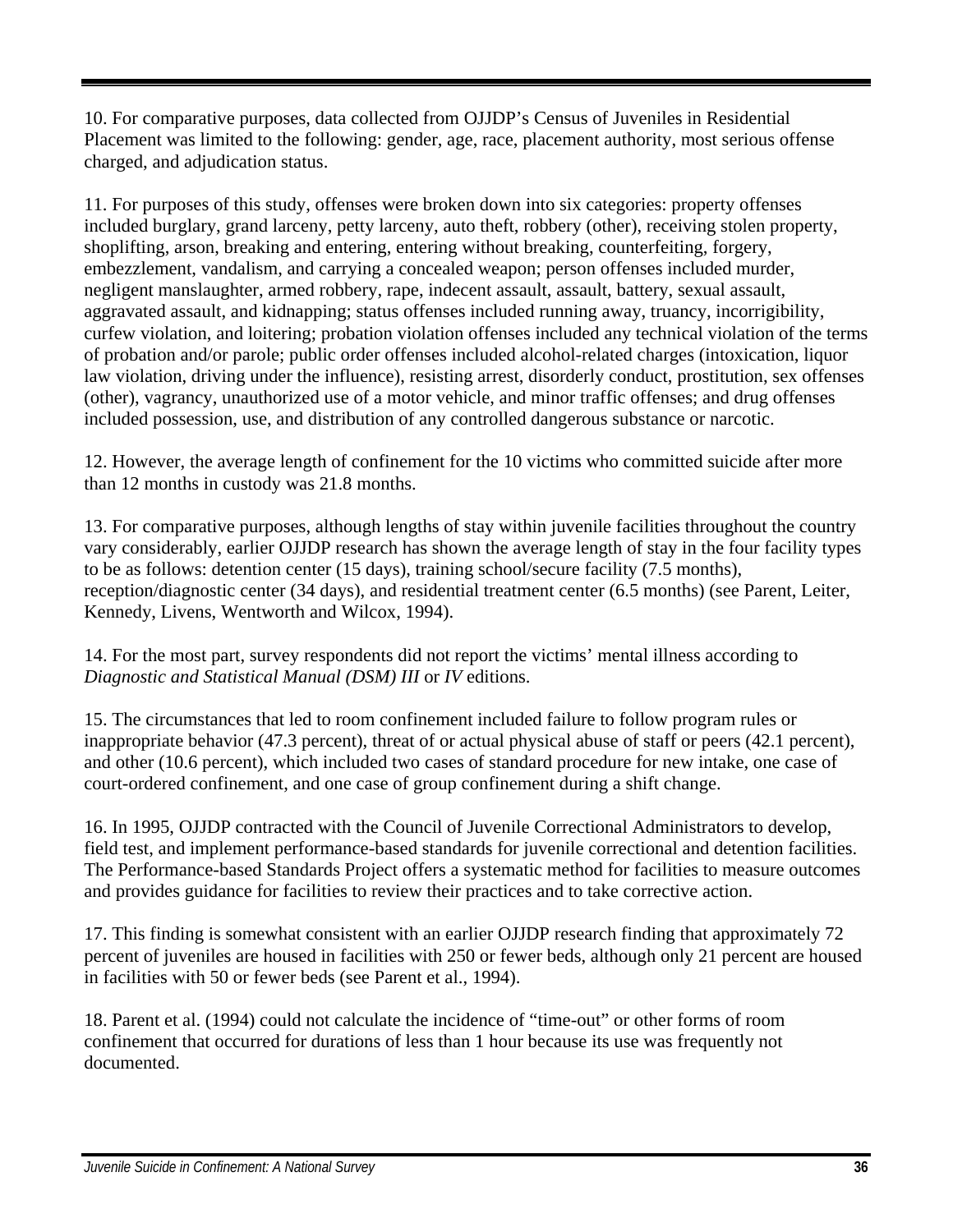19. Several intake screening and assessment forms are available for the identification of suicide risk, including the "Intake Screening Form/Suicide Risk Assessment" (Hayes, 1999), the recently developed "Juvenile Suicide Assessment" (Galloucis and Francek, 2002), and the Massachusetts Youth Screening Instrument-MAYSI-2 (Grisso and Barnum, 2000).

20. Communication among agencies also appeared to be a problem in several cases. Surveys were received from several detention centers in which respondents complained that they had been temporarily "holding" the victim for another jurisdiction (e.g., state correctional facility, probation office) and knew little, if anything, about the youth. As one facility director stated, "I do not know the answers to some of these questions because the child was not from our county. He was being housed here in a state-contract bed."

21. Although the study found that 27 percent of the total number of suicides (N=110) occurred in private facilities, many of which were residential treatment centers, approximately two-thirds (67 percent) of private facilities did not respond to survey requests.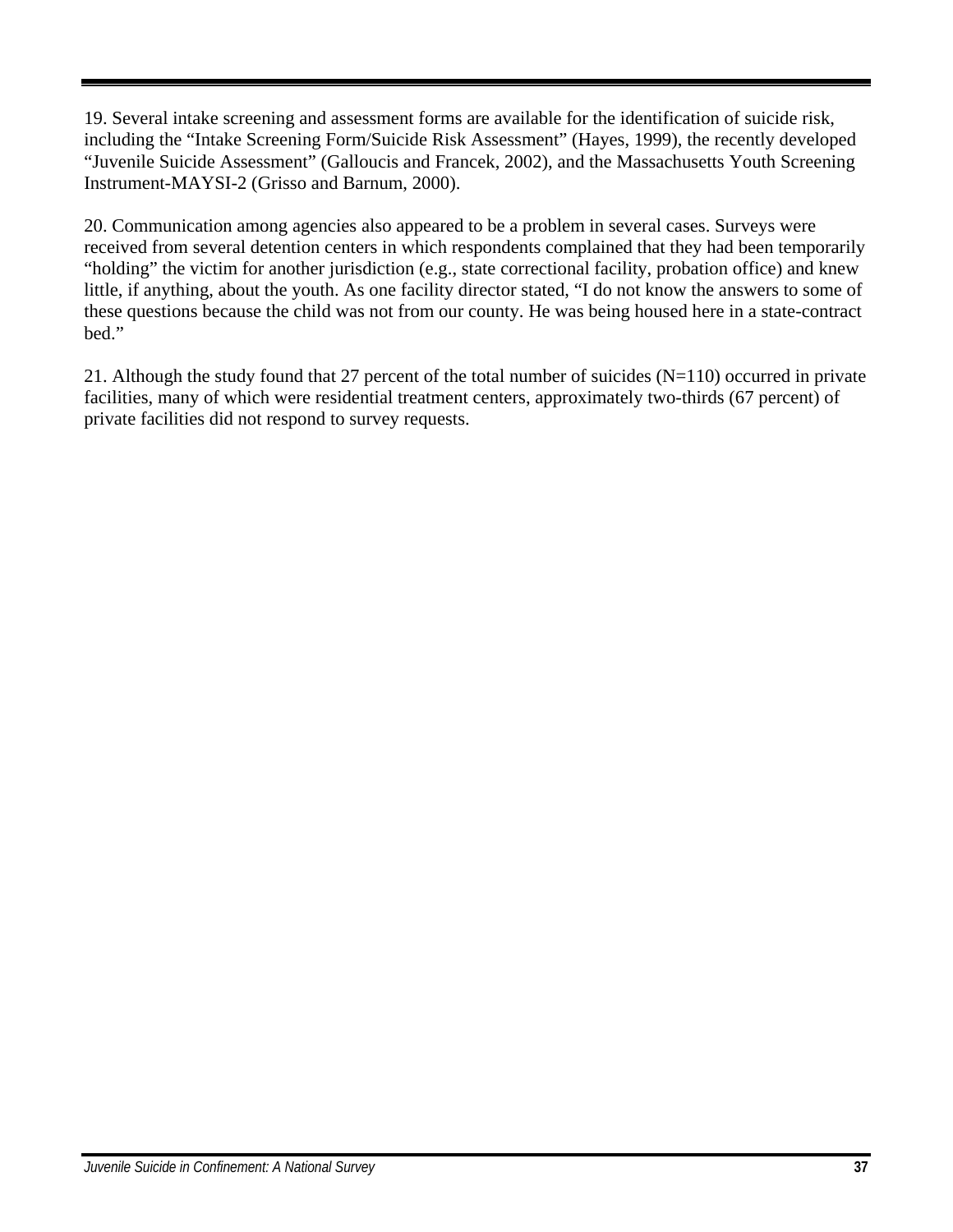## **References**

Alessi, N., McManus, M., Brickman, A., and Grapentine, L. 1984. Suicidal behavior among serious juvenile offenders. *American Journal of Psychiatry* 141(2):286–287.

American Correctional Association. 1991. *Standards for Juvenile Detention Facilities and Standards for Juvenile Correctional Facilities.* Laurel, MD: American Correctional Association.

American Psychiatric Association. 2000. *Diagnostic and Statistical Manual of Mental Disorders (DSM-IV-TR).* Washington, DC: American Psychiatric Association.

Amnesty International. 1998. *Betraying the Young: Human Rights Violations Against Children in the U.S. Justice System.* New York, NY: Amnesty International.

Anno, B. 1984. The availability of health services for juvenile offenders: Preliminary results of a national survey. *Journal of Prison and Jail Health* 4(2):77–90.

Arias, E., Anderson, R., Kung, H., Murphy, S., and Kochanek, K. 2003. Deaths: Final data for 2001. *National Vital Statistics Report 52(3).* Hyattsville, MD: National Center for Health Statistics.

Austin, J., Krisberg, B., DeComo, R., Rudenstine, S., and Del Rosario, D. 1995. *Juveniles Taken Into Custody: Fiscal Year 1993 Report.* Washington, DC: U.S. Department of Justice, Office of Justice Programs, Office of Juvenile Justice and Delinquency Prevention.

Boesky, L. 2002. *Juvenile Offenders With Mental Health Disorders: Who Are They and What Do We Do With Them?* Lanham, MD: American Correctional Association.

Bonner, R. 1992. Isolation, seclusion, and psychological vulnerability as risk factors for suicide behind bars. In *Assessment and Prediction of Suicide,* edited by R. Maris et al. New York, NY: Guilford Press, pp. 398–419.

Brent, D. 1995. Risk factors for adolescent suicide and suicidal behavior: Mental and substance abuse disorders, family environmental factors, and life stress. *Suicide and Life Threatening Behavior*  25(Supplement):52–63.

Bureau of Justice Statistics. 2005 (August). *Suicide and Homicide in State Prisons and Local Jails.*  Washington, DC: U.S. Department of Justice, Office of Justice Programs, Bureau of Justice Statistics.

Burrell, S. 1999. *Improving Conditions of Confinement in Secure Detention Centers.* Baltimore, MD: Annie E. Casey Foundation.

Carmona, R.H. 2005. *Suicide Prevention Among Native American Youth.* Prepared Remarks of Richard H. Carmona, M.D., M.P.H., F.A.C.S., Surgeon General, U.S. Public Health Service, U.S. Department of Health and Human Services. Testimony Before the Indian Affairs Committee, U.S. Senate, June 15, 2005.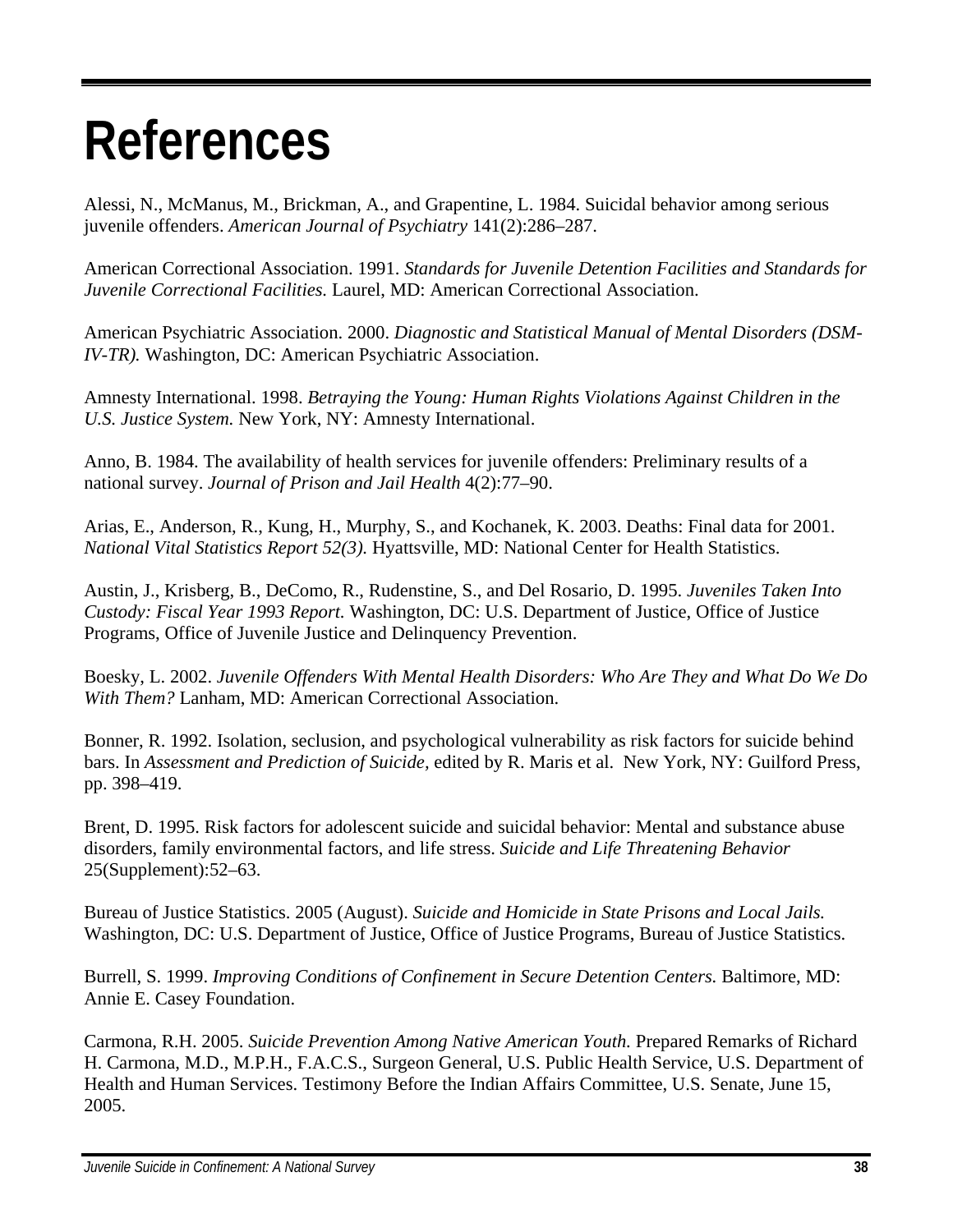Chapman, J., Wasilesky, S., and Zuccaro, M. 2000. Assessment of the psychiatric needs of children in Connecticut's juvenile detention centers. Unpublished report. Rocky Hill, CT: State of Connecticut, Judicial Branch-Court Support Services Division.

Chowanec, G., Josephson, A., Coleman, C., and Davis, H. 1991. Self-harming behavior in incarcerated male delinquent adolescents. *Journal of the American Academy of Child and Adolescent Psychiatry*  30(2):202–207.

Coalition for Juvenile Justice. 1999. *Ain't No Place Anybody Would Want To Be: Conditions of Confinement for Youth.* Washington, DC: Coalition for Juvenile Justice.

Coalition for Juvenile Justice. 2000. *Handle With Care: Serving the Mental Health Needs of Young Offenders.* Washington, DC: Coalition for Juvenile Justice.

Cocozza, J., and Skowyra, K. 2000. Youth with mental health disorders: Issues and emerging responses. *Juvenile Justice* 7(1):3–13.

Council of Juvenile Correctional Administrators. 2003. *Performance-based Standards (PbS) for Youth Correction and Detention Facilities: PbS Goals, Standards, Outcome Measures, Expected Practices and Processes.* Braintree, MA: Council of Juvenile Correctional Administrators.

Davis, D., Bean, G., Schumacher, J., and Stringer, T. 1991. Prevalence of emotional disorders in a juvenile justice institutional population. *American Journal of Forensic Psychology* 9:1–13.

DeComo, R., Tunis, S., Krisberg, B., Herrera, N., Rudenstine, S., and Del Rosario, D. 1995. *Juveniles Taken Into Custody: Fiscal Year 1992.* Washington, DC: U.S. Department of Justice, Office of Justice Programs, Office of Juvenile Justice and Delinquency Prevention.

Dembo, R., Williams, L., Wish, E., Berry, E., Getreu, A., Washburn, M., and Schmeidler, J. 1990. Examination of the relationships among drug use, emotional/psychological problems, and crime among youths entering a juvenile detention center. *The International Journal of the Addictions* 25:1301–1340.

Domalanta, D., Risser, W., Roberts, R., and Risser, J. 2003. Prevalence of depression and other psychiatric disorders among incarcerated youths. *Journal of the American Academy of Child and Adolescent Psychiatry* 42(4):477–484.

Duclos, C., Beals, J., Novins, D., Martin, C., Jewett, C., and Manson, S. 1998. Prevalence of common psychiatric disorders among American Indian adolescent detainees. *Journal of the American Academy of Child and Adolescent Psychiatry* 37(8):866–873.

Duclos, C., LeBeau, W., and Elias, G. 1994. American Indian suicidal behavior in detention environments: Cause for continued basic and applied research. *Jail Suicide Update* 5(4):4–9.

Edens, J., and Otto, R. 1997. Prevalence of mental disorders among youth in the juvenile justice system. *Focal Point* (Spring):1–8.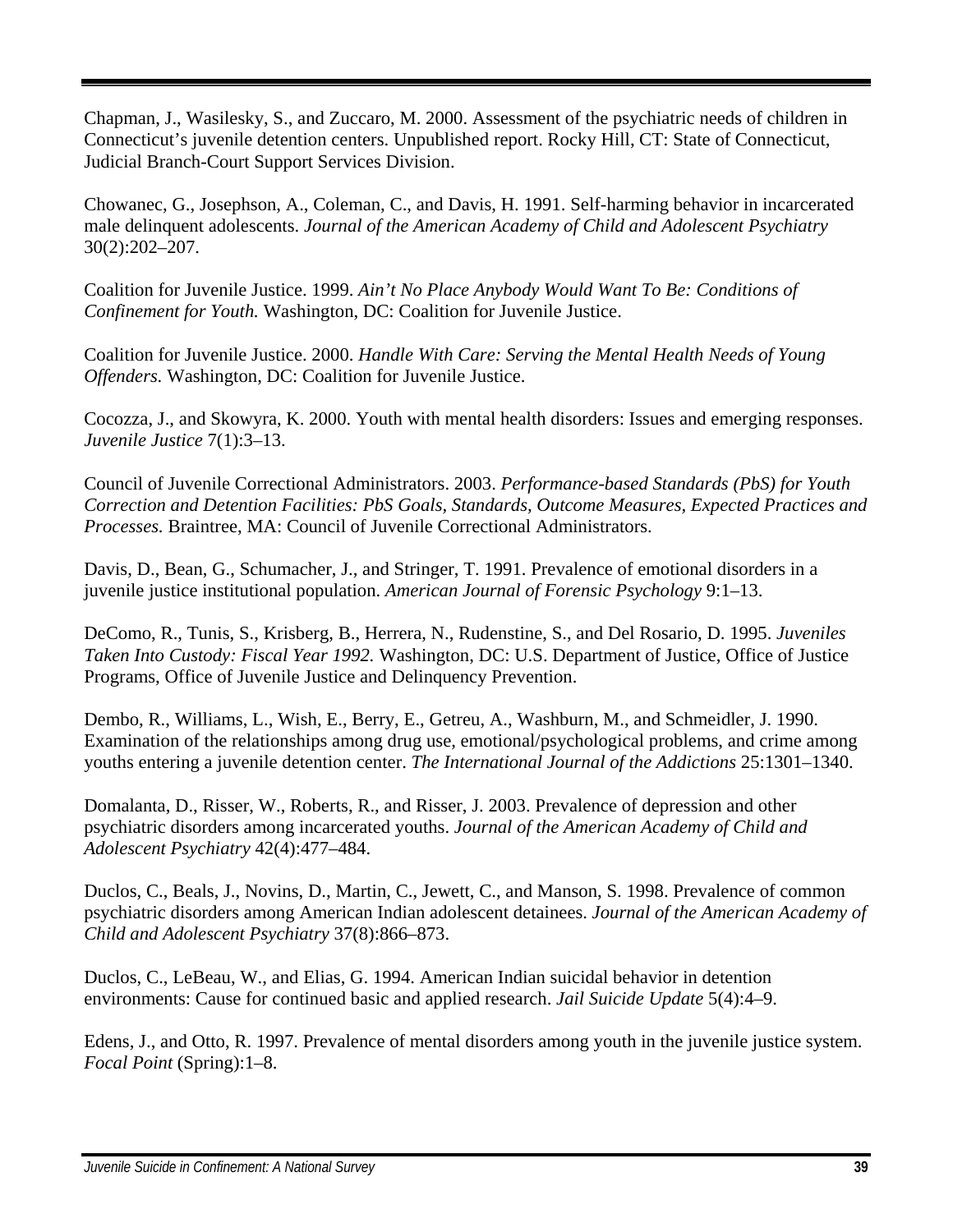Esposito, C., and Clum, G. 2002. Social support and problem-solving as moderators of the relationship between childhood abuse and suicidality: Applications to a delinquent population. *Journal of Traumatic Stress* 15(2):137–146.

Flaherty, M. 1980. *An Assessment of the National Incidence of Juvenile Suicide in Adult Jails, Lockups, and Juvenile Detention Centers.* Champaign, IL: University of Illinois.

Galloucis, M., and Francek, H. 2002. The juvenile suicide assessment: An instrument for the assessment and management of suicide risk with incarcerated juveniles. *International Journal of Emergency Mental Health* 4(3):181–199.

Goldstrom, I., Jaiquan, F., Henderson, M., Male, A., and Manderscheid, R. 2001. The availability of mental health services to young people in juvenile justice facilities: A national survey. In *Mental Health, United States, 2000.* Washington, DC: U.S. Department of Health and Human Services, Substance Abuse and Mental Health Services Administration, pp. 248–268.

Grisso, T., and Barnum, R. 2000. *The Massachusetts Youth Screening Instrument-2: User's Manual and Technical Report.* Worcester, MA: University of Massachusetts Medical Center.

Hayes, L. 1989. National study of jail suicides: Seven years later. *Psychiatric Quarterly* 60(1):7–29.

Hayes, L. 1994. Juvenile suicide in confinement: An overview and summary of one system's approach. *Juvenile and Family Court Journal* 45(2):65–75.

Hayes, L. 1995. Prison suicide: An overview and a guide to prevention. *The Prison Journal* 75(4):431– 455.

Hayes, L. 1999. *Suicide Prevention in Juvenile Correction and Detention Facilities: A Resource Guide.*  South Easton, MA: Council of Juvenile Correctional Administrators.

Hayes, L. 2000. Suicide prevention in juvenile facilities. *Juvenile Justice* 7(1):24–32.

He, X., Felthous, A., Holzer, C., Nathan, P., and Veasey, S. 2001. Factors in prison suicide: One year study in Texas. *Journal of Forensic Sciences* 46(4):896–901.

*Jimmy Doe et al. v. Cook County et al.* 2002. United States District Court for the Northern District of Illinois, Eastern Division, Civil No. 99-C-3945, Memorandum of Agreement, October.

John Howard Association. 1998. *Assessment of Conditions at the Cook County Juvenile Temporary Detention Center.* Chicago, IL: John Howard Association.

Kempton, T., and Forehand, R. 1992. Suicide attempts among juvenile delinquents: The contribution of mental health factors. *Behaviour Research and Therapy* 30(5):537–541.

Krisberg, B., DeComo, R., Herrera, N., Steketee, M., and Roberts, S. 1991. *Juveniles Taken Into Custody: Fiscal Year 1990 Report.* Washington, DC: U.S. Department of Justice, Office of Justice Programs, Office of Juvenile Justice and Delinquency Prevention.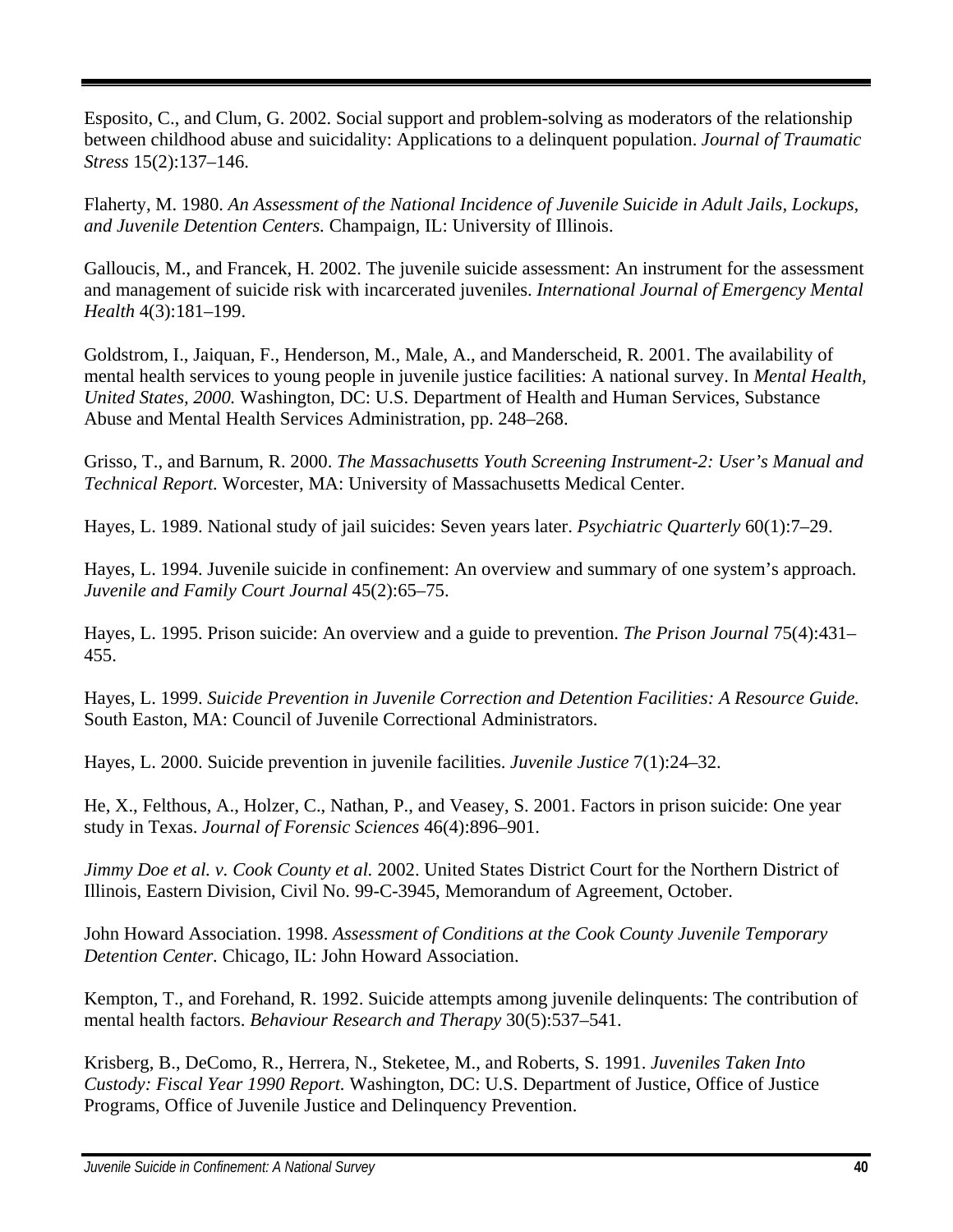Liebling, A. 1993. Suicides in young prisoners: A summary. *Death Studies* 17:381– 409.

Mace, D., Rohde, P., and Gnau, V. 1997. Psychological patterns of depression and suicidal behavior of adolescents in a juvenile detention facility. *Journal for Juvenile Justice and Detention Services*  12(1):18–23.

Marsteller, F., Brogan, D., Smith I., Ash, P., Daniels, D., Rolka, D., and Falek, A. 1997. *The Prevalence of Substance Abuse Disorders Among Juveniles Admitted to Regional Youth Detention Centers Operated by the Georgia Department of Children and Youth Services.* Atlanta, GA: CSAT Final Report.

McGarvey, E., Kryzhanovskaya, L., Koopman, C., Waite, D., and Canterbury, R. 1999. Incarcerated adolescents' distress and suicidality in relation to parental bonding styles. *Crisis* 20(4):164–170.

McGarvey, E., and Waite, D. 2000. *Mental Health Needs Among Juveniles Committed to the Virginia Department of Juvenile Justice.* Juvenile Justice Fact Sheet. Charlottesville, VA: University of Virginia, Institute of Law, Psychiatry and Public Policy.

Memory, J. 1989. Juvenile suicides in secure detention facilities: Correction of published rates. *Death Studies* 13:455–463.

Mitchell, J., and Varley, C. 1990. Isolation and restraint in juvenile correctional facilities. *Journal of the American Academy of Child and Adolescent Psychiatry* 29(2):251–255.

Morris, R., Harrison, E., Knox, G., Tromanhauser, E., Marquis, D., and Watts, L.L. 1995. Health Risk Behavioral Survey from 39 juvenile correctional facilities in the United States. *Journal of Adolescent Health* 17(6):334–344.

National Commission on Correctional Health Care. 1995. *Standards for Health Services in Juvenile Detention and Confinement Facilities.* Chicago, IL: National Commission on Correctional Health Care.

National Commission on Correctional Health Care. 1999. *Standards for Health Services in Juvenile Detention and Confinement Facilities.* Chicago, IL: National Commission on Correctional Health Care.

National Commission on Correctional Health Care. 2004. *Standards for Health Services in Juvenile Detention and Confinement Facilities.* Chicago, IL: National Commission on Correctional Health Care.

National Juvenile Detention Association. 1990. *Position Statement: Definition of Juvenile Detention.*  Richmond, KY: National Juvenile Detention Association.

National Juvenile Detention Association. 2001. *Position Statement: Use of Juvenile Detention Facilities for Youth With Severe Mental Health Issues.* Richmond, KY: National Juvenile Detention Association.

Office of Juvenile Justice and Delinquency Prevention. 1999. *Census of Juveniles in Residential Placement.* Washington, DC: U.S. Department of Justice, Office of Justice Programs, Office of Juvenile Justice and Delinquency Prevention.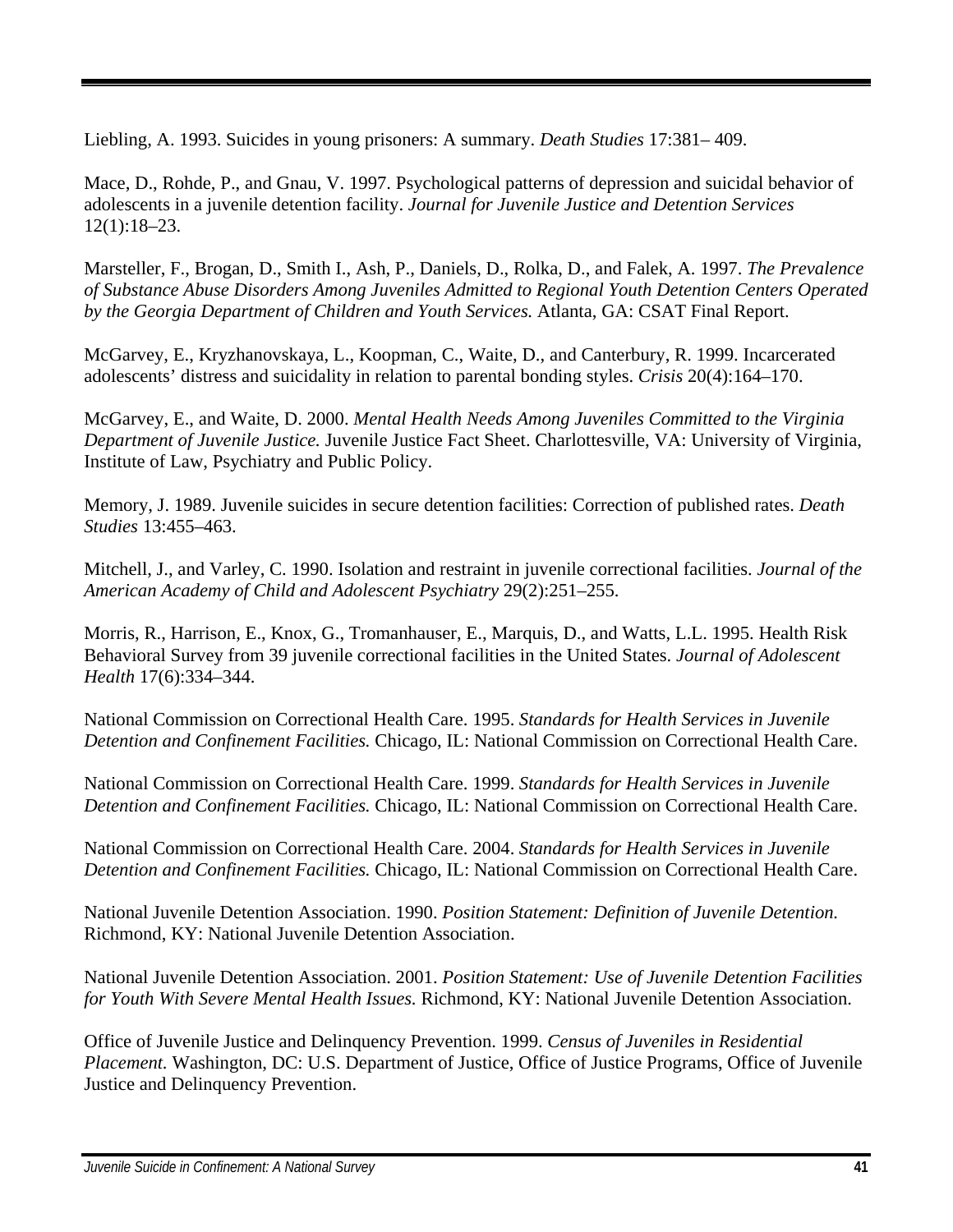Office of Juvenile Justice and Delinquency Prevention. 2002. *2000 Juvenile Residential Facility Census.*  Unpublished data. Washington, DC: U.S. Department of Justice, Office of Justice Programs, Office of Juvenile Justice and Delinquency Prevention.

Otto, R., Greenstein, J., Johnson, M., and Friedman, R. 1992. Prevalence of mental disorders among youth in the juvenile justice system. In *Responding to the Mental Health Needs of Youth in the Juvenile Justice System.* Seattle, WA: National Coalition for the Mentally Ill in the Criminal Justice System, pp. 7–48.

Parent, D., Leiter, V., Kennedy, S., Livens, L., Wentworth, D., and Wilcox, S. 1994. *Conditions of Confinement: Juvenile Detention and Corrections Facilities.* Washington, DC: U.S. Department of Justice, Office of Justice Programs, Office of Juvenile Justice and Delinquency Prevention.

Penn, J., Esposito, C., Schaeffer, L., Fritz, G., and Spirito, A. 2003. Suicide attempts and self-mutilative behavior in a juvenile correctional facility. *Journal of the American Academy of Child and Adolescent Psychiatry* 42(7):762–769.

Porter, C. 1996. Suicide among juvenile offenders: The impact of social integration on suicidal behaviors in juvenile confinement facilities. Unpublished master's thesis, Michigan State University.

Puritz, P., and Scali, M. 1998. *Beyond the Walls: Improving Conditions of Confinement for Youth in Custody.* Washington, DC: U.S. Department of Justice, Office of Justice Programs, Office of Juvenile Justice and Delinquency Prevention.

Robertson, A., and Husain, J. 2001. *Prevalence of Mental illness and Substance Abuse Disorders Among Incarcerated Juvenile Offenders.* Jackson, MS: Mississippi Department of Public Safety and Mississippi Department of Mental Health.

Rohde, P., Seeley, J., and Mace, D. 1997. Correlates of suicidal behavior in a juvenile detention population. *Suicide and Life-Threatening Behavior* 27(2):164–175.

Rosenbaum, S. 1999. Civil rights issues in juvenile detention and correctional systems. *Corrections Today* (October):148–156.

Roush, D. 1996. *Desktop Guide to Good Juvenile Detention Practice.* Washington, DC: U.S. Department of Justice, Office of Justice Programs, Office of Juvenile Justice and Delinquency Prevention.

Sanislow, C., Grilo, C., Fehon, D., Axelrod, S., and McGlashan, T. 2003. Correlates of suicide risk in juvenile detainees and adolescent in-patients. *Journal of the American Academy of Child and Adolescent Psychiatry* 42(2):234–240.

Shelton, D. 2000. Health Status of Young Offenders and Their Families. *Journal of Nursing Scholarship*  32(2):173–178.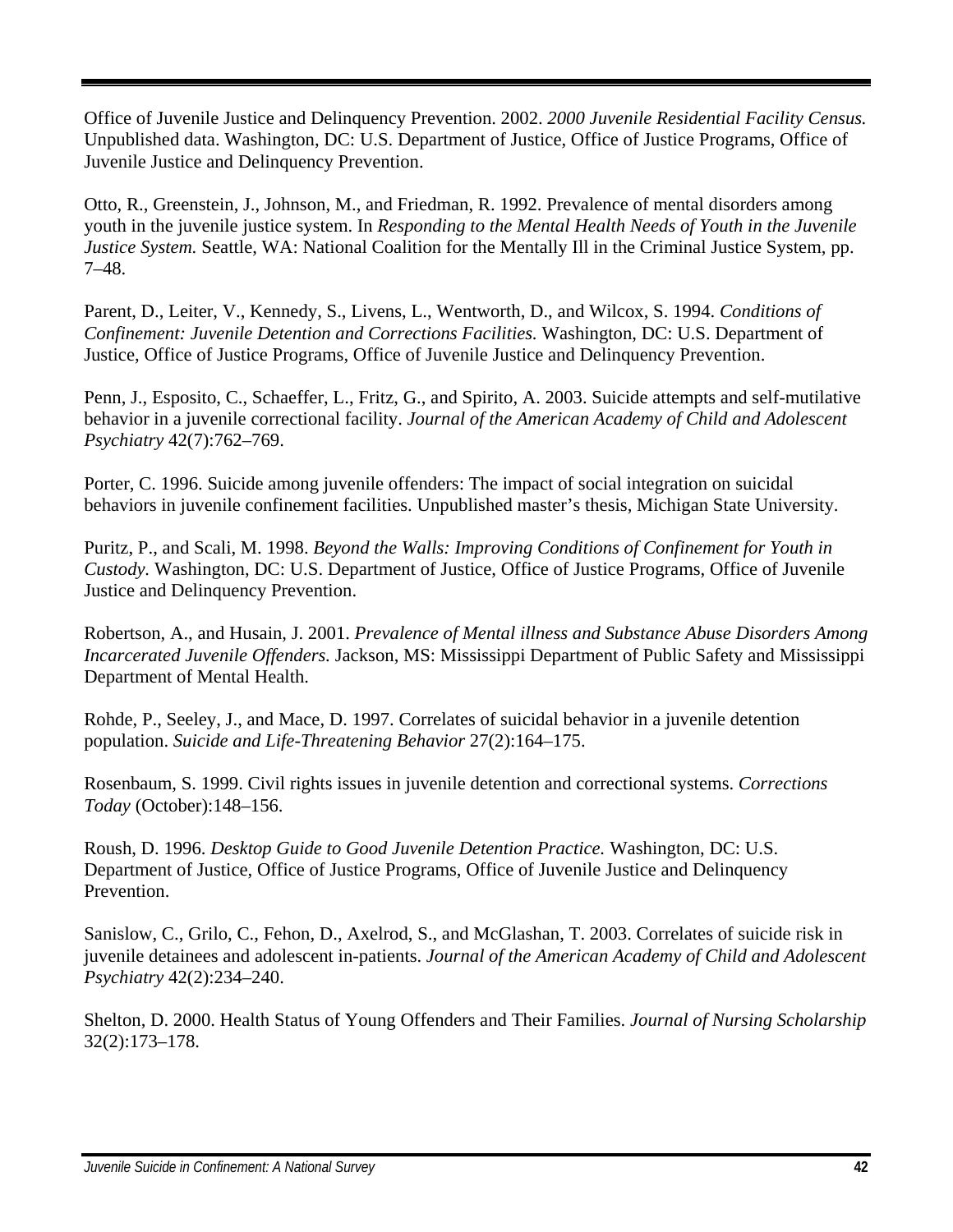Sickmund, M., and Wan, T. 2001. *Census of Juveniles in Residential Placement Databook.* Washington, DC: U.S. Department of Justice, Office of Justice Programs, Office of Juvenile Justice and Delinquency Prevention.

Steiner, H., Garcia, I., and Matthews, Z. 1997. Posttraumatic stress disorder in incarcerated juvenile delinquents. *Journal of the American Academy of Child and Adolescent Psychiatry* 36(3):357–365.

Substance Abuse and Mental Health Services Administration. 2001. *Summary of Findings From the 2000 National Household Survey on Drug Abuse.* NHSDA Series: H-13, DHHS Publication No. SMA 01-3549. Rockville, MD: U.S. Department of Health and Human Services, Substance Abuse and Mental Health Services Administration.

Sullivan, C. 1995. Juvenile custody suicides blamed on apathy, impulse, gaps in care. *Los Angeles Times*  (March 12):A1,18.

Teplin, L., Abram, K., McClelland, G., Dulcan, M., and Mericle, A. 2002. Psychiatric disorders in youth in juvenile detention. *Archives in General Psychiatry* 59:1133–1143.

Trupin, E., and Patterson, R. 2003. *Report of Findings of Mental Health and Substance Abuse Treatment Services to Youth in California Youth Authority Facilities,* December.

Twedt, S. 2001a. Juvenile lockups ill-equipped to care for young people considering suicide. *Pittsburgh Post-Gazette* (December 9):1.

Twedt, S. 2001b. Lack of options keeps mentally disturbed youth locked up. *Pittsburgh Post-Gazette*  (July 15):1.

Underwood, L., and Berenson, D. 2001. *Mental Health Programming in Youth Correction and Detention Facilities: A Resource Guide.* South Easton, MA: Council of Juvenile Correctional Administrators.

*United States* v. *Commonwealth of Kentucky.* 1995. United States District Court for the Western District of Kentucky, *Consent Decree,* December 4.

*United States* v. *Commonwealth of Puerto Rico.* 1997. Civil No. 94-2080 (CC), United States District Court for the District of Puerto Rico, *Remedial Provision of Settlement Agreement,* October 7.

*United States* v. *State of Arizona.* 2004. *CRIPA Investigation of Adobe Mountain School and Black Canyon School in Phoenix, Arizona, and Catalina Mountain School in Tucson, Arizona,* January 23.

*United States* v. *State of Arkansas.* 2003. United States District Court for the Eastern District of Arkansas, Court-Entered Settlement, March 10.

*United States* v. *State of Georgia.* 1998. United States District Court for the Northern District of Georgia, Memorandum of Agreement Between the United States and the State of Georgia Concerning Georgia Juvenile Justice Facilities, March 18.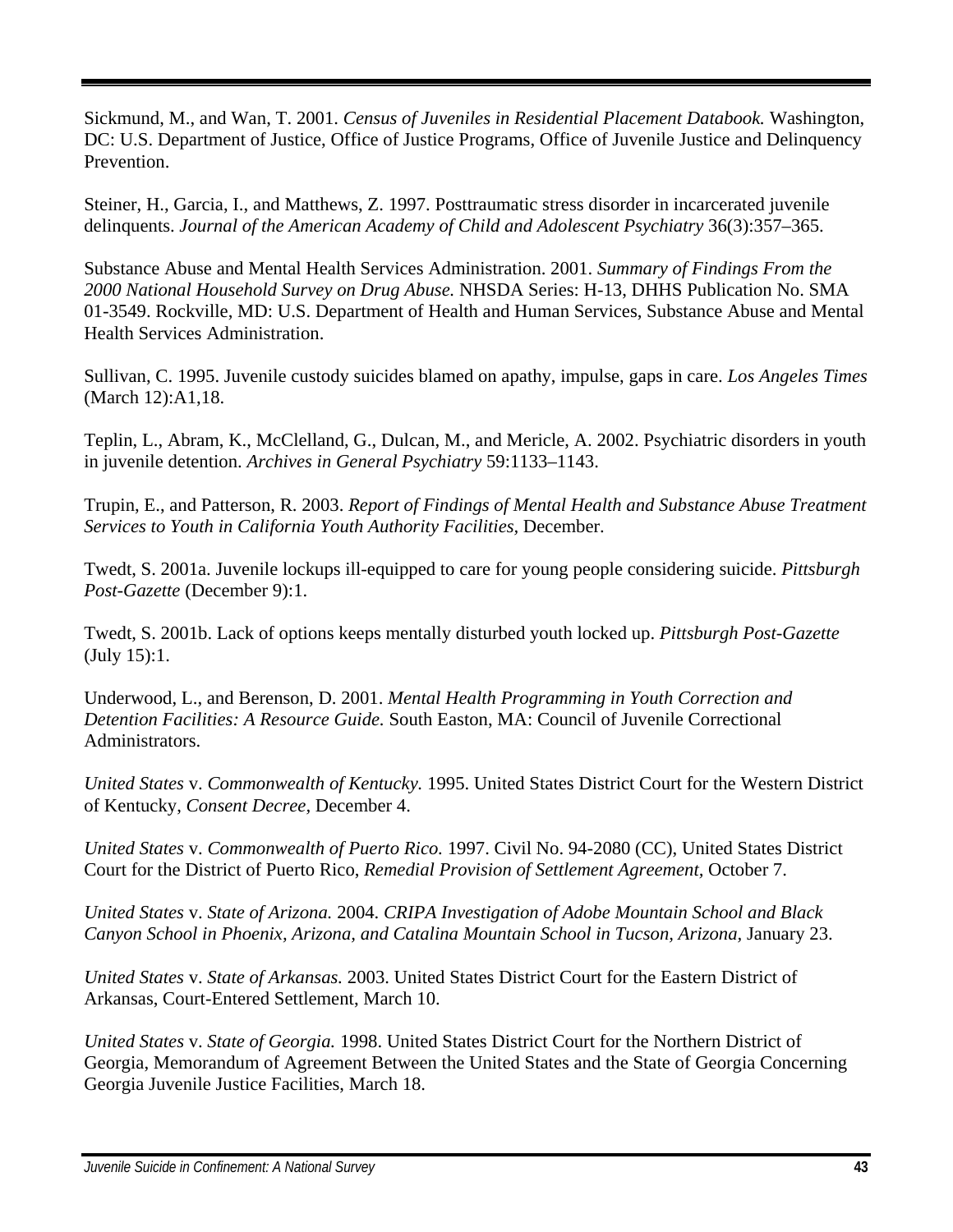*United States* v. *State of Louisiana.* 2000. Civil No. 98-947-B-1, United States District Court for the Middle District of Louisiana, Memorandum in Support of the United States' Motion for a Preliminary Injunction Regarding Conditions of Confinement at the Jena Juvenile Justice Center, March 30.

*United States* v. *State of Maryland.* 2004. *Investigation of Cheltenham Youth Facility in Cheltenham, Maryland, and the Charles H. Hickey, Jr. School in Baltimore, Maryland,* April 9.

U.S. Department of Health and Human Services. 1999. *The Surgeon General's Call To Action To Prevent Suicide, 1999.* Washington, DC: U.S. Department of Health and Human Services.

U.S. Department of Justice, Civil Rights Division, Special Litigation Section. 1995. *Notice of Findings of Investigation of Various Kentucky Treatment Centers, July 28, 1995.* Washington, DC: U.S. Department of Justice, Civil Rights Division, Special Litigation Section.

U.S. Department of Justice, Civil Rights Division, Special Litigation Section. 2003. *CRIPA Investigation of Oakley and Columbia Training Schools in Raymond and Columbia, Mississippi, June 19, 2003.* Washington, DC: U.S. Department of Justice, Civil Rights Division, Special Litigation Section.

U.S. House of Representatives. 2004. *Incarceration of Youth Who Are Waiting for Community Mental Health Services in the United States.* Washington, DC: U.S. House of Representatives, Committee on Government Reform (Minority Staff), Special Investigations Division, July.

White, T., and Schimmel, D. 1995. Suicide prevention in federal prisons: A successful five-step program. In *Prison Suicide: An Overview and Guide to Prevention,* edited by L. Hayes. Washington, DC: U.S. Department of Justice, National Institute of Corrections, pp. 46–57.

Woolf, A., and Funk, S. 1985. Epidemiology of trauma in a population of incarcerated youth. *Pediatrics*  75(3):463–468.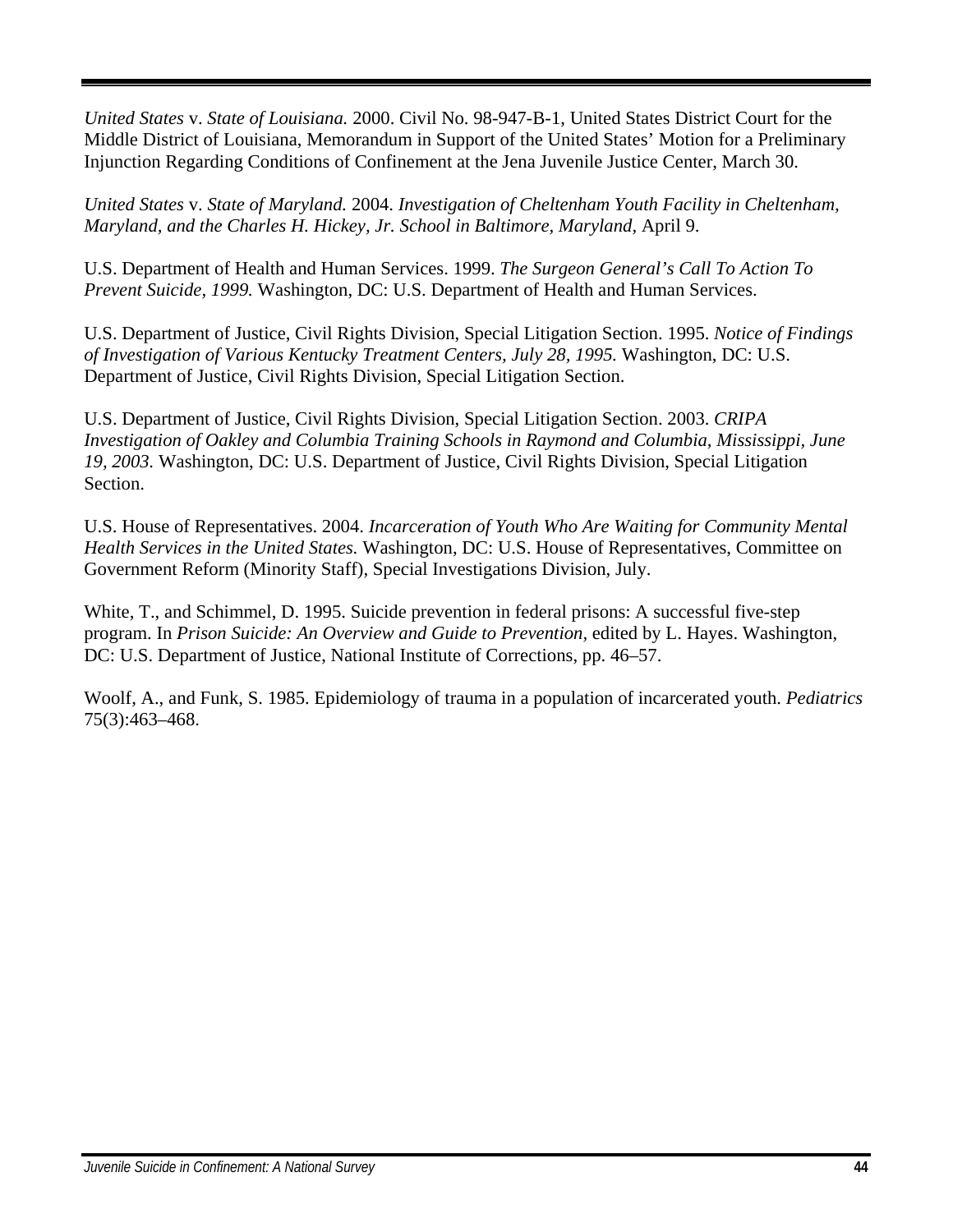## **Appendix A: Phase 1 Survey Instrument**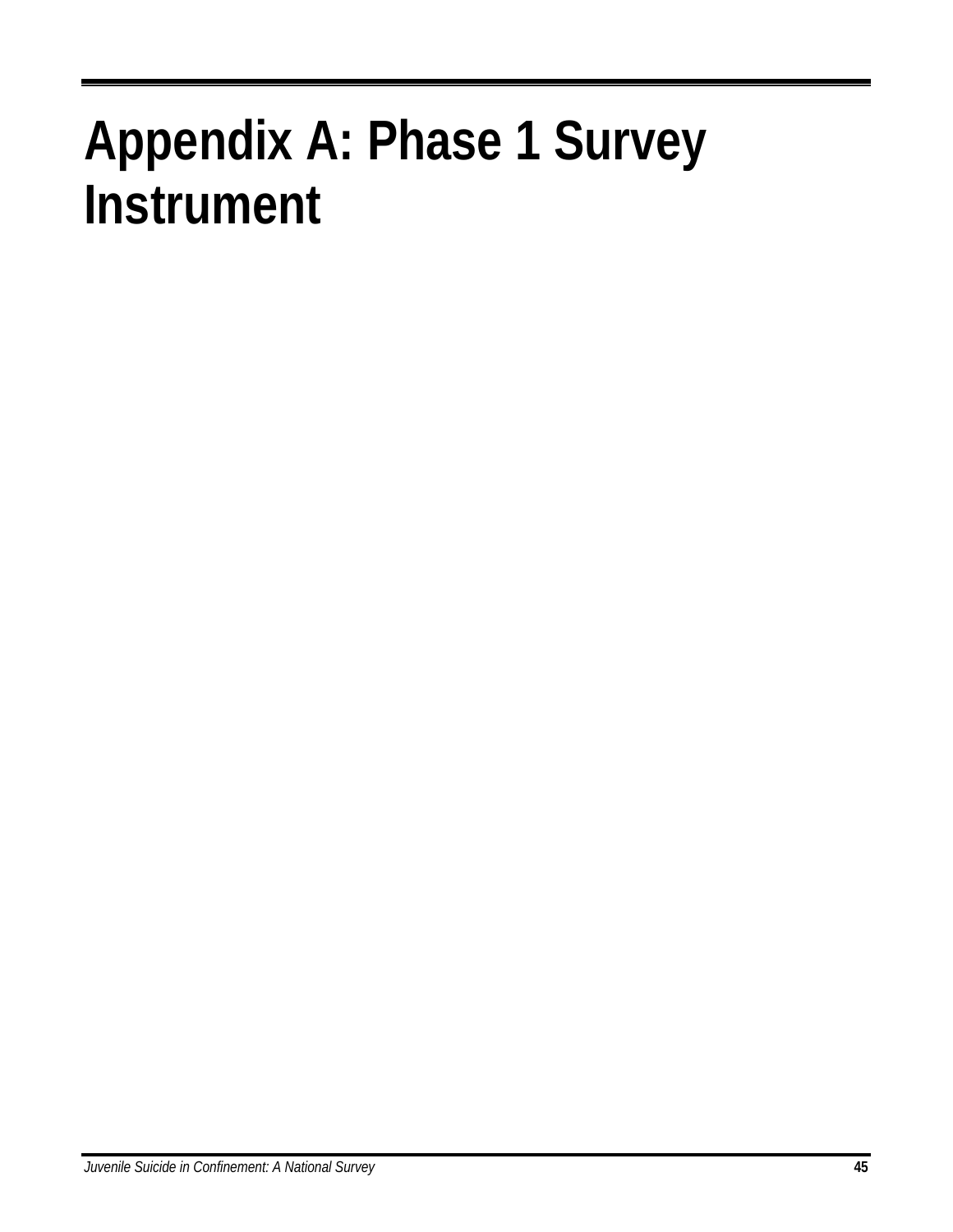#### **JUVENILE SUICIDE IN CONFINEMENT: A NATIONAL SURVEY PHASE 1**

#### NATIONAL CENTER ON INSTITUTIONS AND ALTERNATIVES Acting as Collecting Agency for the OFFICE OF JUVENILE JUSTICE AND DELINQUENCY PREVENTION U.S. DEPARTMENT OF JUSTICE

Dear Facility Director:

On behalf of the Office of Justice and Delinquency Prevention, U.S. Department of Justice, the National Center on Institutions and Alternatives is conducting the first national survey of juvenile suicide in confinement. The goal of this twophase project, which is being conducted with the full support and assistance of both the National Juvenile Detention Association and Council of Juvenile Correctional Administrators, will be to gather descriptive data on demographic characteristics of suicide victims, characteristics of the incident, and characteristics of the facility sustaining the suicide. A report of the findings will be available as a resource tool for both juvenile justice practitioners in expanding their knowledge base, and juvenile correctional administrators in creating and/or revising policies and training curricula on suicide prevention.

During Phase 1, we are sending this survey to all public and private juvenile detention centers/homes, training schools/secure facilities, receptions diagnostic centers, residential treatment centers, and ranches, camps and farms in the country. *On the reverse side of this form, we are asking whether your current or former facility had a suicide and/or critical suicide attempt during the five-year period of January 1, 1995 through December 31, 1999.* 

We ask that you complete and return this form within 30 days *only* if your current or former facility sustained a suicide and/or critical suicide attempt during this time period. A self-addressed, business reply envelope is enclosed for your convenience.

#### **PARTICIPATION IN THIS SURVEY PROCESS IS VOLUNTARY. DATA PROVIDED WILL BE CODED AND HELD IN THE STRICTEST CONFIDENCE. RESULTS OF THIS STUDY WILL BE PRESENTED IN SUMMARY FASHION, THEREFORE, VICTIM AND FACILITY NAMES WILL** *NOT* **APPEAR IN ANY PROJECT REPORT.**

Should you have any questions or concerns regarding completion of this form or our study, please contact Lindsay M. Hayes, Project Director, National Center on Institutions and Alternatives (NCIA), 40 Lantern Lane, Mansfield, Massachusetts 02048, 508/337-8806, e-mail: Lhayesta@aol.com, or 508/337-3083 (fax).

Your cooperation and support of this project are greatly appreciated.

Sincerely,

Lindsay M. Hayes, Project Director National Center on Institutions and Alternatives

Edward J. Loughran, Executi Council of Juvenile Correctional Administrators

arl L. Dunlap, Executive Director National Juvenile Detention Association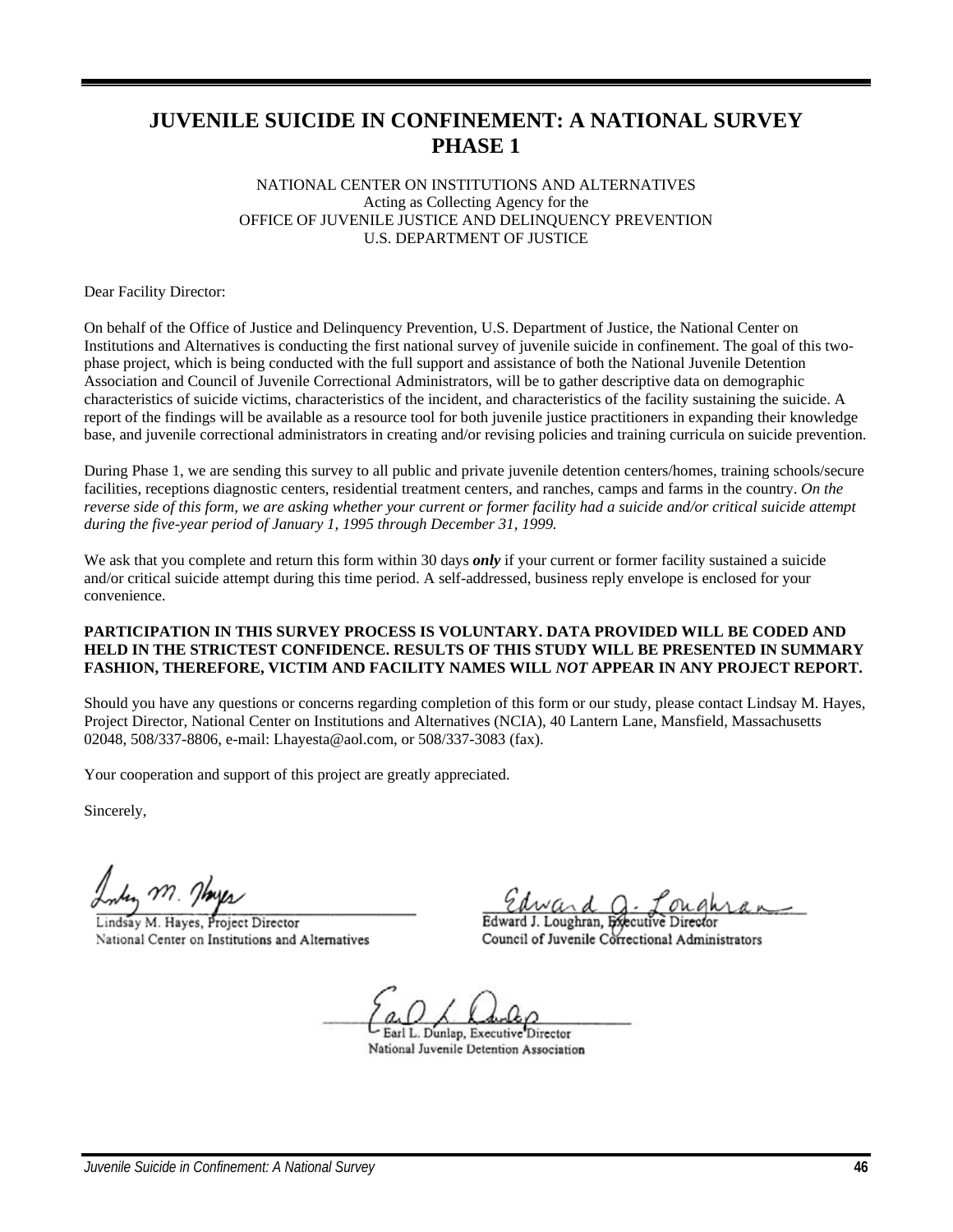#### **DEFINITIONS**

SUICIDE: Any death of a youth from a self-inflicted act. *(Note: for purposes of this study, a youth who attempts suicide in the facility yet later dies enroute to, or at, a hospital or other health care provider, is classified as a "juvenile facility suicide" and should be reported below.)* 

CRITICAL SUICIDE ATTEMPT: Any self-inflicted act by a youth that results in transport our of the facility to a hospital or other health care provider for medical attention and hospitalization.

DETENTION CENTER/HOME: A short-term facility that provides custody in a physically restricting environment pending adjudication or, following, adjudication, pending disposition, placement, or transfer.

TRAINING SCHOOL/SECURE FACILITY: A long-term facility for adjudicated youth typically under strict physical/staff controls.

RECEPTION/DIAGNOSTIC CENTER: A short-term facility that screens youth committed by courts and assigns them to appropriate facilities.

RANCH, CAMP, or FARM: A long-term residential facility for youth whose behavior does not require the strict confinement of a training school, often allowing them greater contact with the community. Includes "residential treatment facility" and "boot camp."

PUBLIC FACILITY: A facility under the direct administrative and operational control of a state or local government.

PRIVATE FACILITY: A facility (either profit or non-profit making) subject to government licensing but under the direct administrative and operational control of a private enterprise. May include facilities that include public and private funding.

RESIDENT: Any youth, either classified as a delinquent, status offender, or non-offender (dependent, neglected, abused, etc.) that resides in a public or private facility.

#### **QUESTIONS**

Please indicate below the total number of SUICIDES and/or CRITICAL SUICIDE ATTEMPTS that occurred in your current/former facility during the five-year period of January 1, 1995 through December 31, 1999. complete this form only if your facility had a suicide(s) and/or critical suicide attempt(s) during this time period.

1. Our facility had the following incidents by residents:

| $SUIDCIDE(S)$ and/or | CRITICAL SUICIDE ATTEMPT(S) in 1995 |
|----------------------|-------------------------------------|
| $SUIDCIDE(S)$ and/or | CRITICAL SUICIDE ATTEMPT(S) in 1996 |
| $SUIDCIDE(S)$ and/or | CRITICAL SUICIDE ATTEMPT(S) in 1997 |
| $SUIDCIDE(S)$ and/or | CRITICAL SUICIDE ATTEMPT(S) in 1998 |
| $SUIDCIDE(S)$ and/or | CRITICAL SUICIDE ATTEMPT(S) in 1999 |

2. Our facility is \_\_\_\_\_ PUBLIC \_\_\_\_\_ PRIVATE

3. Our facility is best described as a:

DETENTION CENTER/HOME \_\_\_\_\_ TRAINING SCHOOL/SECURE FACILITY \_\_\_\_\_ RECEPTION/DIOAGNOSTIC CENTER \_\_\_\_\_ RANCH, CAMP, or FARM  $\Box$  OTHER (Explain):

#### **THE FOLLOWING WILL BE USED FOR INTERNAL PURPOSES ONLY:**

| 8. Date Completed:                                                                                                                                    |  |
|-------------------------------------------------------------------------------------------------------------------------------------------------------|--|
| PLEASE RETURN THIS COMPLETED FOR IN THE ENCLOSED<br><b>BUSINESS REPLY ENVELOPE WITHIN 30 DAYS TO:</b><br>NCIA • 40 Lantern Lane • Mansfield, MA 02048 |  |

**or Fax to 508/337-3083**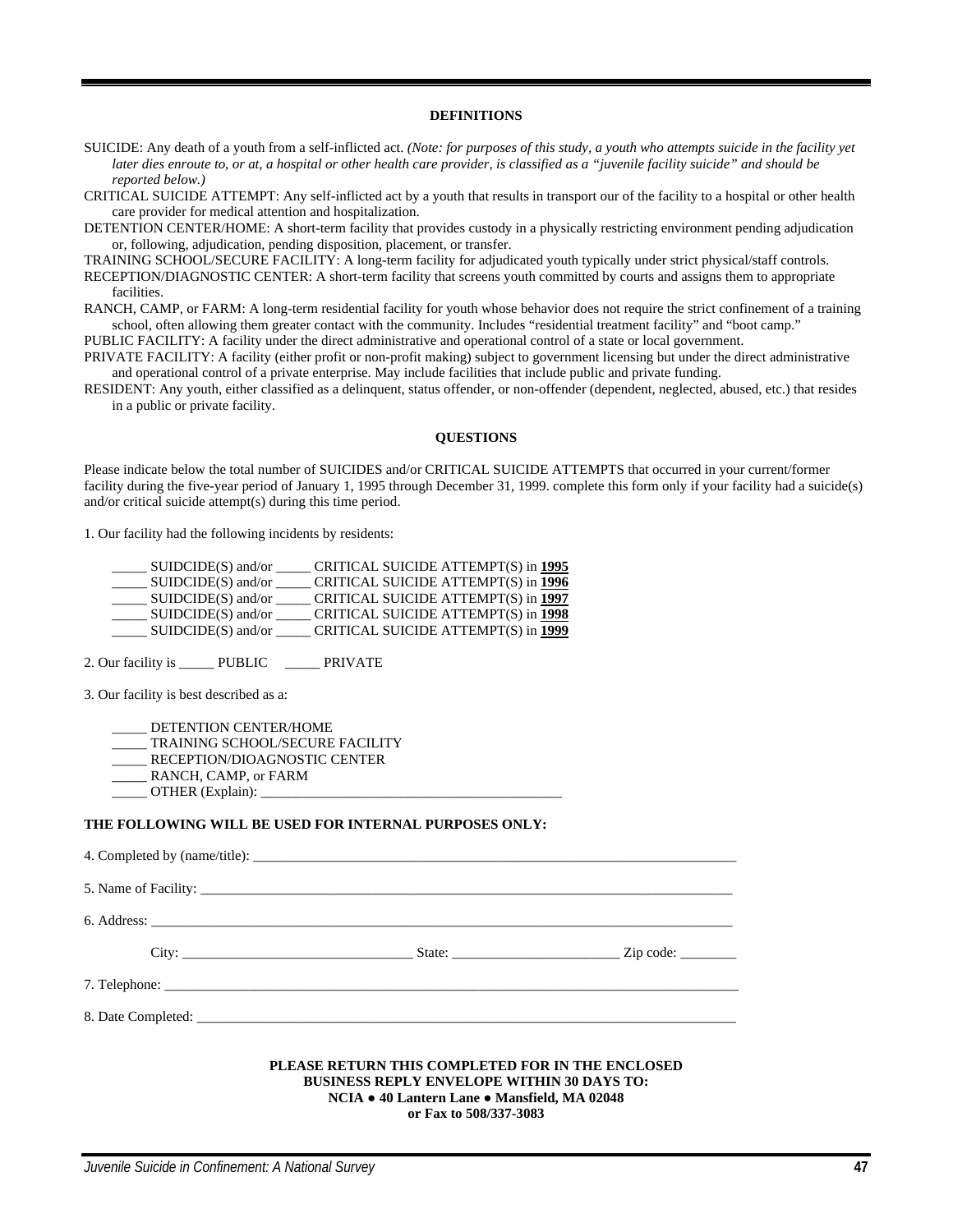## **Appendix B: Phase 2 Survey Instrument**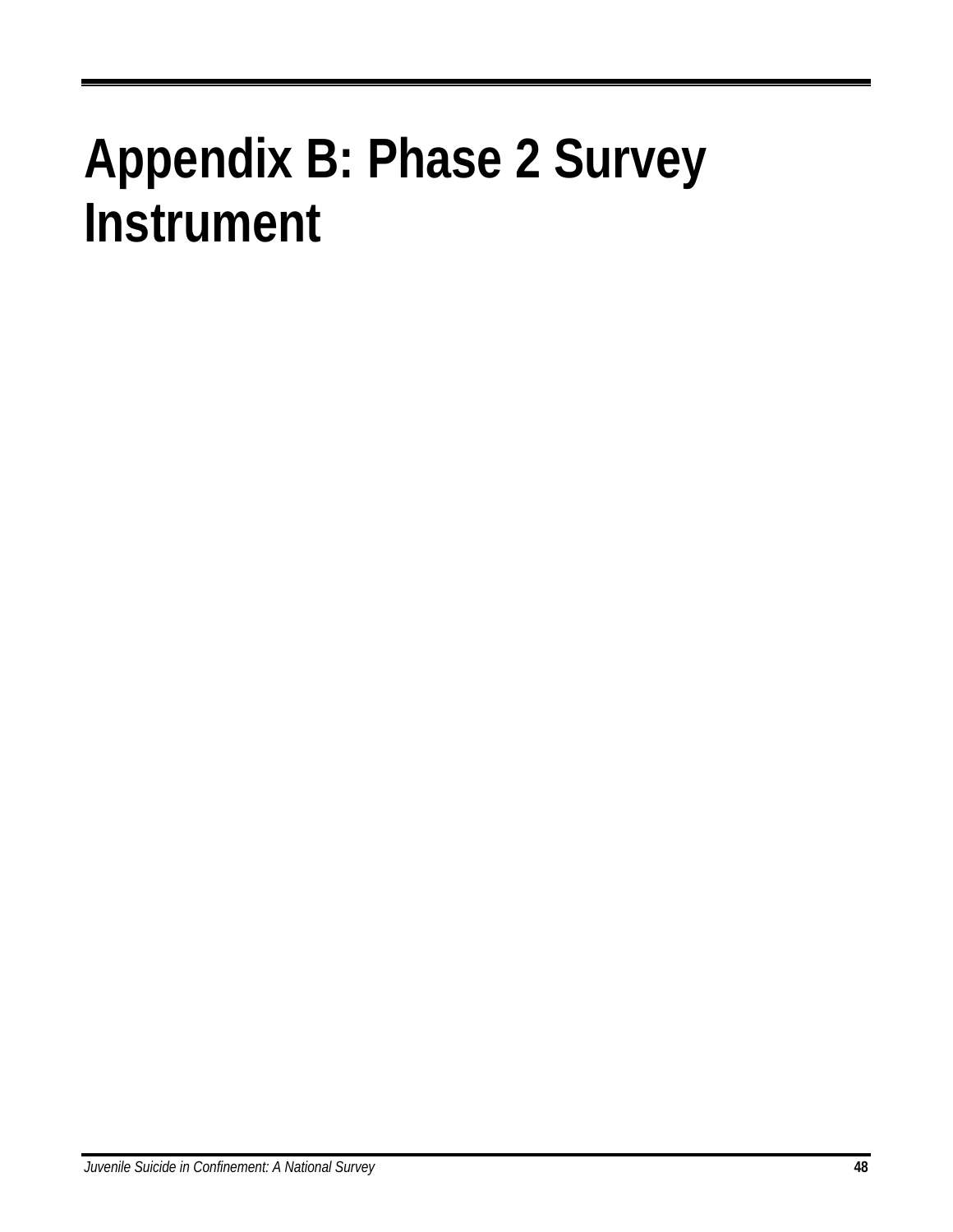#### **PHASE 2 JUVENILE SUICIDE IN CONFINEMENT: A NATIONAL SURVEY**  NATIONAL CENTER ON INSTITUTIONS AND ALTERNATIVES Acting as Collecting Agency for the OFFICE OF JUVENILE JUSTICE AND DELINQUENCY PREVENTION U.S. DEPARTMENT OF JUSTICE

Items contained in this questionnaire refer to a suicide that occurred in your facility between January 1, 1995 and December 31, 1999 as identified during Phase 1 of the Juvenile Suicide in Confinement study. Please complete the following questionnaire by checking the appropriate boxes and/or filling in the blanks. Definitions for certain terms used in this questionnaire appear on page 7.

#### **DATA PROVIDED WILL BE CODED AND HELD IN THE STRICTEST CONFIDENCE. RESULTS OF THIS STUDY WILL BE PRESENTED IN SUMMARY FASHION, THEREFORE, VICTIM AND FACILITY NAMES WILL** *NOT* **APPEAR IN ANY PROJECT REPORT.**

We ask that you complete and return this questionnaire within 30 days. A self-addressed, business reply envelope is enclosed for your convenience. Should you have any questions or concerns regarding completion of this questionnaire, please contact Lindsay M. Hayes, Project Director, National Center on Institutions and Alternatives (NCIA), 40 Lantern Lane, Mansfield, Massachusetts 02048, 508/337-8806, e-mail: Lhayesta@aol.com, or 508/337-3083 (fax).

#### **NAME OF FACILITY STATE AND STATE**

#### **PART A: PERSONAL CHARACTERISTICS OF VICTIM**

1) Victim's Name (or any other identifiable notation):

|    | Last            | First                                                                              | Middle                                                 |
|----|-----------------|------------------------------------------------------------------------------------|--------------------------------------------------------|
| 2) | Race/Ethnicity: | Caucasian<br>(1)<br>African-American<br>(2)<br>Hispanic                            | American Indian<br>(4)<br>(8)<br>Unknown<br>(9)        |
| 3) | Sex:            | $(1)$ Male                                                                         | Female<br>(2)                                          |
| 4) | Date-of-Birth:  | <b>or</b>                                                                          | Years-Old                                              |
| 5) | Living Status:  | (1)<br>Self<br>One Parent<br>(2)<br><b>Both Parents</b><br>(3)<br>Relatives<br>(4) | Foster Parent/Guardian<br>(5)<br>(8)<br>Unknown<br>(9) |

6) Please specify Current Charge(s) for which the victim was confined at time of suicide and whether victim was being Detained or had been Committed on those charge(s).

| `harae |  |
|--------|--|
|        |  |
|        |  |
|        |  |
|        |  |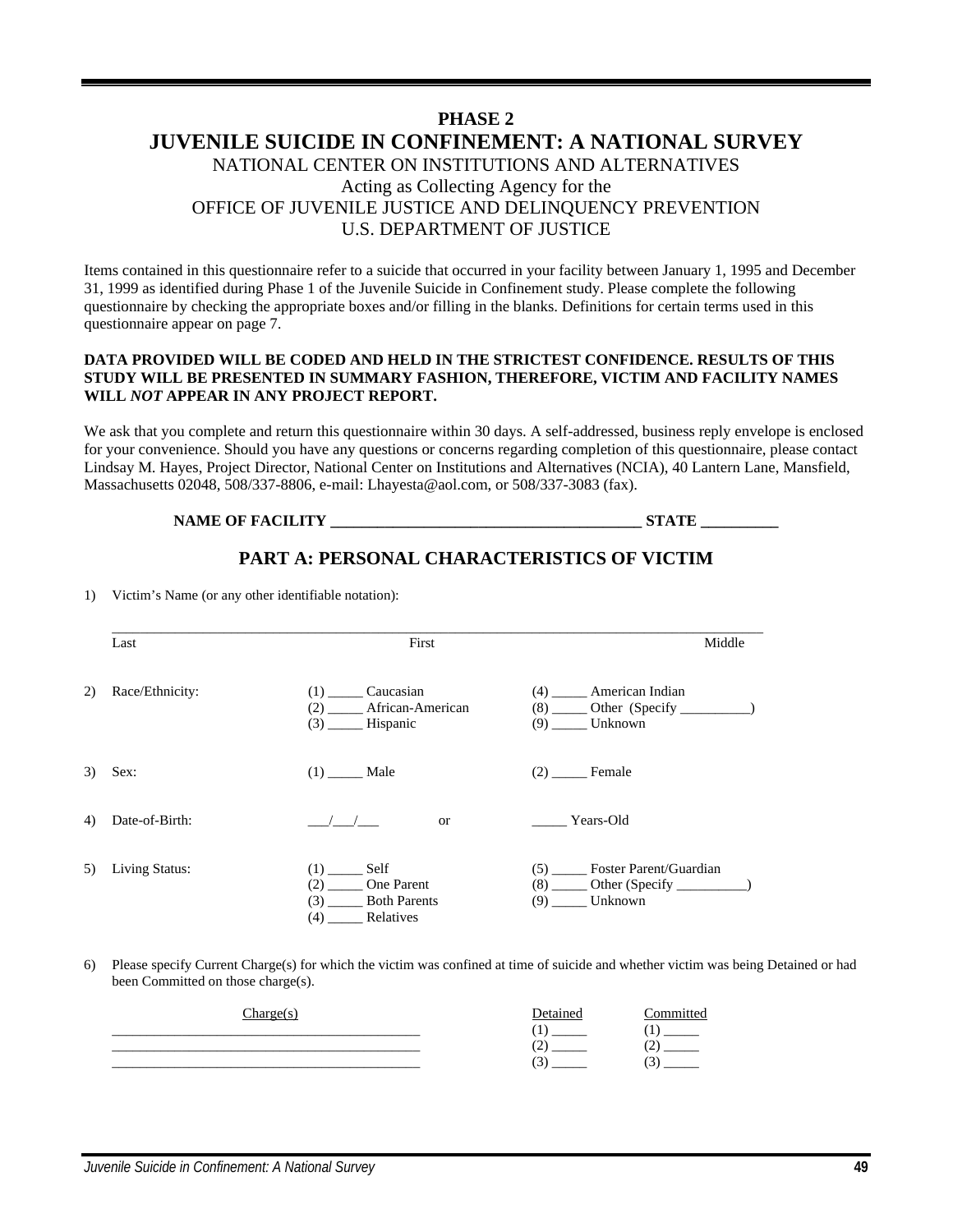|    | $-2-$                                                                                                                                                                                                                         |
|----|-------------------------------------------------------------------------------------------------------------------------------------------------------------------------------------------------------------------------------|
| 7) | Did the victim have a record of Prior Arrests?                                                                                                                                                                                |
|    | $(1)$ Yes $(2)$ No                                                                                                                                                                                                            |
| 8) | If the victim had a prior arrest record, specify the Prior Charges.                                                                                                                                                           |
|    | Prior Charge(s)<br>Date                                                                                                                                                                                                       |
|    | the control of the control of the control of the control of the control of the control of the control of the control of the control of the control of the control of the control of the control of the control of the control |
| 9) | What was the total Length of Confinement that the victim had been in your facility prior to his/her death? If less than two days,<br>indicate in hours.)                                                                      |
|    | ______ Hours ________ Days ________ Months _______ Years                                                                                                                                                                      |
|    | 10) Did the victim have a history of Substance Abuse either in the facility and/or in the community?                                                                                                                          |
|    | $(1)$ Yes $(2)$ No $(9)$ Unknown                                                                                                                                                                                              |
|    | 11) If the victim had a history of substance abuse, briefly Describe Substance Abuse.                                                                                                                                         |
|    |                                                                                                                                                                                                                               |
|    | 12) Did the victim have a history of Medical Problems either in the facility and/or in the community?<br>$(1)$ Yes $(2)$ No $(9)$ Unknown                                                                                     |
|    | 13) If the victim had a history of medical problems, briefly Describe Medical Problems.                                                                                                                                       |
|    |                                                                                                                                                                                                                               |
|    | 14) Did the victim have a history of Emotional Abuse either in the facility and/or in the community?                                                                                                                          |
|    | $(1)$ Yes $(2)$ No $(9)$ Unknown                                                                                                                                                                                              |
|    |                                                                                                                                                                                                                               |
|    |                                                                                                                                                                                                                               |
|    | 16) Did the victim have a history of Physical Abuse either in the facility and/or in the community?                                                                                                                           |
|    | $(1)$ Yes $(2)$ No $(9)$ Unknown                                                                                                                                                                                              |
|    | 17) If the victim had a history of physical abuse, briefly Describe Physical Abuse.                                                                                                                                           |
|    |                                                                                                                                                                                                                               |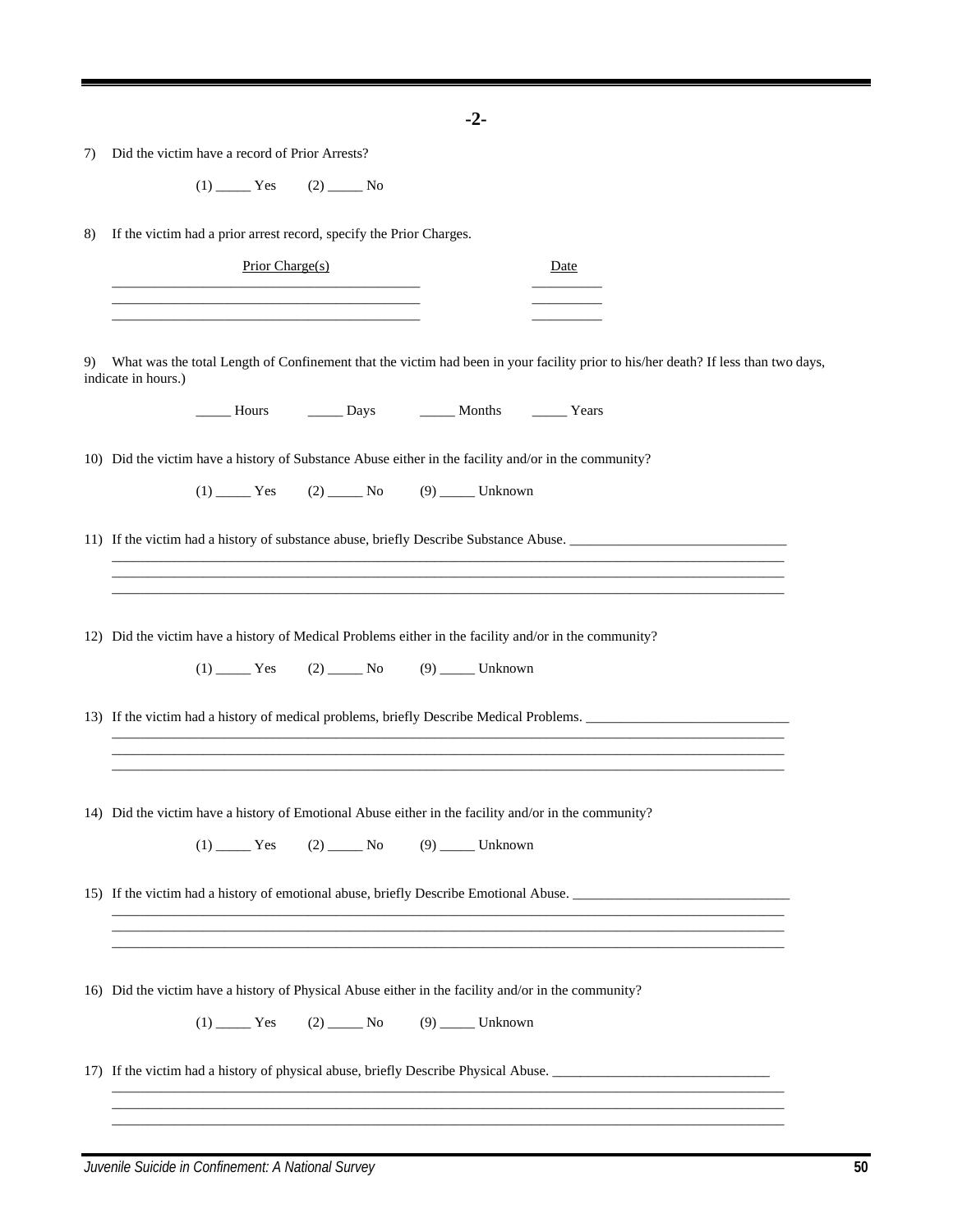| $-3-$                                                                                                                                       |  |
|---------------------------------------------------------------------------------------------------------------------------------------------|--|
| 18) Did the victim have a history of Sexual Abuse either in the facility and/or in the community?                                           |  |
| $(1)$ Yes $(2)$ No $(9)$ Unknown                                                                                                            |  |
| 19) If the victim had a history of sexual abuse, briefly Describe Sexual Abuse.                                                             |  |
| ,我们也不能会在这里,我们也不能会在这里,我们也不能会在这里,我们也不能会在这里,我们也不能会在这里,我们也不能会在这里,我们也不能会不能会不能会。""我们,我                                                            |  |
| 20) Did the victim have a history of mental Illness either in the facility and/or in the community?                                         |  |
| (1) $Yes$ (2) $No$ (9) Unknown                                                                                                              |  |
| 21) If the victim had a history of mental illness, briefly Describe mental Illness.                                                         |  |
|                                                                                                                                             |  |
| 22) Did the victim have a history of taking Psychotropic Medication either in the facility and/or in the community?                         |  |
| $(1)$ Yes $(2)$ No $(9)$ Unknown                                                                                                            |  |
| 23) If the victim had a history of taking psychotropic medication, briefly Describe Psychotropic Medication (e.g., date, type, does, and    |  |
|                                                                                                                                             |  |
| 24) Did the victim have a history of Suicidal behavior either in the facility and/or in the community?                                      |  |
| $(1)$ Yes $(2)$ No $(9)$ Unknown                                                                                                            |  |
| 25) If the victim had a history of suicidal behavior, briefly Describe Suicidal behavior.                                                   |  |
|                                                                                                                                             |  |
| 26) Did the victim have a history of Room Confinement (e.g., isolation, segregation, time-out, quiet room, etc., see definitions on page 7) |  |
| while in the facility?<br>$(1)$ Yes $(2)$ No $(9)$ Unknown                                                                                  |  |
|                                                                                                                                             |  |
| 27) If the victim had a history of room confinement, briefly Describe Types and Circumstances of Room Confinement.                          |  |
|                                                                                                                                             |  |
|                                                                                                                                             |  |
|                                                                                                                                             |  |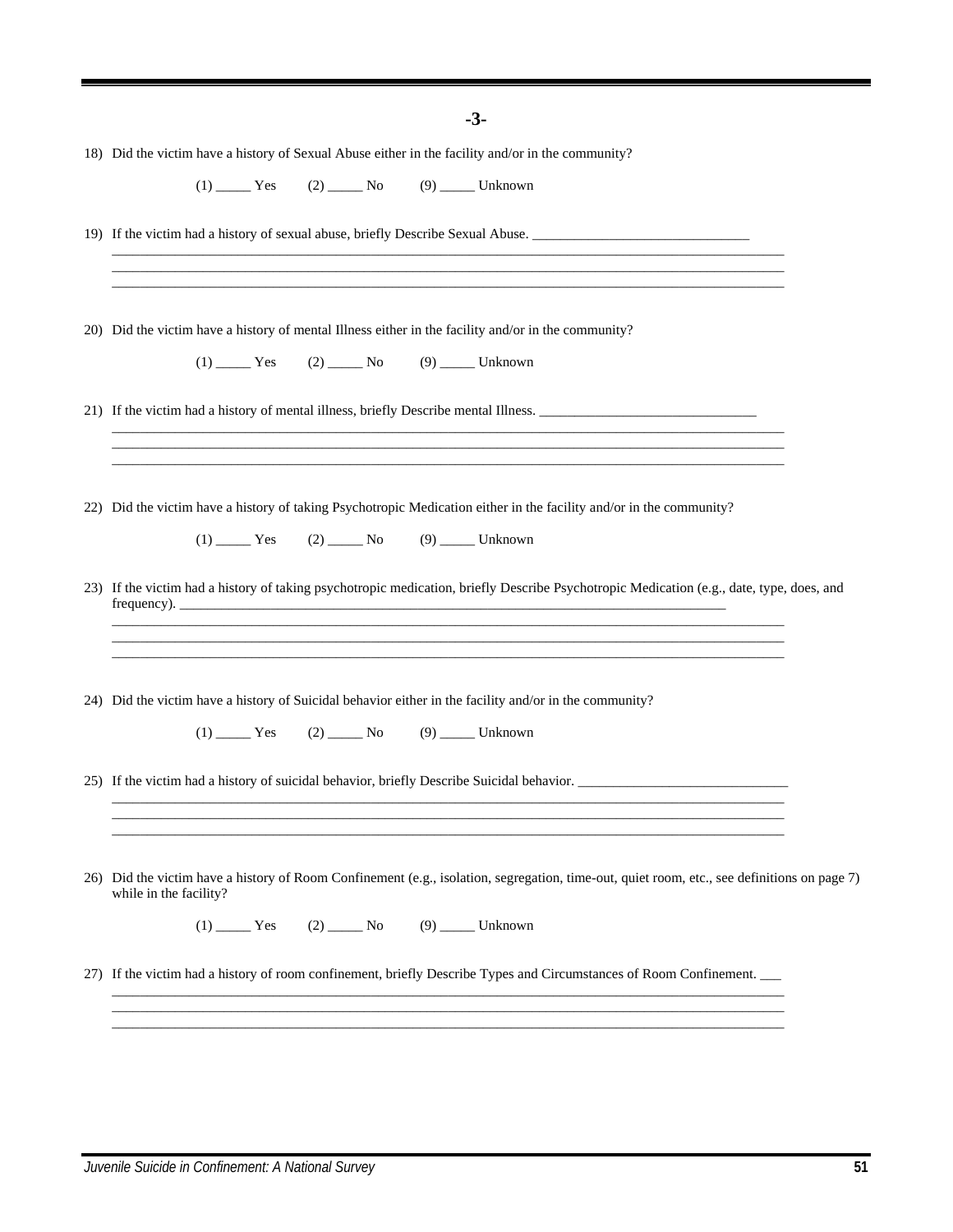#### **-4-**

#### **PART B: SUICIDE INCIDENT CHARACTERISTICS**

28) What was the Date and Time of the victim's suicide?

Date: \_\_\_/\_\_\_\_/199\_\_\_ Time (found): \_\_\_\_\_\_\_\_\_\_\_\_\_ a.m. \_\_\_\_\_\_\_\_\_\_\_\_\_\_\_\_\_ p.m.

29) What was the Method of suicide and the Instrument used?

| Method                                                                                         | Instrument                                                                                     |                                                             |
|------------------------------------------------------------------------------------------------|------------------------------------------------------------------------------------------------|-------------------------------------------------------------|
| (1)<br>Hanging (from<br>(2)<br>Overdose<br>(3)<br>Cutting<br>(4)<br>Shooting<br>Jumping<br>(5) | (01)<br>Shoelace<br>(02)<br>Belt<br>Other Clothing<br>(03)<br>Bedding<br>(04)<br>Towel<br>(05) | (08)<br>Knife<br>(09)<br>Glass<br>(10)<br>Drugs<br>Specify: |
| $\frac{1}{2}$ Ingestion of Foreign Object(s)<br>(6)<br>(8)<br>Other                            | (06)<br>Razor<br>Other (Specify)<br>(07)                                                       |                                                             |

- 30) At the time of the suicide, was the victim Under the Influence of:
	- (1) Drugs (4) Neither Drugs or Alcohol  $(2)$   $\frac{\text{LHS}}{\text{Alcohol}}$   $(3)$   $\frac{\text{Drugs}}{\text{LHS}}$
- 31) At the time of the suicide, was the victim assigned to a Single or Multiple Occupancy room?
	- $(1)$  \_\_\_\_\_ Single  $(2)$  \_\_\_\_\_ Multiple
- 32) What was the Time Span between the suicide and finding the victim?

| Less Than 15 Minutes<br>(1)      | Between 1 and 3 Hours    |
|----------------------------------|--------------------------|
| (2) Between 15 and 30 Minutes    | (5) Greater Than 3 Hours |
| Between 30 and 60 Minutes<br>(3) |                          |

33) Was the victim under any type of Room Confinement (e.g., isolation, segregation, time-out, quiet room, etc.) at the time of the suicide?

 $(1)$   $Yes$   $(2)$   $No$ 

34) If the victim was under room confinement at the time of suicide, briefly Describe Type and Circumstances of Room confinement.

\_\_\_\_\_\_\_\_\_\_\_\_\_\_\_\_\_\_\_\_\_\_\_\_\_\_\_\_\_\_\_\_\_\_\_\_\_\_\_\_\_\_\_\_\_\_\_\_\_\_\_\_\_\_\_\_\_\_\_\_\_\_\_\_\_\_\_\_\_\_\_\_\_\_\_\_\_\_\_\_\_\_\_\_\_\_\_\_\_\_\_\_\_\_\_\_\_ \_\_\_\_\_\_\_\_\_\_\_\_\_\_\_\_\_\_\_\_\_\_\_\_\_\_\_\_\_\_\_\_\_\_\_\_\_\_\_\_\_\_\_\_\_\_\_\_\_\_\_\_\_\_\_\_\_\_\_\_\_\_\_\_\_\_\_\_\_\_\_\_\_\_\_\_\_\_\_\_\_\_\_\_\_\_\_\_\_\_\_\_\_\_\_\_\_ \_\_\_\_\_\_\_\_\_\_\_\_\_\_\_\_\_\_\_\_\_\_\_\_\_\_\_\_\_\_\_\_\_\_\_\_\_\_\_\_\_\_\_\_\_\_\_\_\_\_\_\_\_\_\_\_\_\_\_\_\_\_\_\_\_\_\_\_\_\_\_\_\_\_\_\_\_\_\_\_\_\_\_\_\_\_\_\_\_\_\_\_\_\_\_\_\_ \_\_\_\_\_\_\_\_\_\_\_\_\_\_\_\_\_\_\_\_\_\_\_\_\_\_\_\_\_\_\_\_\_\_\_\_\_\_\_\_\_\_\_\_\_\_\_\_\_\_\_\_\_\_\_\_\_\_\_\_\_\_\_\_\_\_\_\_\_\_\_\_\_\_\_\_\_\_\_\_\_\_\_\_\_\_\_\_\_\_\_\_\_\_\_\_\_ \_\_\_\_\_\_\_\_\_\_\_\_\_\_\_\_\_\_\_\_\_\_\_\_\_\_\_\_\_\_\_\_\_\_\_\_\_\_\_\_\_\_\_\_\_\_\_\_\_\_\_\_\_\_\_\_\_\_\_\_\_\_\_\_\_\_\_\_\_\_\_\_\_\_\_\_\_\_\_\_\_\_\_\_\_\_\_\_\_\_\_\_\_\_\_\_\_

\_\_\_\_\_\_\_\_\_\_\_\_\_\_\_\_\_\_\_\_\_\_\_\_\_\_\_\_\_\_\_\_\_\_\_\_\_\_\_\_\_\_\_\_\_\_\_\_\_\_\_\_\_\_\_\_\_\_\_\_\_\_\_\_\_\_\_\_\_\_\_\_\_\_\_\_\_\_\_\_\_\_\_\_\_

35) Was the victim under Suicide Watch (see definitions on page 7) at the time of the suicide?

 $(1)$   $Yes$   $(2)$   $No$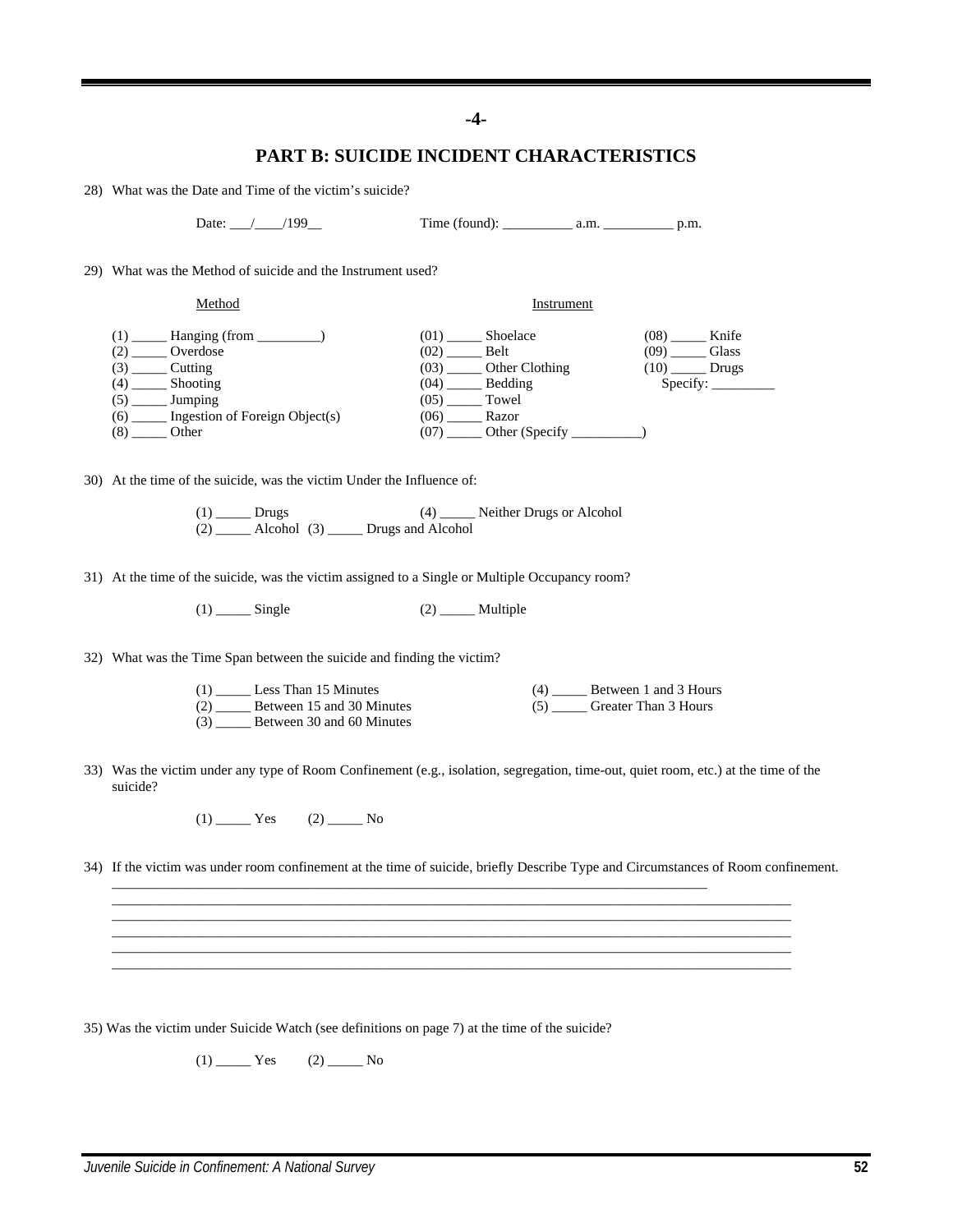$-5-$ 

36) If the victim was under suicide watch at the time of the suicide, what was the Frequency of Staff Observation (excluding any closed circuit television monitoring)?

| $\left(1\right)$        | Every 30 Minutes |
|-------------------------|------------------|
| Continuous              | (5)              |
| (2)                     | Every 60 Minutes |
| Every 5 Minutes         | $(6)$ __         |
| (3)                     | Other (Specify   |
| Every 10 Minutes        | (8)              |
| Every 15 Minutes<br>(4) |                  |

37) Was the victim ever Assessed by a Qualified Mental Health Professional (see definitions on page 7) prior to the suicide?

 $(1)$  Yes  $(2)$  No

38) If the victim was assessed, when was the Last Contact by a Qualified Mental Health Professional prior to the suicide? (If less than two days, indicate in hours.)

> $Days$ **Hours** Months Years

39) Was a Mortality Review (see definitions on page 7) conducted following the suicide?

 $(1)$  Yes  $(2)$  No

40) If a mortality review was conducted, did the process offer any Possible Precipitating Factors (i.e., circumstances which may have 

41) If a mortality review was conducted, did the process offer any Recommendations to Prevent Future Suicides? If yes, describe: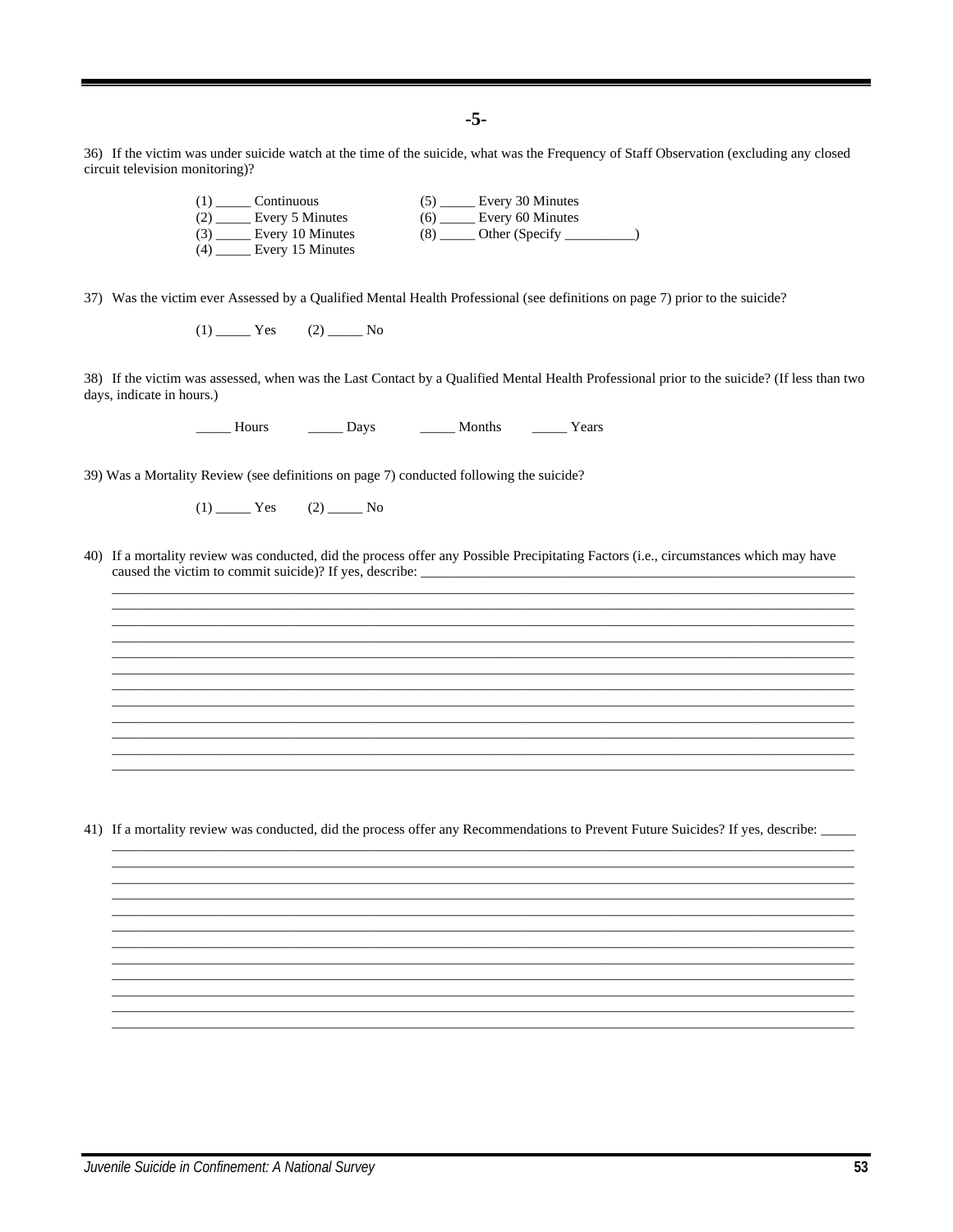**-6-**

#### **PART C: FACILITY CHARACTERISTICS**

42) The Facility (see definitions on page 7) is best described as a:

\_\_\_\_\_ DETENTION CENTER TRAINING SCHOOL/SECURE FACILITY \_\_\_\_\_ RECEPTION/DIAGNOSTIC CENTER \_\_\_\_\_ RANCH, CAMP or FARM  $\Box$  OTHER (Explain):

43) The facility is Administered by:

| State                | Private Organization                          |
|----------------------|-----------------------------------------------|
| (2)<br><b>County</b> | $\_\_\_\$ Other (Specify $\_\_\_\_\_\$<br>(8) |
| Municipality<br>(3)  |                                               |

44) At the time of the suicide, what was the rated Capacity and Population of the facility?

 $(1)$  \_\_\_\_\_\_ Capacity  $(2)$  \_\_\_\_\_\_ Population

45) At the time of the suicide, did the facility have a Written Suicide Prevention Policy?

 $(1)$   $\_\_\_\_\$  Yes  $(2)$   $\_\_\_\_\$  No

46) At the time of the suicide, did the facility have an Intake Screening process to Identify suicide Risk?

 $(1)$   $Yes$   $(2)$   $No$ 

47) At the time of the suicide, had *all* direct-care facility staff received Suicide Prevention Training?

 $(1)$   $Yes$   $(2)$   $No$ 

48) If all direct-care facility staff had received suicide prevention training, what was the Frequency and Duration of the Suicide Prevention Training at the time of the suicide?

Frequency Duration

| (1) | Yearly         |      | (01) Hours (Specify Number) |
|-----|----------------|------|-----------------------------|
| (6) | Other (Specify | (02) | _ Minutes (Specify Number)  |

49) At the time of the suicide, had all direct-care facility staff received Certification on Cardiopulmonary Resuscitation?

 $(1)$   $Yes$   $(2)$   $No$ 

50) At the time of the suicide, did the facility have a Suicide Watch process (excluding any closed circuit television monitoring)?

 $(1)$   $Yes$   $(2)$   $No$ 

51) If the facility had a suicide watch process at the time of the suicide, what was the Frequency Level(s) of Staff Observation? (Check all that apply.)

| (1)<br>Continuous       | Every 30 Minutes        |
|-------------------------|-------------------------|
| (2)<br>Every 5 Minutes  | Every 60 Minutes<br>(6) |
| (3)<br>Every 10 Minutes | Other (Specify          |
| (4)<br>Every 15 Minutes |                         |

52) At the time of the suicide, did the facility have a Housing process by which a suicidal resident would be assigned to a safe and protrusion-free room?

 $(1)$   $Yes$   $(2)$   $No$